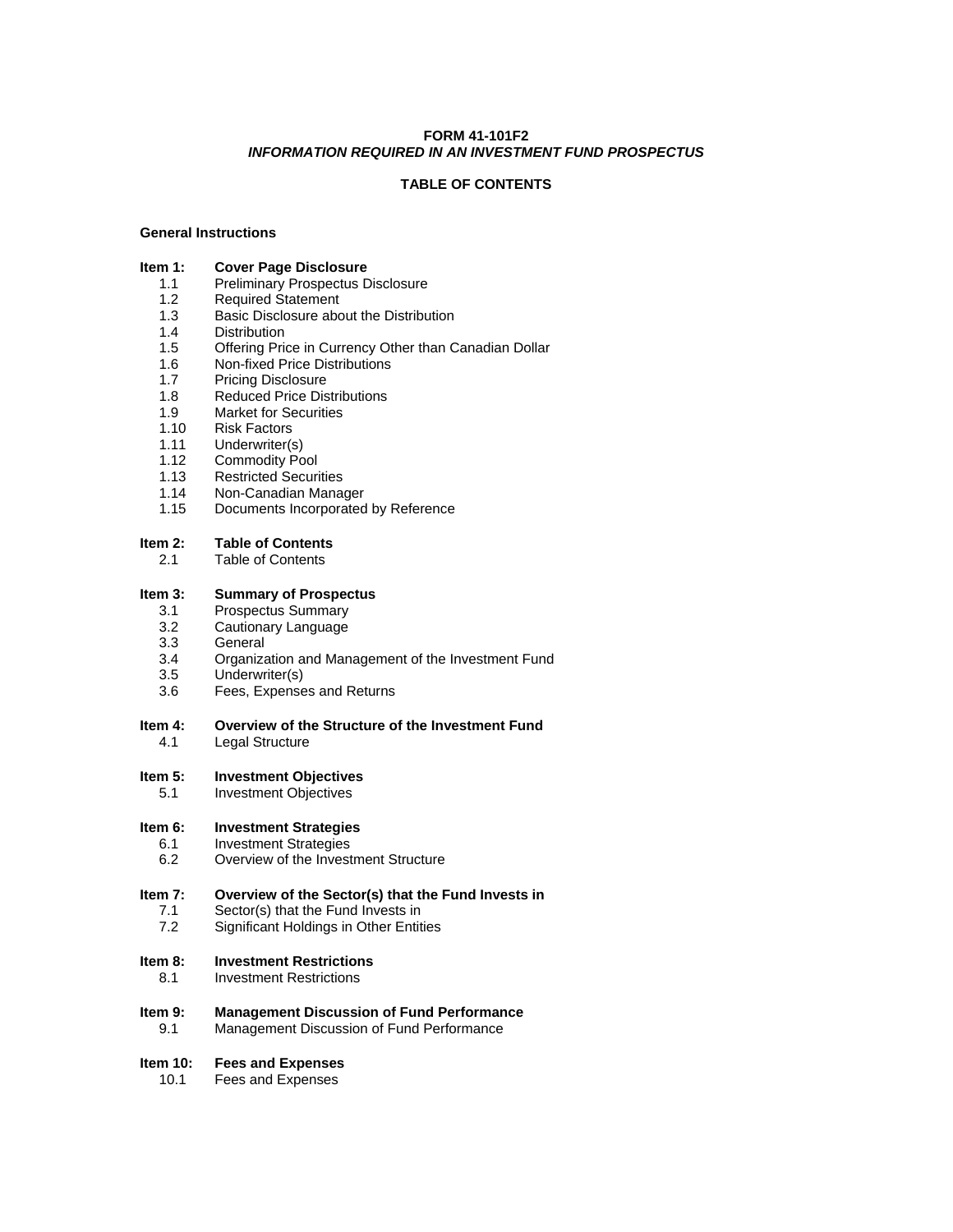# **Item 11: Annual Returns and Management Expense Ratio**

Annual Returns and Management Expense Ratio

# **Item 12: Risk Factors**

12.1 Risk Factors

# **Item 13: Distribution Policy**

13.1 Distribution Policy

# **Item 14: Purchases of Securities**

14.1 Purchases of Securities

## **Item 15: Redemption of Securities**

- 15.1 Redemption of Securities
- 15.2 Short-term Trading

## **Item 16: Consolidated Capitalization**

16.1 Consolidated Capitalization

## **Item 17: Prior Sales**

- 
- 17.1 Prior Sales<br>17.2 Trading Prior **Trading Price and Volume**

## **Item 18: Income Tax Considerations**

- 18.1 Status of the Investment Fund
- 18.2 Taxation of the Investment Fund<br>18.3 Taxation of Securityholders
- 18.3 Taxation of Securityholders<br>18.4 Taxation of Registered Plan
- 18.4 Taxation of Registered Plans<br>18.5 Tax Implications of the Invest
- Tax Implications of the Investment Fund's Distribution Policy

# **Item 19: Organization and Management Details of the Investment Fund**

- 19.1 Management of the Investment Fund
- 19.2 Portfolio Adviser<br>19.3 Conflicts of Intere
- Conflicts of Interest
- 19.4 Independent Review Committee
- 19.5 Trustee
- 19.6 Custodian
- 19.7 Auditor<br>19.8 Transfe
- 19.8 Transfer Agent and Registrar<br>19.9 Promoters
- Promoters

# **Item 20: Calculation of Net Asset Value**

- 20.1 Calculation of Net Asset Value
- 20.2 Valuation Policies and Procedures<br>20.3 Reporting of Net Asset Value
- Reporting of Net Asset Value

# **Item 21: Description of the Securities Distributed**

- 21.1 Equity Securities<br>21.2 Debt Securities
- 21.2 Debt Securities<br>21.3 Derivatives
- 21.3 Derivatives<br>21.4 Other Secu
- 21.4 Other Securities<br>21.5 Special Warrants
- 21.5 Special Warrants<br>21.6 Restricted Securit
- **Restricted Securities**
- 21.7 Modification of Terms
- 21.8 Ratings
- 21.9 Other Attributes

# **Item 22: Securityholder Matters**

- 22.1 Meetings of Securityholders<br>22.2 Matters Requiring Securityho
- Matters Requiring Securityholder Approval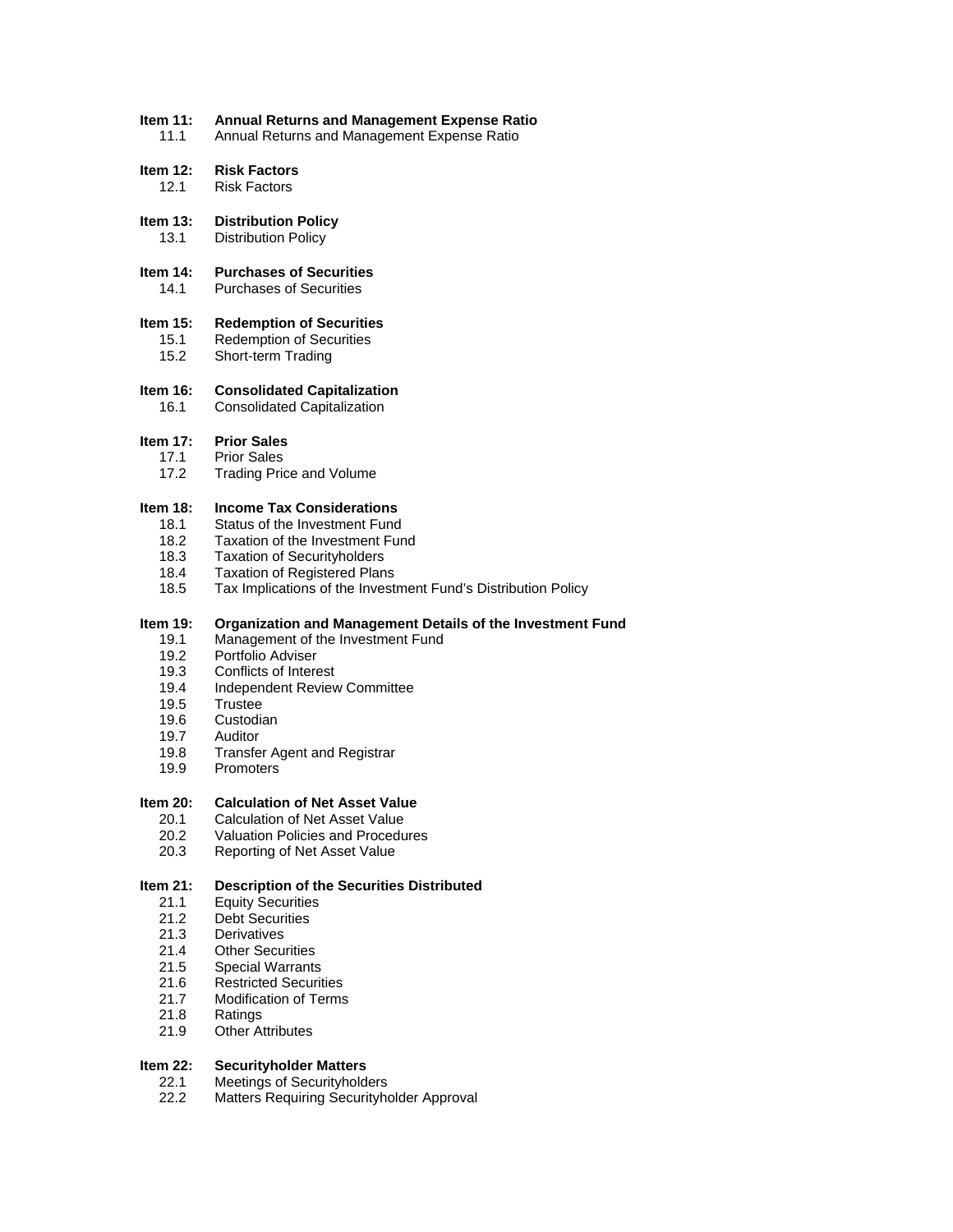- 22.3 Amendments to Declaration of Trust<br>22.4 Reporting to Securityholders
- Reporting to Securityholders

# **Item 23: Termination of the Fund**

23.1 Termination of the Fund

## **Item 24: Use of Proceeds**

- 24.1 Application
- 24.2 Proceeds
- 24.3 Other Sources of Funding
- 24.4 Financing by Special Warrants, etc.

## **Item 25: Plan of Distribution**

- 25.1 Plan of Distribution
- 25.2 Name of Underwriters
- 25.3 Disclosure of Conditions to Underwriters' Obligations
- 25.4 Best Efforts Offering<br>25.5 Minimum Distribution
- 25.5 Minimum Distribution<br>25.6 Determination of Price
- Determination of Price
- 25.7 Stabilization
- 25.8 Reduced Price Distributions
- 25.9 Listing Application<br>25.10 Conditional Listing
- **Conditional Listing Approval**
- 25.11 Constraints<br>25.12 Special War
- Special Warrants Acquired by Underwriters or Agents

#### **Item 26: Relationship Between Investment Fund or Selling Securityholder and Underwriter** Relationship Between Investment Fund or Selling Securityholder and Underwriter

#### **Item 27: Options to Purchase Securities**

27.1 Options to Purchase Securities

## **Item 28: Principal Holders of Securities of the Investment Fund and Selling Securityholders** Principal Holders of Securities of the Investment Fund and Selling Securityholders

## **Item 29: Interests of Management and Others in Material Transactions**

- 29.1 Interests of Management and Others in Material Transactions<br>29.2 Underwriting Discounts
- **Underwriting Discounts**

## **Item 30: Proxy Voting Disclosure**

30.1 Proxy Voting Disclosure for Portfolio Securities Held

# **Item 31: Material Contracts**

31.1 Material Contracts

# **Item 32: Legal and Administrative Proceedings**

- 32.1 Legal and Administrative Proceedings<br>32.2 Particulars of the Proceedings
- 32.2 Particulars of the Proceedings<br>32.3 Penalties and Sanctions
- Penalties and Sanctions

#### **Item 33: Experts**

- 33.1 Names of Experts
- 33.2 Interests of Experts

### **Item 34: Exemptions and Approvals**

34.1 Exemptions and Approvals

#### **Item 35: Other Material Facts**

35.1 Other Material Facts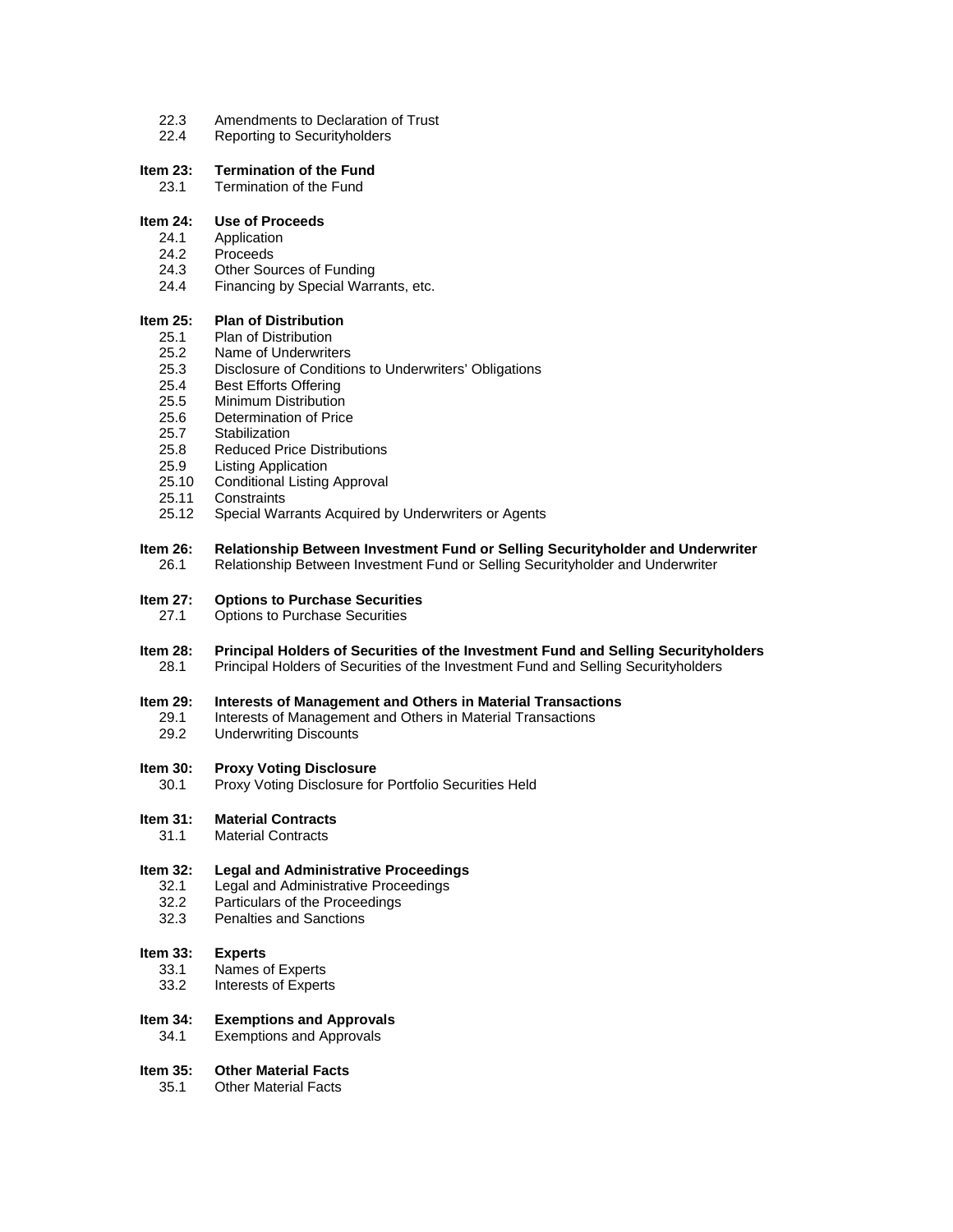# **Item 36: Purchasers' Statutory Rights of Withdrawal and Rescission**

- 36.1 General<br>36.2 Mutual F
- **Mutual Funds**
- 36.3 Non-fixed Price Offerings

# **Item 37: Documents Incorporated by Reference**

- 37.1 Mandatory Incorporation by Reference<br>37.2 Mandatory Incorporation by Reference
- Mandatory Incorporation by Reference of Future Documents

# **Item 38: Financial Disclosure**

- 38.1 Financial Statements<br>38.2 Interim Financial State
- 38.2 Interim Financial Statements<br>38.3 Management Reports of Fune
- Management Reports of Fund Performance

# **Item 39: Certificates**

- 39.1 Certificate of the Investment Fund<br>39.2 Certificate of the Manager
- 39.2 Certificate of the Manager<br>39.3 Certificate of the Underwrit
- 39.3 Certificate of the Underwriter<br>39.4 Certificate of the Promoter
- 39.4 Certificate of the Promoter
- 39.5 Amendments<br>39.6 Non-offering F
- Non-offering Prospectus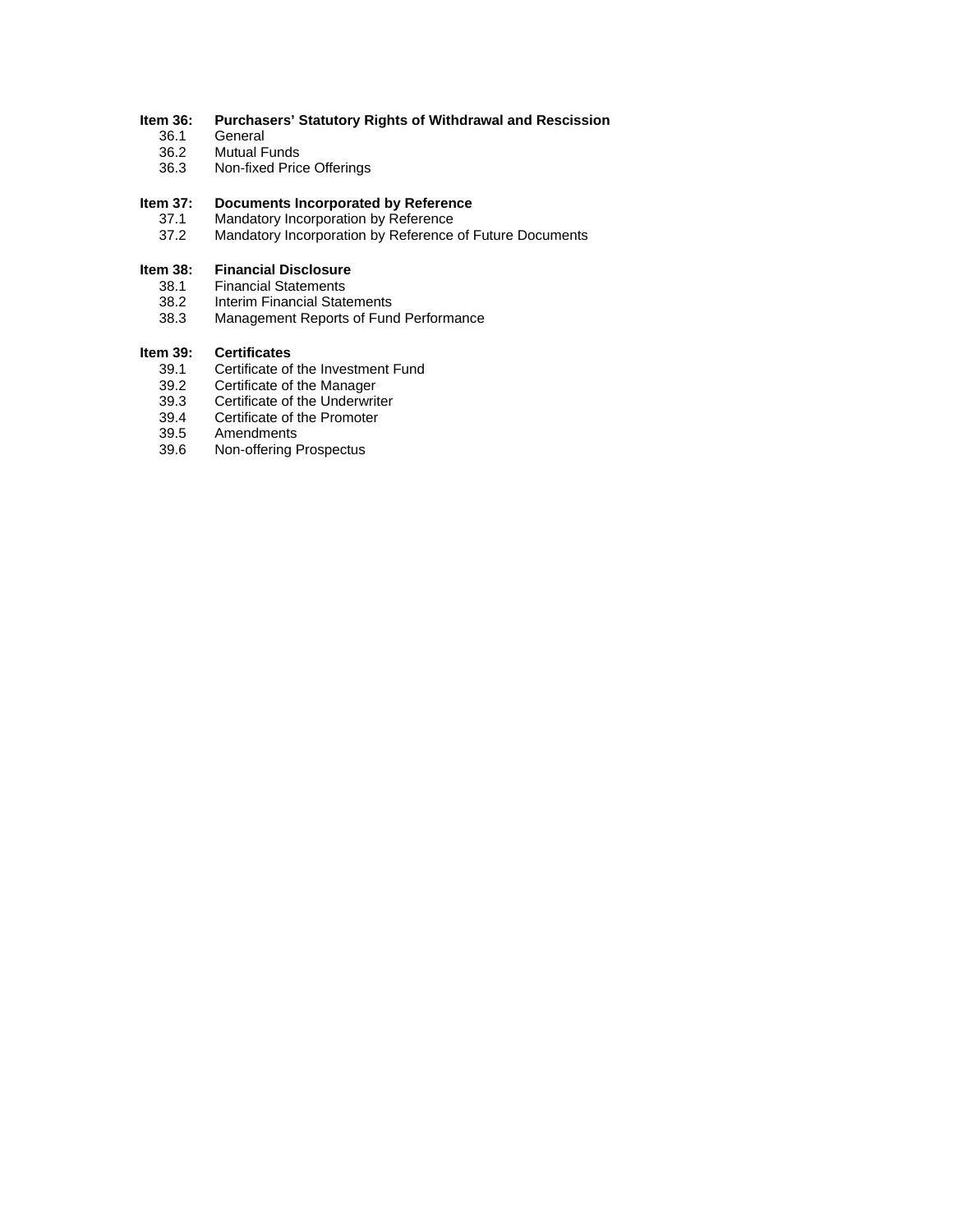## **FORM 41-101F2**

## **INFORMATION REQUIRED IN AN INVESTMENT FUND PROSPECTUS**

#### *GENERAL INSTRUCTIONS*

- *(1) The objective of the prospectus is to provide information concerning the investment fund that an investor needs in order to make an informed investment decision. This Form sets out specific disclosure requirements that are in addition to the general requirement under securities legislation*  to provide full, true and plain disclosure of all material facts relating to the securities to be *distributed. This Form does not prohibit including information beyond what the Form requires. Further, certain rules of specific application impose prospectus disclosure obligations in addition to those described in this Form.*
- *(2) Terms used and not defined in this Form that are defined or interpreted in the Instrument must bear that definition or interpretation. Other definitions are set out in NI 14-101 Definitions.*
- *(3) In determining the degree of detail required, a standard of materiality must be applied. Materiality is a matter of judgment in the particular circumstance, and is determined in relation to an item's significance to investors, analysts and other users of the information. An item of information, or an aggregate of items, is considered material if it is probable that its omission or misstatement would influence or change an investment decision with respect to the investment fund's securities. In determining whether information is material, take into account both quantitative and qualitative*  factors. The potential significance of items must be considered individually rather than on a net basis, if the items have an offsetting effect. This concept of materiality is consistent with the *financial reporting notion of materiality contained in the Handbook.*
- *(4) Unless an item specifically requires disclosure only in the preliminary prospectus, the disclosure requirements set out in this Form apply to both the preliminary prospectus and the prospectus. Details concerning the price and other matters dependent upon or relating to price, such as the number of securities being distributed, may be left out of the preliminary prospectus, along with specifics concerning the plan of distribution, to the extent that these matters have not been decided.*
- *(5) The disclosure must be understandable to readers and presented in an easy-to-read format. The presentation of information should comply with the plain language principles listed in section 4.1 of Companion Policy 41-101CP General Prospectus Requirements. If technical terms are required, clear and concise explanations should be included.*
- *(6) No reference need be made to inapplicable items and, unless otherwise required in this Form, negative answers to items may be omitted.*
- *(7) The disclosure required in this Form must be presented in the order and using the headings specified in the Form. However, scholarship plans may make modifications to the disclosure items in order to reflect the special nature of their investment structure and distribution mechanism.*
- *(8) Where the term "investment fund" is used, it may be necessary, in order to meet the requirement for full, true and plain disclosure of all material facts, to also include disclosure with respect to the investment fund's subsidiaries and investees. If it is more likely than not that a person or company will become a subsidiary or investee, it may be necessary to also include disclosure with respect to the person or company. For this purpose, subsidiaries and investees include entities that are consolidated, proportionately consolidated, or accounted for using the equity method.*
- *(9) If disclosure is required as of a specific date and there has been a material change or change that is otherwise significant in the required information subsequent to that date, present the information as of the date of the change or a date subsequent to the change instead.*
- *(10) If the term "class" is used in any item to describe securities, the term includes a series.*
- *(11) Where performance data is presented in the prospectus, annual compound returns must be presented for standard applicable performance periods of 1, 3, 5 and 10 year periods and the period since inception unless otherwise specified by the requirements of this Form. Performance*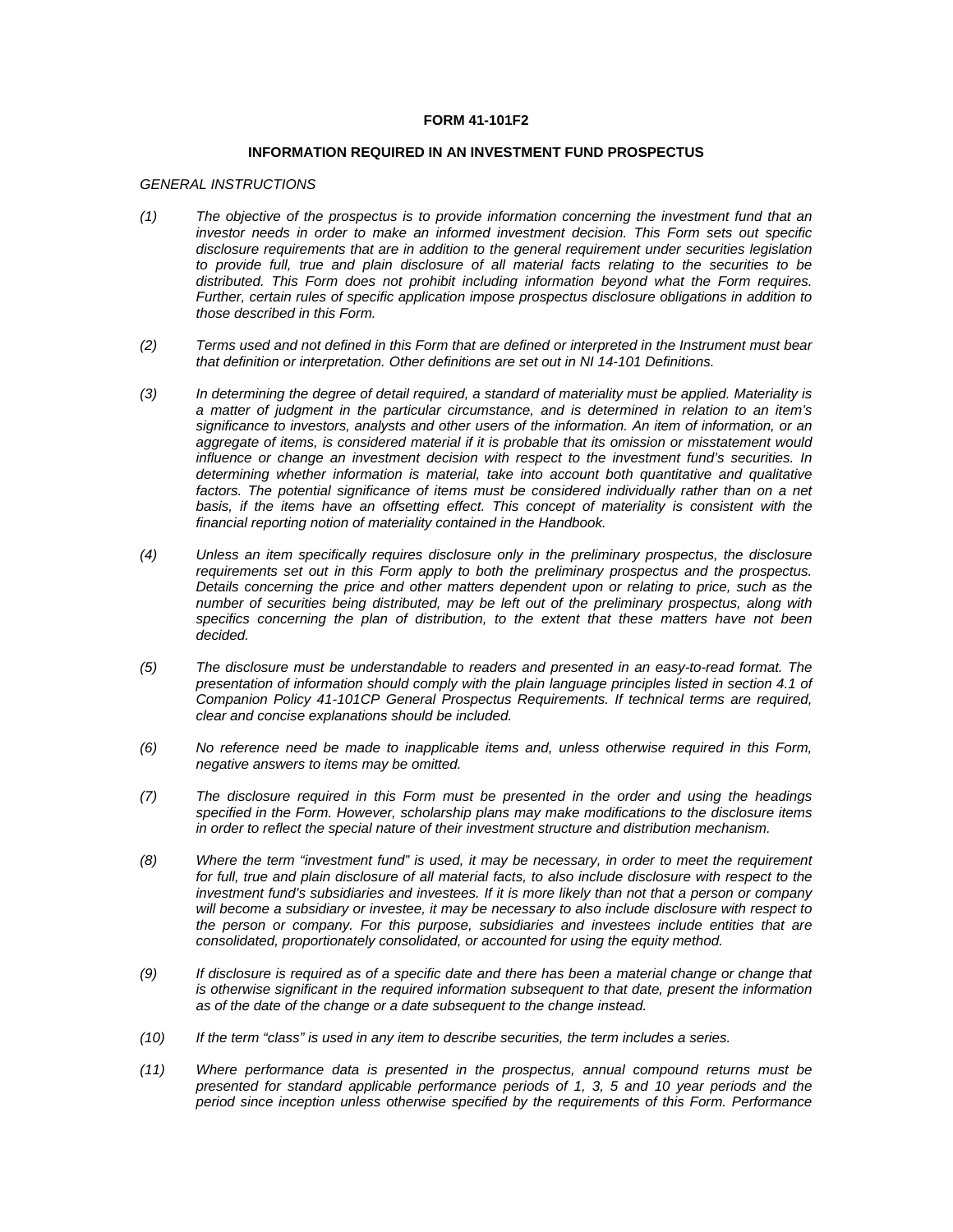*data for periods of less than one year must not be presented. Hypothetical or back-tested performance data must not be presented.* 

- *(12) An investment fund that has more than one class or series that are referable to the same portfolio may treat each class or series as a separate investment fund for the purposes of this Form, or may combine disclosure of one or more of the classes or series in one prospectus. If disclosure pertaining to more than one class or series is combined in one prospectus, separate disclosure in response to each item in this Form must be provided for each class or series unless the responses would be identical for each class or series.*
- *(13) A section, part, class or series of a class of securities of an investment fund that is referable to a separate portfolio is considered to be a separate investment fund for the purposes of this Form. An investment fund that has more than one class or series of securities referable to separate portfolios may combine disclosure of one or more of the classes or series in one prospectus if each class or series is managed by the same manager. If disclosure pertaining to more than one class or series is combined in one prospectus, separate disclosure in response to each item in this Form must be provided for each class or series unless the responses would be identical for each class or series.*

## **PROSPECTUS FORM**

#### **Item 1: Cover Page Disclosure**

## **1.1 Preliminary Prospectus Disclosure**

 Every preliminary prospectus must have printed in red ink and in italics at the top of the cover page immediately above the disclosure required in section 1.2 the following, with the bracketed information completed:

"*A copy of this preliminary prospectus has been filed with the securities regulatory authority(ies) in [each of/certain of the provinces/provinces and territories of Canada] but has not yet become final for the purpose of the sale of securities. Information contained in this preliminary prospectus may not be complete and may have to be amended. The securities may not be sold until a receipt for the prospectus is obtained from the securities regulatory authority(ies*)."

## *INSTRUCTION*

*Investment funds must complete the bracketed information by* 

- *(a) inserting the names of each jurisdiction in which the investment fund intends to offer securities under the prospectus;*
- *(b) stating that the filing has been made in each of the provinces of Canada or each of the provinces and territories of Canada; or*
- *(c) identifying the filing jurisdictions by exception (i.e., every province of Canada or every province and territory of Canada, except [excluded jurisdictions].*

# **1.2 Required Statement**

State in italics at the top of the cover page the following:

*"No securities regulatory authority has expressed an opinion about these securities and it is an offence to claim otherwise."* 

#### **1.3 Basic Disclosure about the Distribution**

(1) State the following immediately below the disclosure required under sections 1.1 and 1.2 with the bracketed information completed:

"[PRELIMINARY OR PRO FORMA] PROSPECTUS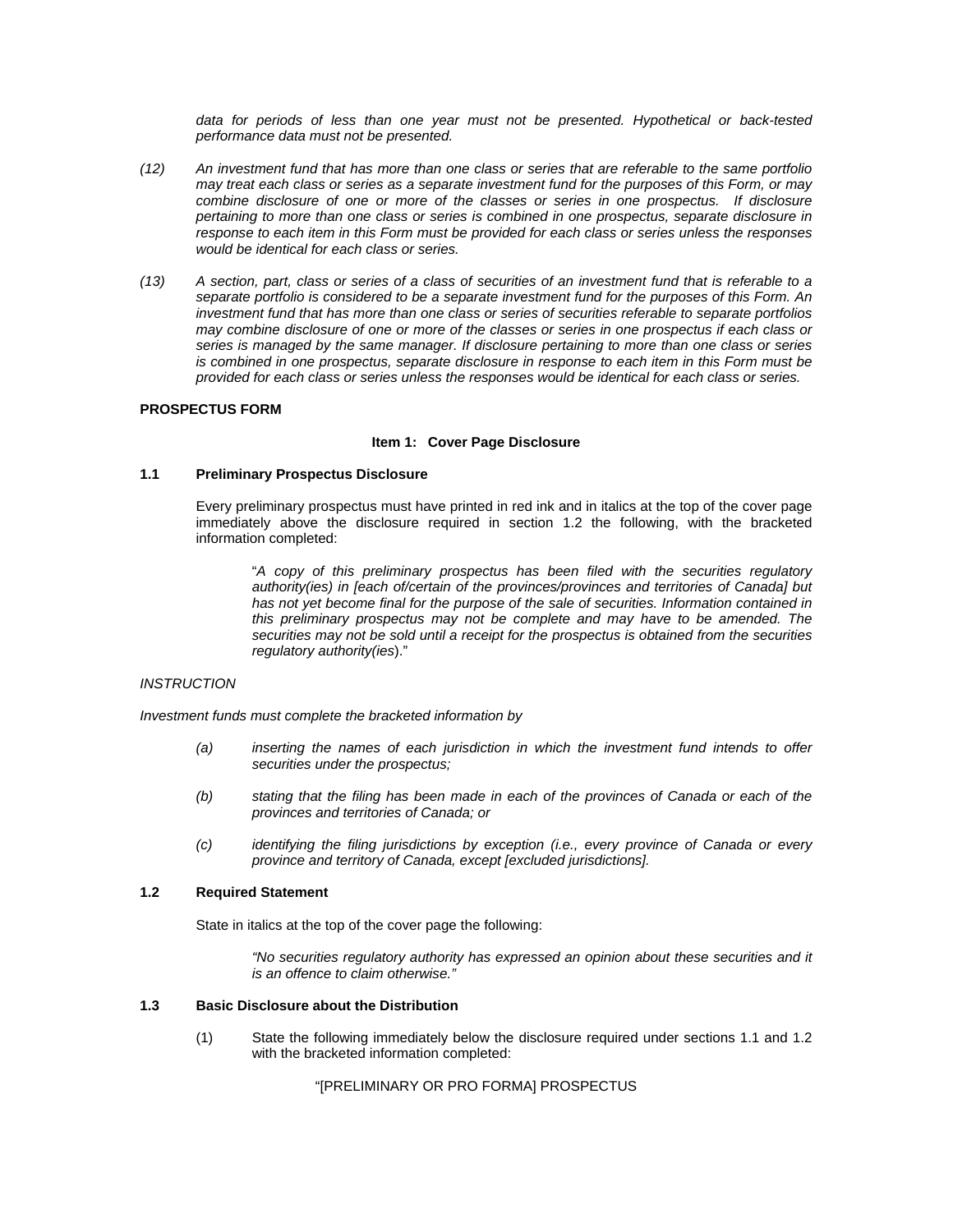## [INITIAL PUBLIC OFFERING OR NEW ISSUE AND/OR SECONDARY OFFERING OR CONTINUOUS OFFERING]

[Date]

#### [Name of investment fund]

[number and type of securities qualified for distribution under the prospectus, including any options or warrants, and the price per security]

[type of fund – state the following: "This investment fund is a [labour sponsored or venture capital fund, commodity pool, non-redeemable investment fund, scholarship plan or exchange-traded mutual fund, or, if the issuer is another type of investment fund, state the type of fund]."

If securities of the investment fund are intended to be listed or quoted on an exchange or marketplace and conditional listing approval has been received, state the following: "[Name of exchange or marketplace] has conditionally approved the [listing/quotation] of the [type of securities qualified for distribution under the prospectus and to be listed/quoted], subject to the [name of investment fund] fulfilling all of the requirements of the [name of exchange or marketplace] on or before [date] ."]"

- (2) Briefly describe the investment objectives of the investment fund and provide a crossreference to sections in the prospectus where information about the investment objectives is provided.
- (3) State the name of the manager and portfolio adviser of the investment fund and provide a cross-reference to sections in the prospectus where information about the manager and portfolio adviser is provided.

#### **1.4 Distribution**

- (1) Subsections (2) (8) do not apply to an investment fund in continuous distribution.
- (2) If the securities are being distributed for cash, provide the information called for below, in substantially the following tabular form or in a note to the table:

|              | Price to public<br>(a) | Underwriting discounts<br>or commission<br>(b) | Proceeds to issuer or<br>selling securityholders<br>(C) |
|--------------|------------------------|------------------------------------------------|---------------------------------------------------------|
| Per Security |                        |                                                |                                                         |
| Total        |                        |                                                |                                                         |

- (3) If there is an over-allotment option or an option to increase the size of the distribution before closing,
	- (a) disclose that a purchaser who acquires securities forming part of the underwriters' over-allocation position acquires those securities under this prospectus, regardless of whether the over-allocation position is ultimately filled through the exercise of the over-allotment option or secondary market purchases, and
	- (b) describe the terms of the option.
- (4) If the distribution of the securities is to be on a best efforts basis, provide totals for both the minimum and maximum offering amount, if applicable.
- (5) If debt securities are being distributed at a premium or a discount, state in boldface type the effective yield if held to maturity.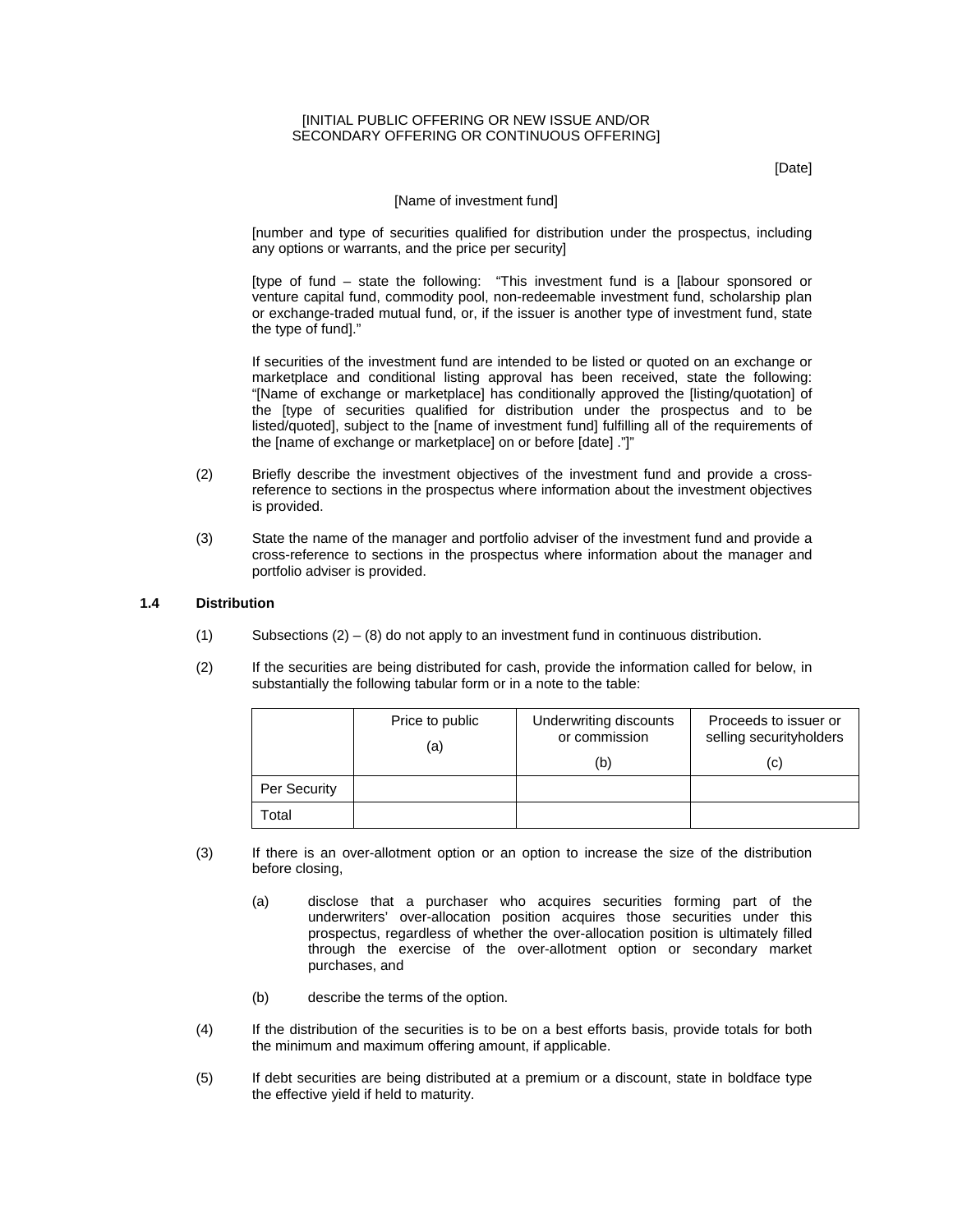- (6) Disclose separately those securities that are underwritten, those under option and those to be sold on a best efforts basis, and, in the case of a best efforts distribution, the latest date that the distribution is to remain open.
- (7) In column (b) of the table, disclose only commissions paid or payable in cash by the investment fund or selling securityholder and discounts granted. Set out in a note to the table
	- (a) commissions or other consideration paid or payable by persons or companies other than the investment fund or selling securityholder,
	- (b) consideration other than discounts granted and cash paid or payable by the investment fund or selling securityholder, including warrants and options, and
	- (c) any finder's fees or similar required payment.
- (8) If a security is being distributed for the account of a selling securityholder, state the name of the securityholder and a cross-reference to the applicable section in the prospectus where further information about the selling securityholder is provided. State the portion of the expenses of the distribution to be borne by the selling securityholder and, if none of the expenses of the distribution are being borne by the selling securityholder, include a statement to that effect and discuss the reason why this is the case.
- (9) If a minimum subscription amount is required from each subscriber, provide details of the minimum subscription requirements.

## *INSTRUCTIONS*

- *(1) Estimate amounts, if necessary. For non-fixed price distributions that are being made on a best efforts basis, disclosure of the information called for by the table may be set forth as a percentage or a range of percentages and need not be set forth in tabular form.*
- *(2) If debt securities are being distributed, also express the information in the table as a percentage.*

## **1.5 Offering Price in Currency Other than Canadian Dollar**

If the offering price of the securities being distributed is disclosed in a currency other than the Canadian dollar, disclose in boldface type the reporting currency.

#### **1.6 Non-fixed Price Distributions**

If the securities are being distributed at non-fixed prices, disclose

- (a) the discount allowed or commission payable to the underwriter,
- (b) any other compensation payable to the underwriter and, if applicable, that the underwriter's compensation will be increased or decreased by the amount by which the aggregate price paid for the securities by the purchasers exceeds or is less than the gross proceeds paid by the underwriter to the investment fund or selling securityholder,
- (c) that the securities to be distributed under the prospectus will be distributed, as applicable, at
	- (i) prices determined by reference to the prevailing price of a specified security in a specified market,
	- (ii) market prices prevailing at the time of sale,
	- (iii) prices to be negotiated with purchasers, or
	- (iv) the net asset value of a security,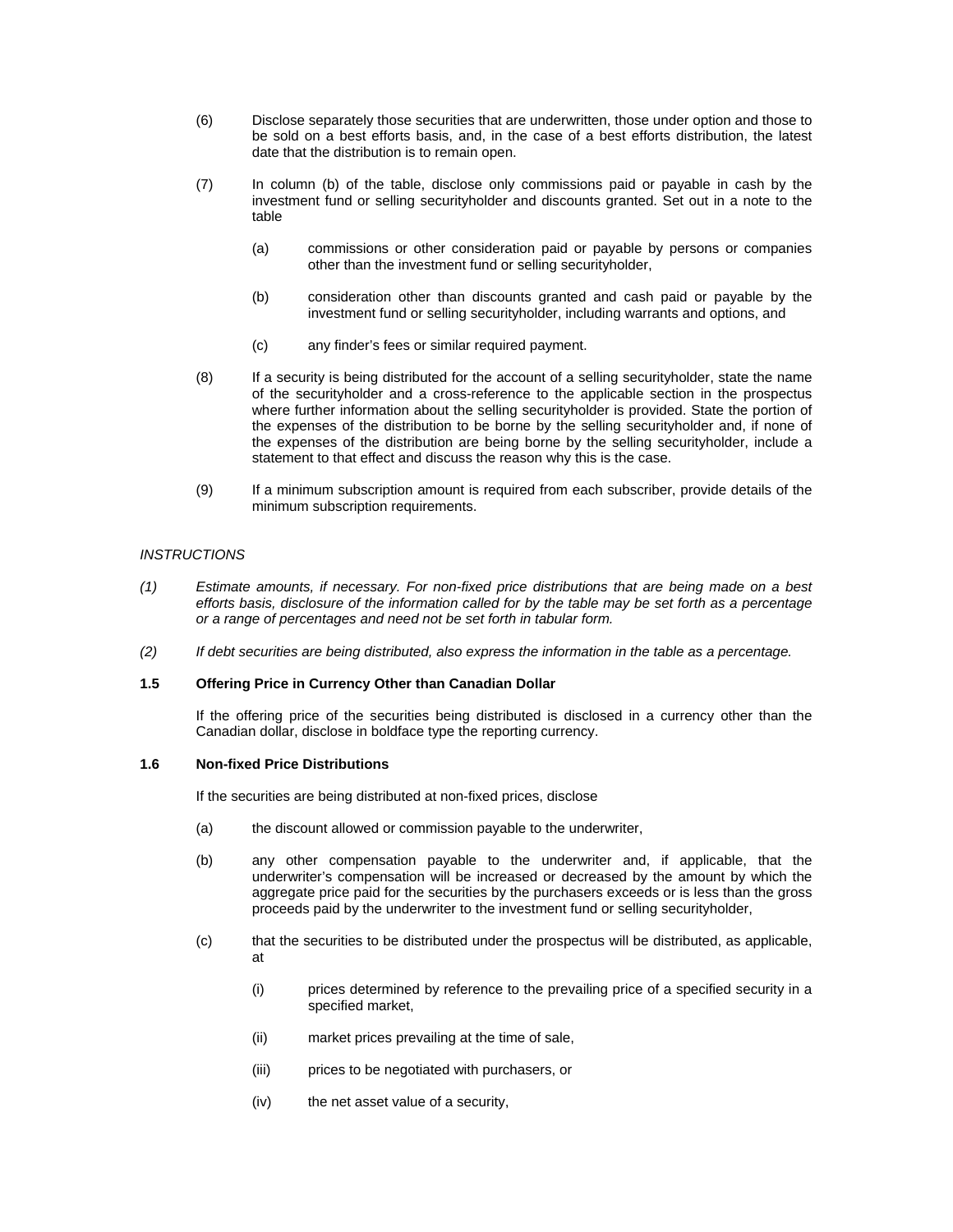- (d) that prices may vary from purchaser to purchaser and during the period of distribution,
- (e) if the price of the securities is to be determined by reference to the prevailing price of a specified security in a specified market, the price of the specified security in the specified market at the latest practicable date,
- (f) if the price of the securities will be the market price prevailing at the time of the sale, the market price at the latest practicable date, and
- (g) the net proceeds or, if the distribution is to be made on a best efforts basis, the minimum amount of net proceeds, if any, to be received by the investment fund or selling securityholder.

## **1.7 Pricing Disclosure**

If the offering price or the number of securities being distributed, or an estimate of the range of the offering price or the number of securities being distributed, has been publicly disclosed in a jurisdiction or a foreign jurisdiction as of the date of the preliminary prospectus, include this information in the preliminary prospectus.

# **1.8 Reduced Price Distributions**

 If an underwriter wishes to be able to decrease the price at which securities are distributed for cash from the initial offering price fixed in the prospectus, include in boldface type a cross-reference to the section in the prospectus where disclosure concerning the possible price decrease is provided.

## **1.9 Market for Securities**

- (1) Identify the exchange(s) and quotation system(s), if any, on which securities of the investment fund of the same class as the securities being distributed are traded or quoted and the market price of those securities as of the latest practicable date.
- (2) Disclose any intention to stabilize the market. Provide a cross-reference to the section in the prospectus where further information about market stabilization is provided.
- (3) If no market for the securities being distributed under the prospectus exists or is expected to exist upon completion of the distribution, state the following in boldface type:

**"There is no market through which these securities may be sold and purchasers may not be able to resell securities purchased under this prospectus. This may affect the pricing of the securities in the secondary market, the transparency and availability of trading prices, the liquidity of the securities, and the extent of issuer regulation. See 'Risk Factors'."** 

(4) Subsection (3) does not apply to an investment fund in continuous distribution.

# **1.10 Risk Factors**

Include a cross-reference to sections in the prospectus where information about the risks of an investment in the securities being distributed is provided. State any significant risks including leverage.

# **1.11 Underwriter(s)**

- (1) State the name of each underwriter.
- (2) If applicable, comply with the requirements of NI 33-105 *Underwriting Conflicts* for front page prospectus disclosure.
- (3) Other than a labour sponsored or venture capital fund, commodity pool or scholarship plan, if there is no underwriter involved in the distribution, provide a statement in boldface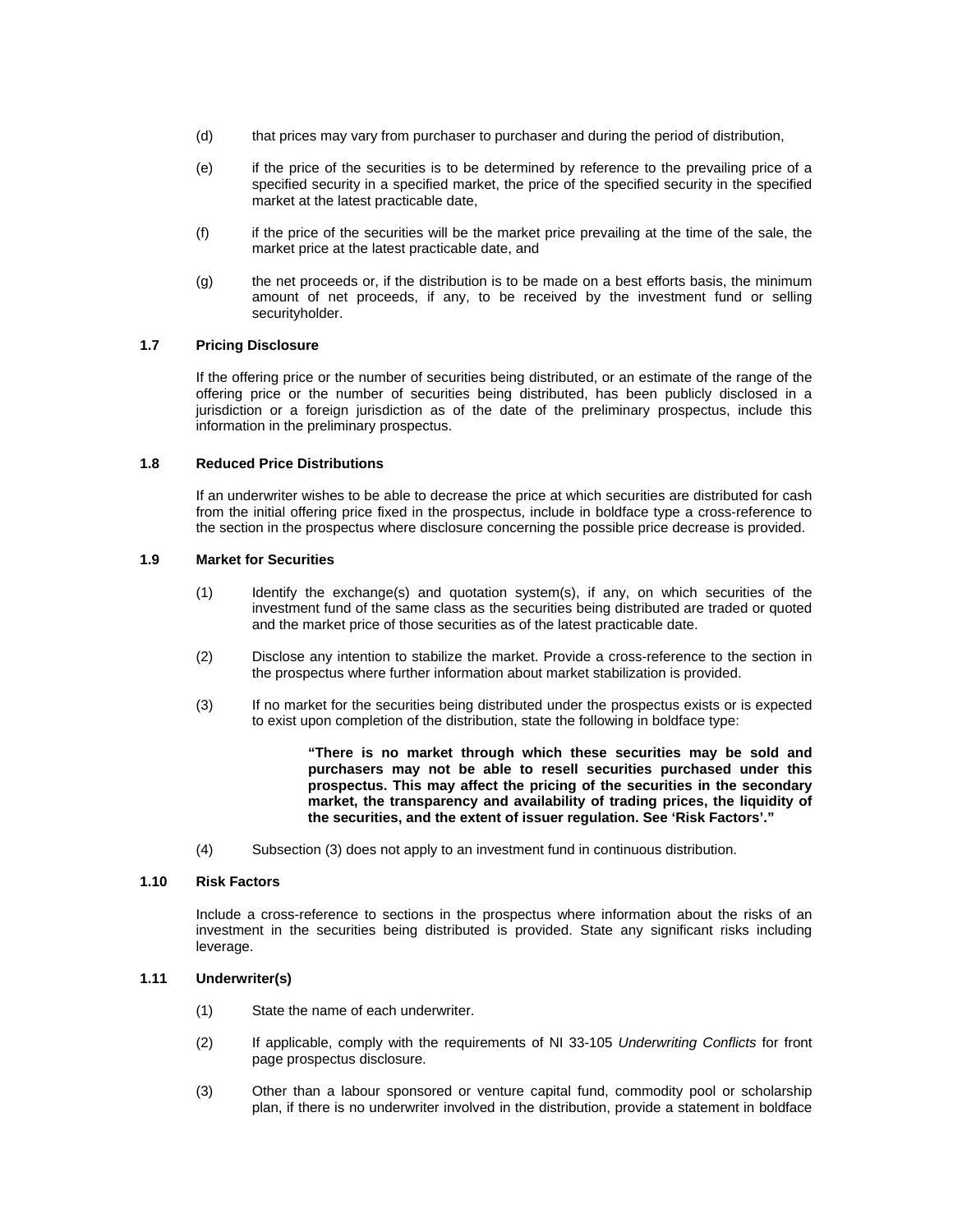type to the effect that no underwriter has been involved in the preparation of the prospectus or performed any review or independent due diligence of the contents of the prospectus.

## **1.12 Commodity Pool**

(1) For a commodity pool, state in substantially the following words:

"You should carefully consider whether your financial condition permits you to participate in this investment. The securities of this commodity pool are highly speculative and involve a high degree of risk. You may lose a substantial portion or even all of the money you place in the commodity pool.

The risk of loss in trading [nature of instruments to be traded by the commodity pool] can be substantial. In considering whether to participate in the [commodity pool], you should be aware that trading [nature of instruments] can quickly lead to large losses as well as gains. Such trading losses can sharply reduce the net asset value of the [commodity pool] and consequently the value of your interest in the [commodity pool]. Also, market conditions may make it difficult or impossible for the [commodity pool] to liquidate a position.

The [commodity pool] is subject to certain conflicts of interest. The [commodity pool] will be subject to the charges payable by it as described in this prospectus that must be offset by revenues and trading gains before an investor is entitled to a return on his or her investment. It may be necessary for the [commodity pool] to make substantial trading profits to avoid depletion or exhaustion of its assets before an investor is entitled to a return on his or her investment."

(2) For the initial prospectus, state in substantially the following words:

"The [commodity pool] is newly organized. The success of the [commodity pool] will depend upon a number of conditions that are beyond the control of the [commodity pool]. There is substantial risk that the goals of the [commodity pool] will not be met."

(3) If the promoter, manager, or a portfolio adviser of the commodity pool has not had a similar involvement with any other publicly offered commodity pool, state in substantially the following words:

> "The [promoter], [manager] [and/or] [portfolio adviser] of the [commodity pool] has not previously operated any other publicly offered commodity pools [or traded other accounts]."

(4) If the commodity pool will execute trades outside Canada, state in substantially the following words:

> "Participation in transactions in [nature of instrument to be traded by the commodity pool] involves the execution and clearing of trades on or subject to the rules of a foreign market.

> None of the Canadian securities regulatory authorities or Canadian exchanges regulates activities of any foreign markets, including the execution, delivery and clearing transactions, or has the power to compel enforcement of the rule of a foreign market or any applicable foreign law. Generally, any foreign transaction will be governed by applicable foreign laws. This is true even if the foreign market is formally linked to a Canadian market so that a position taken on a market may be liquidated by a transaction on another market. Moreover, such laws or regulations will vary depending on the foreign country in which the transaction occurs.

> For these reasons, entities such as the commodity pool that trade [nature of instrument to be traded by the commodity pool] may not be afforded certain of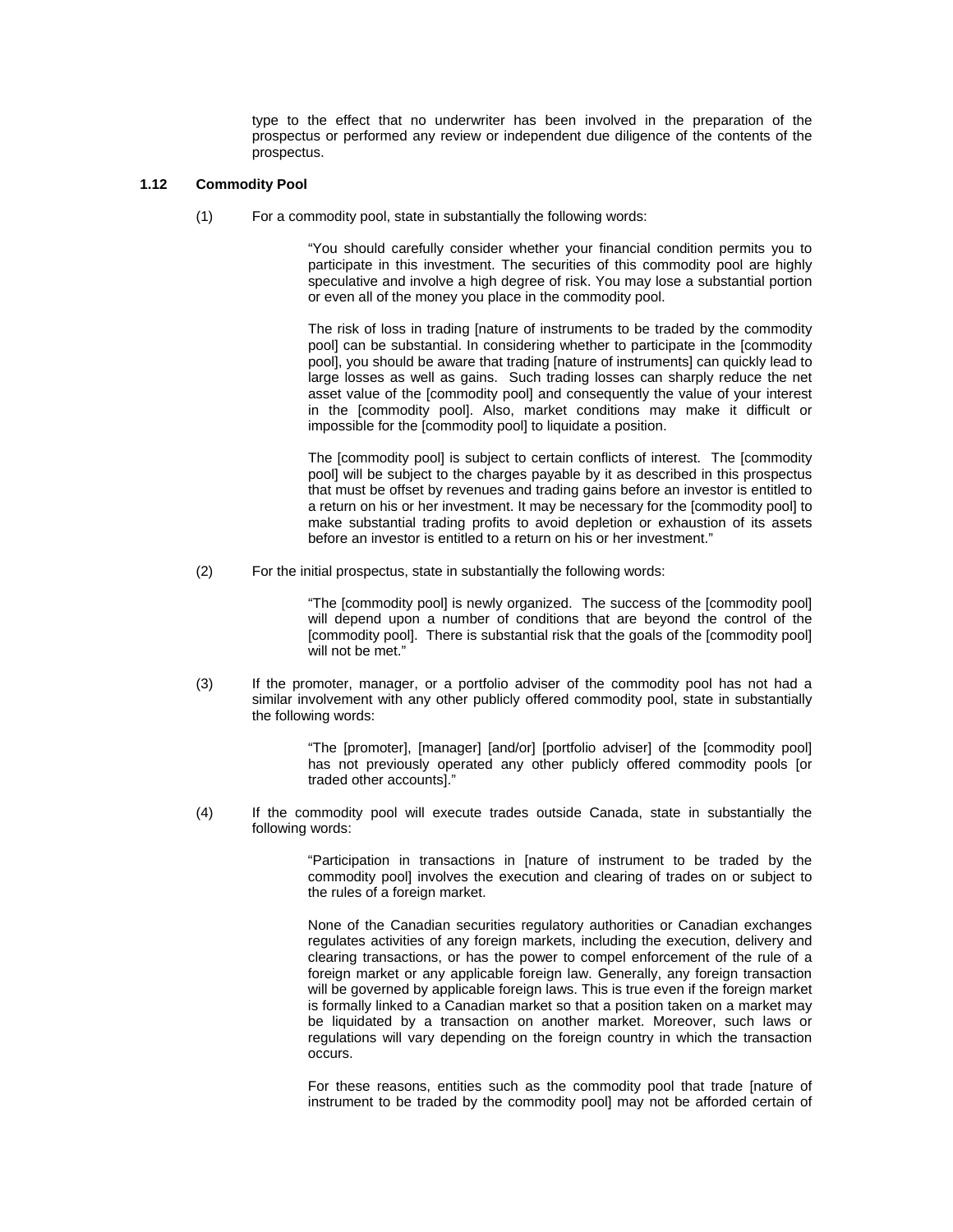the protective measures provided by Canadian legislation and the rules of Canadian exchanges. In particular, funds received from customers for transactions may not be provided the same protection as funds received in respect of transactions on Canadian exchanges."

- (5) State that the commodity pool is a mutual fund but that certain provisions of securities legislation designed to protect investors who purchase securities of mutual funds do not apply.
- (6) Immediately after the statements required by subsections  $(1) (5)$ , state in substantially the following words:

"These brief statements do not disclose all the risks and other significant aspects of investing in the [commodity pool]. You should therefore carefully study this prospectus, including a description of the principal risk factors at page [page number], before you decide to invest in the [commodity pool]."

## **1.13 Restricted Securities**

Describe the number and class or classes of restricted securities being distributed using the appropriate restricted security terms in the same type face and type size as the rest of the description.

## **1.14 Non-Canadian Manager**

 If the investment fund manager is incorporated, continued or otherwise organized under the laws of a foreign jurisdiction or resides outside of Canada, state the following with the bracketed information completed:

"The manager is incorporated, continued or otherwise governed under the laws of a foreign jurisdiction or resides outside Canada. Although the manager has appointed [name and address of agent for service] as its agent for service of process in Canada, it may not be possible for investors to realize on judgements obtained in Canada against the manager."

# **1.15 Documents Incorporated by Reference**

 For an investment fund in continuous distribution, other than a scholarship plan, state in substantially the following words:

"Additional information about the Fund is available in the following documents:

the most recently filed annual financial statements;

 any interim financial statements filed after those annual financial statements;

the most recently filed annual management report of fund performance;

 any interim management report of fund performance filed after that annual management report of fund performance.

These documents are incorporated by reference into this prospectus which means that they legally form part of this prospectus. Please see the "Documents Incorporated by Reference" section for further details."

# **Item 2: Table of Contents**

# **2.1 Table of Contents**

Include a table of contents.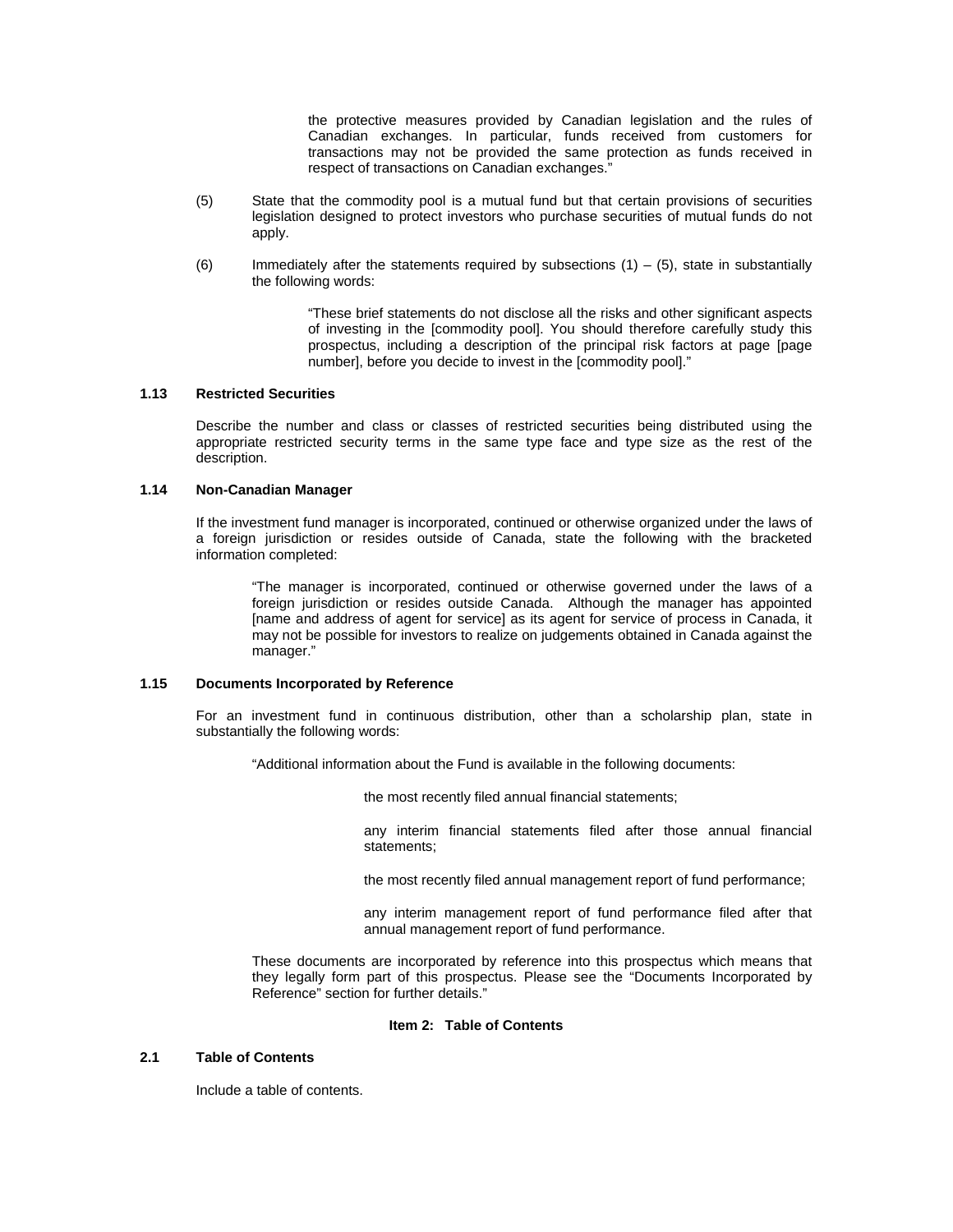## **Item 3: Summary of Prospectus**

## **3.1 Prospectus Summary**

Under the heading "Prospectus Summary" include the information listed in sections 3.2 to 3.6.

## **3.2 Cautionary Language**

At the beginning of the summary, include a statement in italics in substantially the following form:

*"The following is a summary of the principal features of this distribution and should be read together with the more detailed information and financial data and statements contained elsewhere in this prospectus [[if applicable] or incorporated by reference in the prospectus]."* 

## **3.3 General**

- (1) Briefly summarize information appearing elsewhere in the prospectus that, in the opinion of the investment fund or selling securityholder, would be most likely to influence the investor's decision to purchase the securities being distributed. Include a description of
	- (a) how the investment fund has been organized (corporation, trust, etc.),
	- (b) the securities to be distributed, including the offering price and expected net proceeds,
	- (c) the investment objectives,
	- (d) the investment strategies,
	- (e) the use of leverage, including any restrictions and the maximum amount of leverage the fund could use expressed as a ratio as follows: (total long positions including leveraged positions plus total short positions) divided by the net assets of the investment fund,
	- (f) the use of proceeds,
	- (g) risk factors,
	- (h) income tax considerations.
	- (i) all available purchase options and state, if applicable, that the choice of different purchase options requires the investor to pay different fees and expenses and if applicable, that the choice of different purchase options affects the amount of compensation paid to a dealer,
	- (j) the redemption features,
	- (k) the distribution policy,
	- (l) the termination provisions,
	- (m) if restricted securities, subject securities or securities directly or indirectly convertible into or exercisable or exchangeable for restricted securities or subject securities are to be distributed under the prospectus,
		- (i) include a summary of the information required by section 21.6, and
		- (ii) include, in boldface type, a statement of the rights the holders of restricted securities do not have if the holders do not have all of the rights referred to in section 21.6, and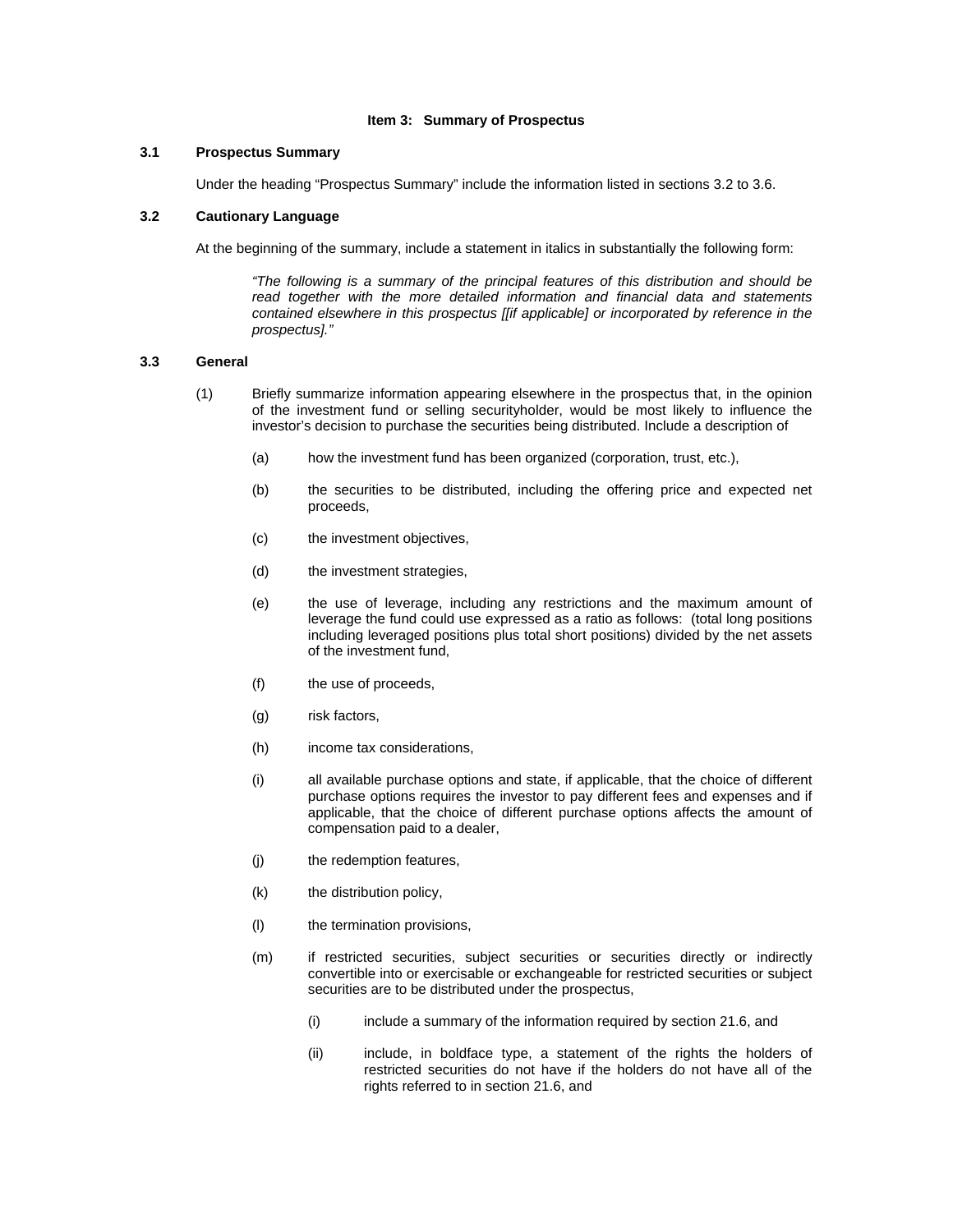- (n) whether the investment fund is eligible as an investment for registered retirement savings plans, registered retirement income plans, registered education savings plans or deferred profit sharing plans.
- (2) For each item summarized under subsection (1), provide a cross-reference to the information in the prospectus.

## **3.4 Organization and Management of the Investment Fund**

- (1) Provide, under the sub-heading "Organization and Management of the [name of investment fund]", information about the manager, trustee, portfolio adviser, promoter, custodian, registrar and transfer agent and auditor of the investment fund in the form of a diagram or table.
- (2) For each entity listed in the diagram or table, briefly describe the services provided by that entity and the relationship of that entity to the manager.
- (3) For each entity listed in the diagram or table, other than the manager of the investment fund, provide the municipality and the province or country where it principally provides its services to the investment fund. Provide the complete municipal address for the manager of the investment fund.

# *INSTRUCTIONS:*

- *(1) The information required to be disclosed in this section must be presented prominently, using enough space so that it is easy to read.*
- *(2) Briefly describe the services provided by the listed entities. For instance, the manager may be described as "manages the overall business and operations of the fund", and a portfolio adviser may be described as "provides investment advice to the manager about the investment portfolio of the fund" or "manages the investment portfolio of the fund".*

# **3.5 Underwriter(s)**

- (1) Under the sub-heading "Underwriters" or "Agents", as applicable, state the name of each underwriter or agent.
- (2) If an underwriter has agreed to purchase all of the securities being distributed at a specified price and the underwriter's obligations are subject to conditions, state the following, with the bracketed information completed:

"We, as principals, conditionally offer these securities, subject to prior sale, if, as and when issued by [name of investment fund] and accepted by us in accordance with the conditions contained in the underwriting agreement referred to under "Plan of Distribution"."

- (3) If an underwriter has agreed to purchase a specified number or principal amount of the securities at a specified price, state that the securities are to be taken up by the underwriter, if at all, on or before a date not later than 42 days after the date of the receipt for the final prospectus.
- (4) Provide the following tabular information:

| Underwriter's<br><b>Position</b> | Maximum size or<br>number of<br>securities available | <b>Exercise period/</b><br><b>Acquisition date</b> | <b>Exercise price or</b><br>average<br>acquisition price |
|----------------------------------|------------------------------------------------------|----------------------------------------------------|----------------------------------------------------------|
| Over-allotment option            |                                                      |                                                    |                                                          |
| Compensation option              |                                                      |                                                    |                                                          |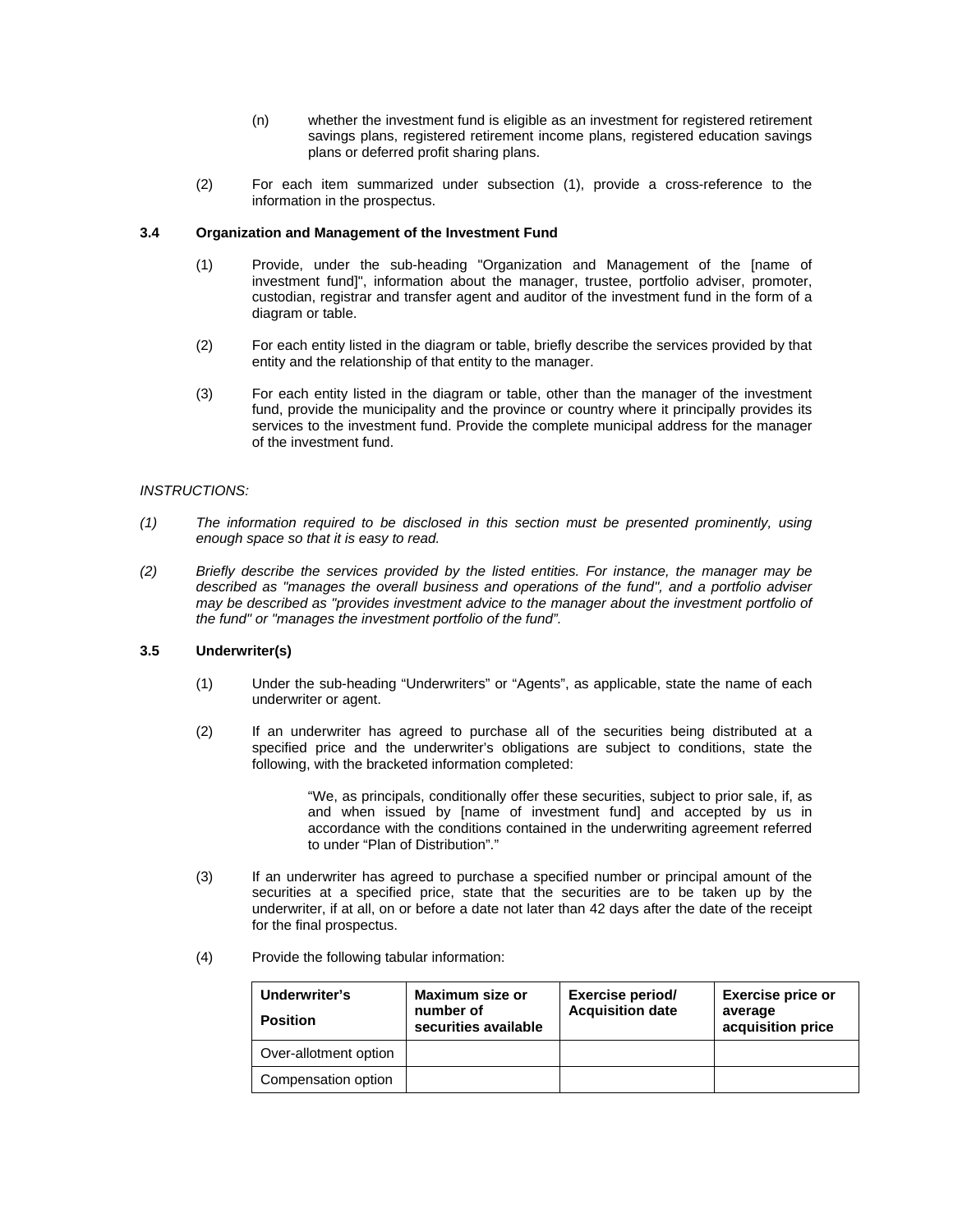| Any other option<br>granted by<br>investment fund or<br>insider of investment<br>fund to underwriter |  |  |
|------------------------------------------------------------------------------------------------------|--|--|
| Total securities under<br>option issuable to<br>underwriter                                          |  |  |
| Other compensation<br>securities issuable to<br>underwriter                                          |  |  |

# *INSTRUCTION*

*If the underwriter has been granted compensation securities, state, in a footnote, whether the prospectus qualifies the grant of all or part of the compensation securities and provide a cross-reference to the applicable section in the prospectus where further information about the compensation securities is provided.*

## **3.6 Fees, Expenses and Returns**

- (1) Set out information about the fees and expenses payable by the investment fund and by investors in the investment fund under the sub-heading "Summary of Fees and Expenses".
- (2) The information required by this section must be a summary of the fees, charges and expenses of the investment fund and investors presented in the form of the following table, appropriately completed, and introduced using substantially the following words:

"This table lists the fees and expenses that you may have to pay if you invest in the [insert the name of the investment fund]. You may have to pay some of these fees and expenses directly. The Fund may have to pay some of these fees and expenses, which will therefore reduce the value of your investment in the Fund."

**Fees and Expenses Payable by the Fund** [for scholarship plans, Fees and Expenses payable by Subscribers' Deposits]

Type of Fee Amount and Description

**Fees and Expenses Payable Directly by You** 

Type of Fee Amount and Description

(3) Describe the following fees and expenses in the table referred to in subsection (2):

**Fees and Expenses Payable by the Fund or by Subscribers' Deposits (for scholarship plans)** 

- (a) Fees payable to the Underwriters for Selling the Securities
- (b) Expenses of the Issue
- (c) Management Fees [*See Instruction (1)*]
- (d) Incentive or Performance Fees
- (e) Portfolio Adviser Fees
- (f) Counterparty Fees (if any)
- (g) Operating Expenses [*See Instructions (2) and (3)*]
- (h) Other Fees and Expenses [*specify type*] [*specify amount*]

## **Fees and Expenses Payable Directly by You**

- (i) Sales Charges [*specify percentage, as a percentage of \_\_\_\_\_* ]
- (j) Service Fees [*specify percentage, as a percentage of \_\_\_\_\_* ]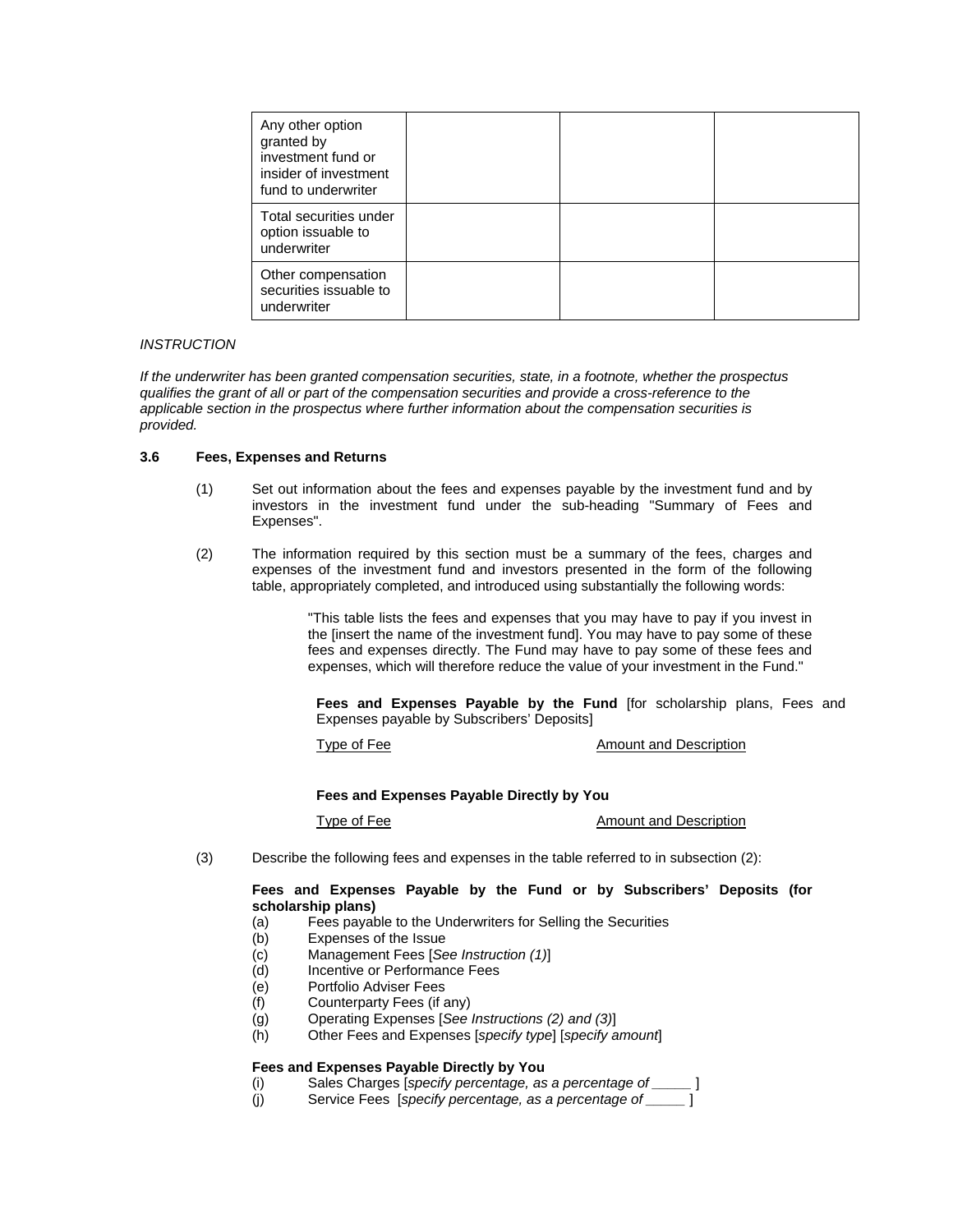- (k) Redemption Fees [*specify percentage, as a percentage of \_\_\_\_\_ , or specify amount*]
- (l) Registered Tax Plan Fees [*include this disclosure and specify the type of fees if the registered tax plan is sponsored by the investment fund and is described in the prospectus*][*specify amount*]
- (m) Other Fees and Expenses [*specify type*] [*specify amount*].
- (4) Under the sub-heading "Annual Returns and Management Expense Ratio", provide, in the following table, returns for each of the past five years and the management expense ratio for each of the past five years as disclosed in the most recently filed annual management report of fund performance of the investment fund:

|                          | [specify year] | [specify year] | [specify year] | [specify year] | [specify year] |
|--------------------------|----------------|----------------|----------------|----------------|----------------|
| Annual<br><b>Returns</b> |                |                |                |                |                |
| <b>MER</b>               |                |                |                |                |                |

*"MER" means management expense ratio*.

# *INSTRUCTIONS:*

- *(1) List the amount of the management fee, including any performance or incentive fee, for each investment fund separately.*
- *(2) Under "Operating Expenses", state whether the investment fund pays all of its operating expenses and list the main components of those expenses. If the investment fund pays only certain operating expenses and is not responsible for payment of all such expenses, adjust the statement in the table*  to reflect the proper contractual responsibility of the investment fund and indicate who is *responsible for the payment of these expenses.*
- *(3) Show all fees or expenses payable by the investment fund (e.g. brokerage) and investors in the investment fund. The description of fees must also include sales and trailing commissions paid either by the investment fund or the investor.*

# **Item 4: Overview of the Structure of the Investment Fund**

# **4.1 Legal Structure**

- (1) Under the heading "Overview of the Legal Structure of the Fund", state the full corporate name of the investment fund or, if the investment fund is an unincorporated entity, the full name under which it exists and carries on business and the address(es) of the investment fund's head and registered office.
- (2) State the statute under which the investment fund is incorporated or continued or organized or, if the investment fund is an unincorporated entity, the laws of the jurisdiction or foreign jurisdiction under which the investment fund is established and exists. Describe the substance of any material amendments to the articles or other constating or establishing documents of the investment fund.
- (3) State whether the investment fund would be considered a mutual fund under securities legislation.

#### **Item 5: Investment Objectives**

# **5.1 Investment Objectives**

(1) Set out under the heading "Investment Objectives" the fundamental investment objectives of the investment fund, including information that describes the fundamental nature of the investment fund, or the fundamental features of the investment fund, that distinguish it from other investment funds.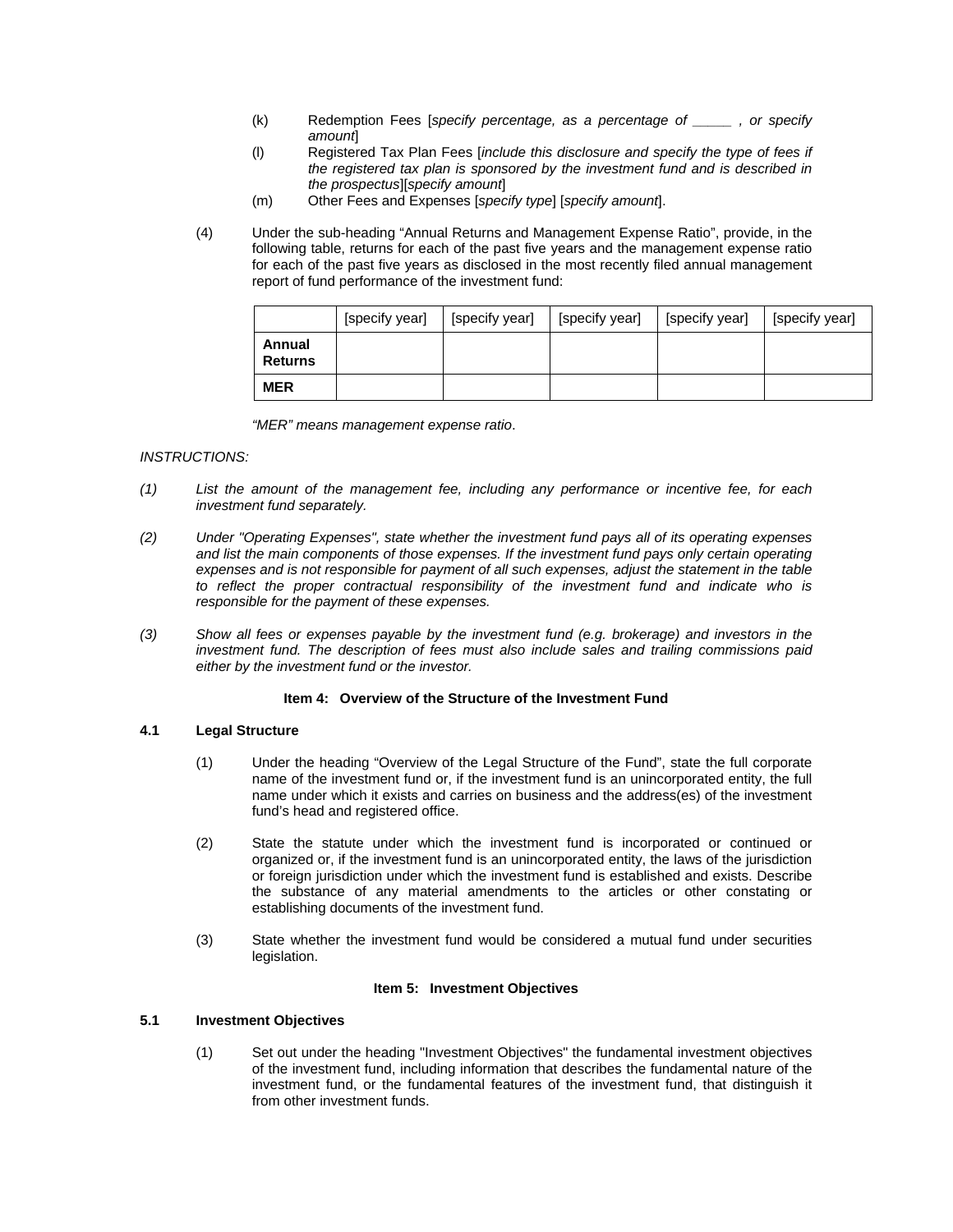- (2) If the investment fund purports to arrange a guarantee or insurance in order to protect all or some of the principal amount of an investment in the investment fund, include this fact as a fundamental investment objective of the investment fund and
	- (a) identify the person or company providing the guarantee or insurance,
	- (b) provide the material terms of the guarantee or insurance, including the maturity date of the guarantee or insurance,
	- (c) if applicable, state that the guarantee or insurance does not apply to the amount of any redemptions before the maturity date of the guarantee or before the death of the securityholder and that redemptions before that date would be based on the net asset value of the investment fund at the time, and
	- (d) modify any other disclosure required by this section appropriately.

# *INSTRUCTIONS:*

- *(1) State the type or types of securities, such as money market instruments, bonds or equity securities, in which the investment fund will primarily invest under normal market conditions.*
- *(2) If the investment fund primarily invests, or intends to primarily invest, or if its name implies that it will primarily invest* 
	- *(a) in a particular type of issuer, such as foreign issuers, small capitalization issuers or issuers located in emerging market countries,*
	- *(b) in a particular geographic location or industry segment, or*
	- *(c) in portfolio assets other than securities,*

*the investment fund's fundamental investment objectives must so indicate.* 

*(3) If a particular investment strategy is an essential aspect of the investment fund, as evidenced by the name of the investment fund or the manner in which the investment fund is marketed, disclose this strategy as an investment objective. This instruction would be applicable, for example, to an investment fund that described itself as an "investment fund that invests primarily through the use of derivatives".* 

#### **Item 6: Investment Strategies**

## **6.1 Investment Strategies**

- (1) Describe under the heading "Investment Strategies"
	- (a) the principal investment strategies that the investment fund intends to use in achieving its investment objectives,
	- (b) the use of leverage, including any restrictions and the maximum amount of leverage the fund can use, expressed as a ratio as follows: (total long positions including leveraged positions plus total short positions) divided by the net assets of the investment fund, and
	- (c) the process by which the investment fund's portfolio adviser selects securities for the fund's portfolio, including any investment approach, philosophy, practices or techniques used by the portfolio adviser or any particular style of portfolio management that the portfolio adviser intends to follow.
- (2) Indicate what types of securities, other than those held by the investment fund in accordance with its fundamental investment objectives, may form part of the investment fund's portfolio assets under normal market conditions.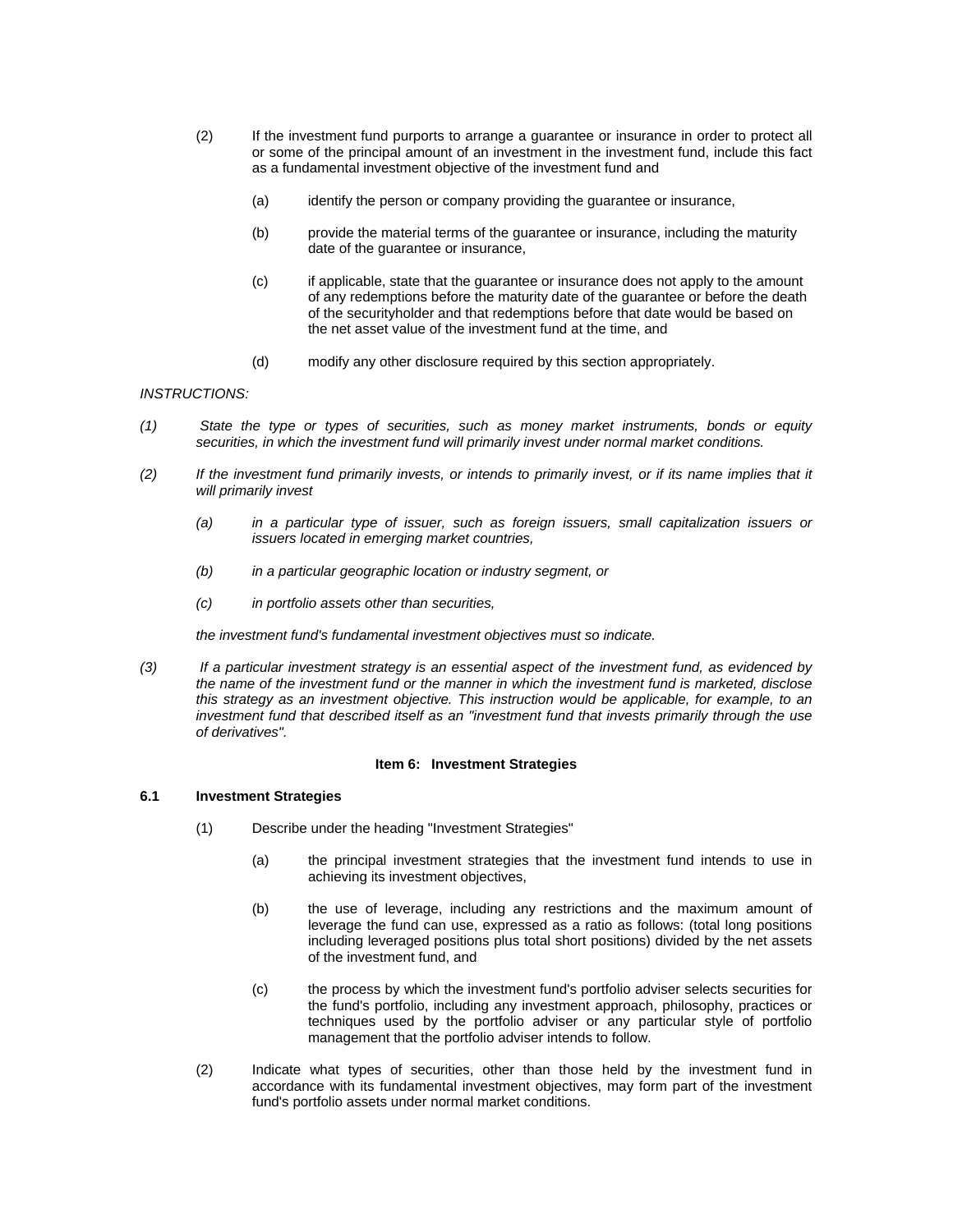- (3) If the investment fund intends to use derivatives
	- (a) for hedging purposes only, state that the investment fund may use derivatives for hedging purposes only, or
	- (b) for non-hedging purposes, or for hedging and non-hedging purposes, briefly describe
		- (i) how derivatives are or will be used in conjunction with other securities to achieve the investment fund's investment objectives,
		- (ii) the types of derivatives expected to be used and give a brief description of the nature of each type, and
		- (iii) the limits of the investment fund's use of derivatives.
- (4) If the investment fund may depart temporarily from its fundamental investment objectives as a result of adverse market, economic, political or other considerations, disclose any temporary defensive tactics the investment fund's portfolio adviser may use or intends to use in response to such conditions.
- (5) If the investment fund intends to enter into securities lending, repurchase or reverse repurchase transactions, briefly describe
	- (a) how those transactions are or will be entered into in conjunction with other strategies and investments of the investment fund to achieve the investment fund's investment objectives,
	- (b) the types of those transactions to be entered into and give a brief description of the nature of each type, and
	- (c) the limits of the investment fund's entering into those transactions.

# **6.2 Overview of the Investment Structure**

- (1) Under the sub-heading, "Overview of the Investment Structure", describe, including a diagram for complex structures, the overall structure of the underlying investment or investments made or to be made by the investment fund, including any direct or indirect investment exposure. Include in the description and the diagram any counterparties under a forward or swap agreement entered into with the investment fund or its manager, the nature of the portfolio of securities being purchased by the investment fund, any indirect investment exposure that is related to the return of the investment fund and any collateral or guarantees given as part of the overall structure of the underlying investment or investments made by the investment fund.
- (2) If the securities distributed under the prospectus are being issued in connection with a restructuring transaction, describe by way of a diagram or otherwise the intercorporate relationships both before and after the completion of the proposed transaction.

## **Item 7: Overview of the Sector(s) that the Fund Invests in**

# **7.1 Sector(s) that the Fund Invests in**

- (1) Under the heading "Overview of the Sector[(s)] that the Fund Invests in", if the investment fund invests or intends to invest in a specific sector(s), briefly describe the sector(s) that the investment fund has been or will be investing in.
- (2) Include in the description known material trends, events or uncertainties in the sector(s) that the investment fund invests or intends to invests in that might reasonably be expected to affect the investment fund.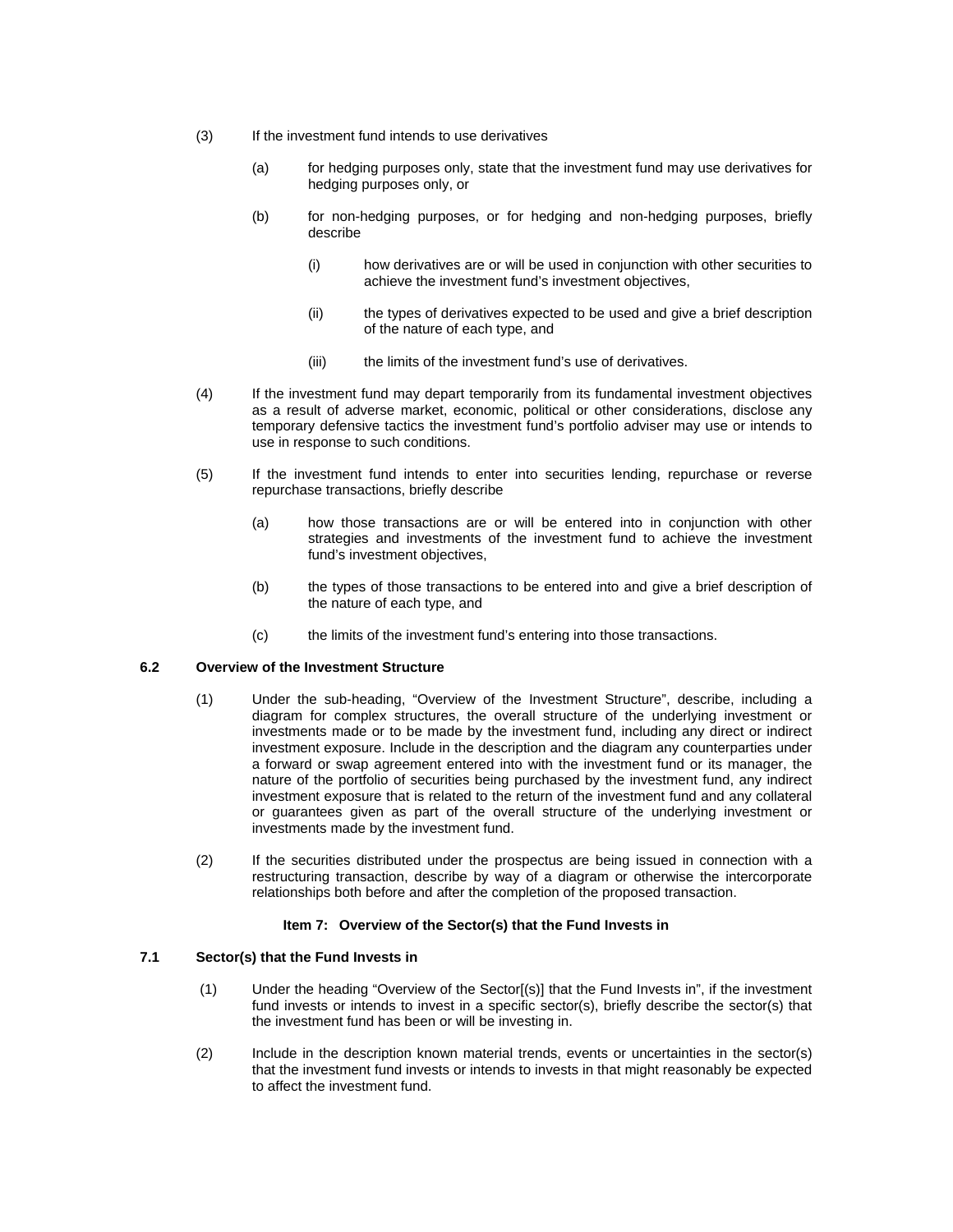# **7.2 Significant Holdings in Other Entities**

 For a labour sponsored or venture capital fund, include in substantially the tabular form below, the following information as at a date within 30 days of the date of the prospectus with respect to each entity, 5 percent or more of whose securities of any class are beneficially owned directly or indirectly by the fund.

| Significant Holdings of the [name of the labour sponsored or venture capital fund] |                                                  |                                                         |  |
|------------------------------------------------------------------------------------|--------------------------------------------------|---------------------------------------------------------|--|
| Name and Address of<br>Entity                                                      | Nature of Entities'<br><b>Principal Business</b> | Percentage of Securities of each<br>Class Owned by Fund |  |
|                                                                                    |                                                  |                                                         |  |

## **Item 8: Investment Restrictions**

# **8.1 Investment Restrictions**

- (1) Under the heading "Investment Restrictions", describe any restrictions on investments adopted by the investment fund, beyond what is required under securities legislation.
- (2) If the investment fund has received the approval of the securities regulatory authorities to vary any of the investment restrictions and practices contained in securities legislation, provide details of the permitted variations.
- (3) Describe the nature of any securityholder or other approval that may be required in order to change the fundamental investment objectives and any of the material investment strategies to be used to achieve the investment objectives.

# **Item 9: Management Discussion of Fund Performance**

# **9.1 Management Discussion of Fund Performance**

Unless the investment fund's most recently filed management report of fund performance is incorporated by reference under Item 37 or attached to the prospectus under Item 38, provide, under the heading "Management Discussion of Fund Performance", management's discussion of fund performance in accordance with sections 2.3, 2.4, 2.5, 3, 4, 5 and 6 of Part B of Form 81- 106F1 for the period covered by the financial statements required under Item 38.

#### **Item 10: Fees and Expenses**

# **10.1 Fees and Expenses**

Under the heading "Fees and Expenses", set out information about all of the fees and expenses payable by the investment fund and by investors in the investment fund.

## *INSTRUCTION:*

*Describe each fee paid by the investment fund and by the investor in this section separately. The description of fees must also include sales and trailing commissions paid either by the investment fund or the investor.*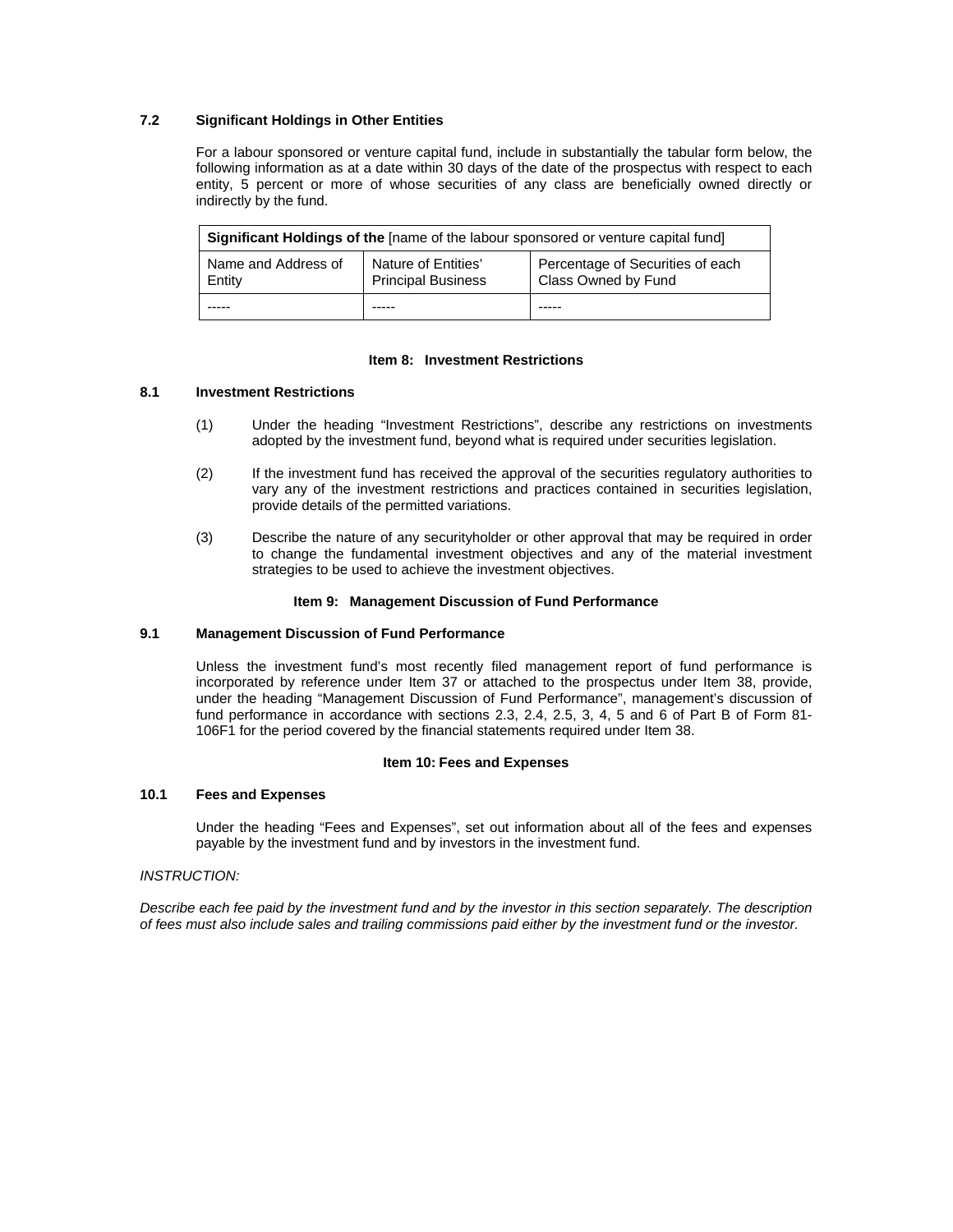## **Item 11: Annual Returns and Management Expense Ratio**

## **11.1 Annual Returns and Management Expense Ratio**

Under the heading "Annual Returns and Management Expense Ratio", provide, in the following table, returns for each of the past five years and the management expense ratio for each of the past five years as disclosed in the most recently filed annual management report of fund performance of the investment fund:

|                          | [specify year] | [specify year] | [specify year] | [specify year] | [specify year] |
|--------------------------|----------------|----------------|----------------|----------------|----------------|
| Annual<br><b>Returns</b> |                |                |                |                |                |
| <b>MER</b>               |                |                |                |                |                |

*"MER" means management expense ratio*.

## **Item 12: Risk Factors**

## **12.1 Risk Factors**

- (1) Under the heading "Risk Factors", describe the risk factors material to the investment fund that a reasonable investor would consider relevant to an investment in the securities being distributed, such as the risks associated with any particular aspect of the fundamental investment objectives and investment strategies.
- (2) Include a discussion of general market, political, market sector, liquidity, interest rate, foreign currency, diversification, leverage, credit, legal and operational risks, as appropriate.
- (3) Include a brief discussion of general investment risks applicable to the investment fund, such as specific company developments, stock market conditions and general economic and financial conditions in those countries where the investments of the investment fund are listed for trading.
- (4) If derivatives are to be used by the investment fund for non-hedging purposes, describe the risks associated with any use or intended use by the investment fund of derivatives.
- (5) If there is a risk that purchasers of the securities distributed may become liable to make an additional contribution beyond the price of the security, disclose the risk.

# *INSTRUCTIONS:*

- *(1) Describe risks in the order of seriousness from the most serious to the least serious.*
- *(2) A risk factor must not be de-emphasized by including excessive caveats or conditions.*

#### **Item 13: Distribution Policy**

#### **13.1 Distribution Policy**

Under the heading "Distribution Policy", describe the distribution policy, including

- (a) whether distributions are made by the investment fund in cash or reinvested in securities of the investment fund,
- (b) the targeted amount of any distributions,
- (c) whether the distributions are guaranteed or not, and
- (d) when the distributions are made.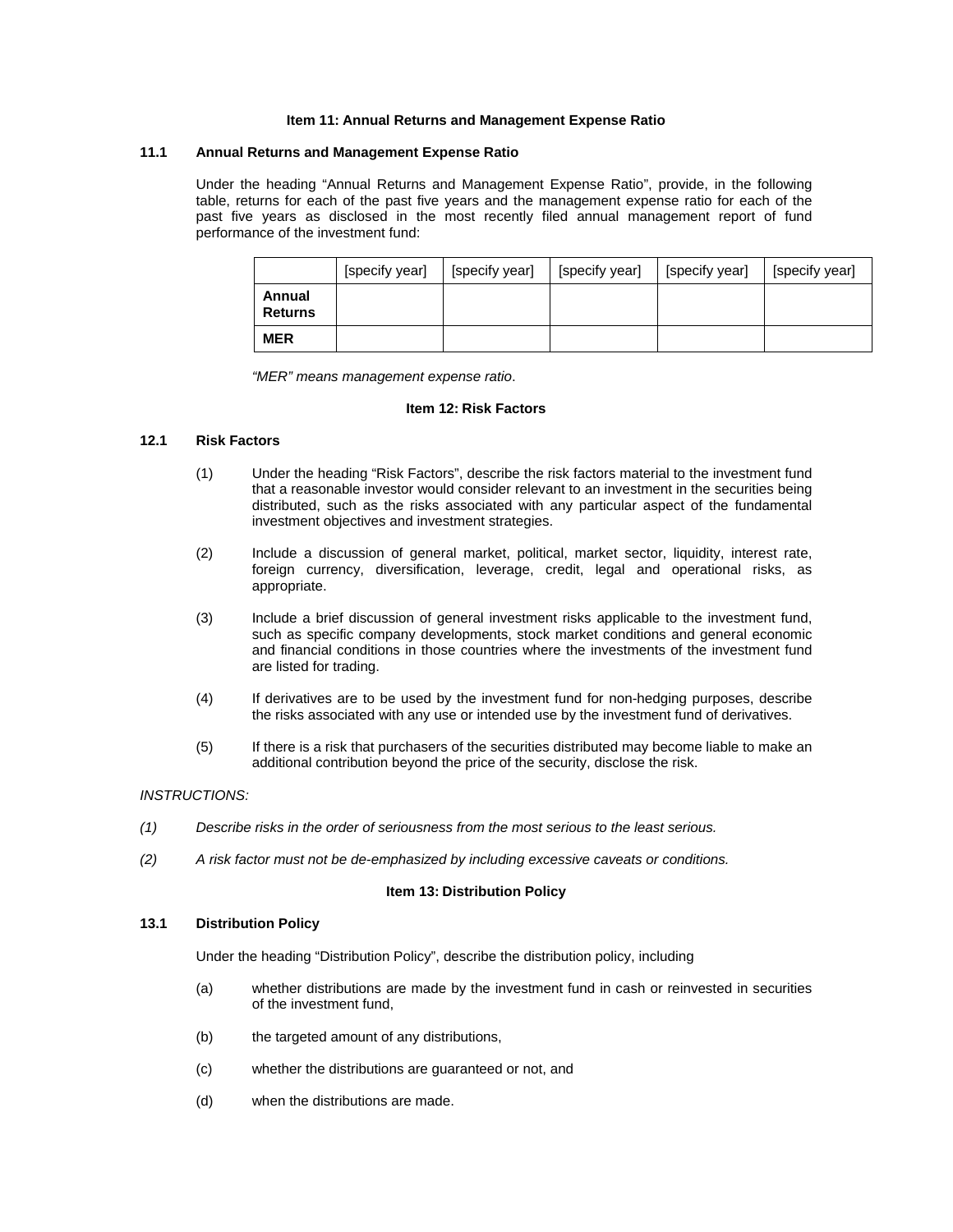### **Item 14: Purchases of Securities**

## **14.1 Purchases of Securities**

- (1) Under the heading "Purchases of Securities", describe the procedure followed or to be followed by investors who desire to purchase securities of the investment fund or switch them for securities of other investment funds.
- (2) If applicable, state that the issue price of securities is based on the net asset value of a security of that class, or series of a class, next determined after the receipt by the investment fund of the purchase order.
- (3) Describe how the securities of the investment fund are distributed. If sales are effected through a principal distributor, give brief details of any arrangements with the principal distributor.
- (4) Describe all available purchase options and state, if applicable, that the choice of different purchase options requires the investor to pay different fees and expenses and if applicable, that the choice of different purchase options affects the amount of compensation paid to a dealer.
- (5) If applicable, disclose that a dealer may make provision in arrangements that it has with an investor that will require the investor to compensate the dealer for any losses suffered by the dealer in connection with a failed settlement of a purchase of securities of the investment fund caused by the investor.
- (6) If applicable, for an investment fund that is being sold on a best efforts basis, state whether the issue price will be fixed during the initial distribution period, and state when the investment fund will begin issuing securities at the net asset value of a security of the investment fund.

#### **Item 15: Redemption of Securities**

# **15.1 Redemption of Securities**

Under the heading "Redemption of Securities", describe how investors may redeem securities of the investment fund, including

- (a) the procedures followed, or to be followed, by an investor who desires to redeem securities of the investment fund and specifying the procedures to be followed and the documents to be delivered before a redemption order pertaining to securities of the investment fund will be accepted by the investment fund for processing and before payment of the proceeds of redemption will be made by the investment fund,
- (b) how the redemption price of the securities is determined and, if applicable, state that the redemption price of the securities is based on the net asset value of a security of that class, or series of a class, next determined after the receipt by the investment fund of the redemption order, and
- (c) the circumstances under which the investment fund may suspend redemptions of the securities of the investment fund.

# **15.2 Short-term Trading**

For an investment fund in continuous distribution, under the sub-heading "Short-Term Trading",

(a) describe the adverse effects, if any, that short-term trades in securities of the investment fund by an investor may have on other investors in the investment fund,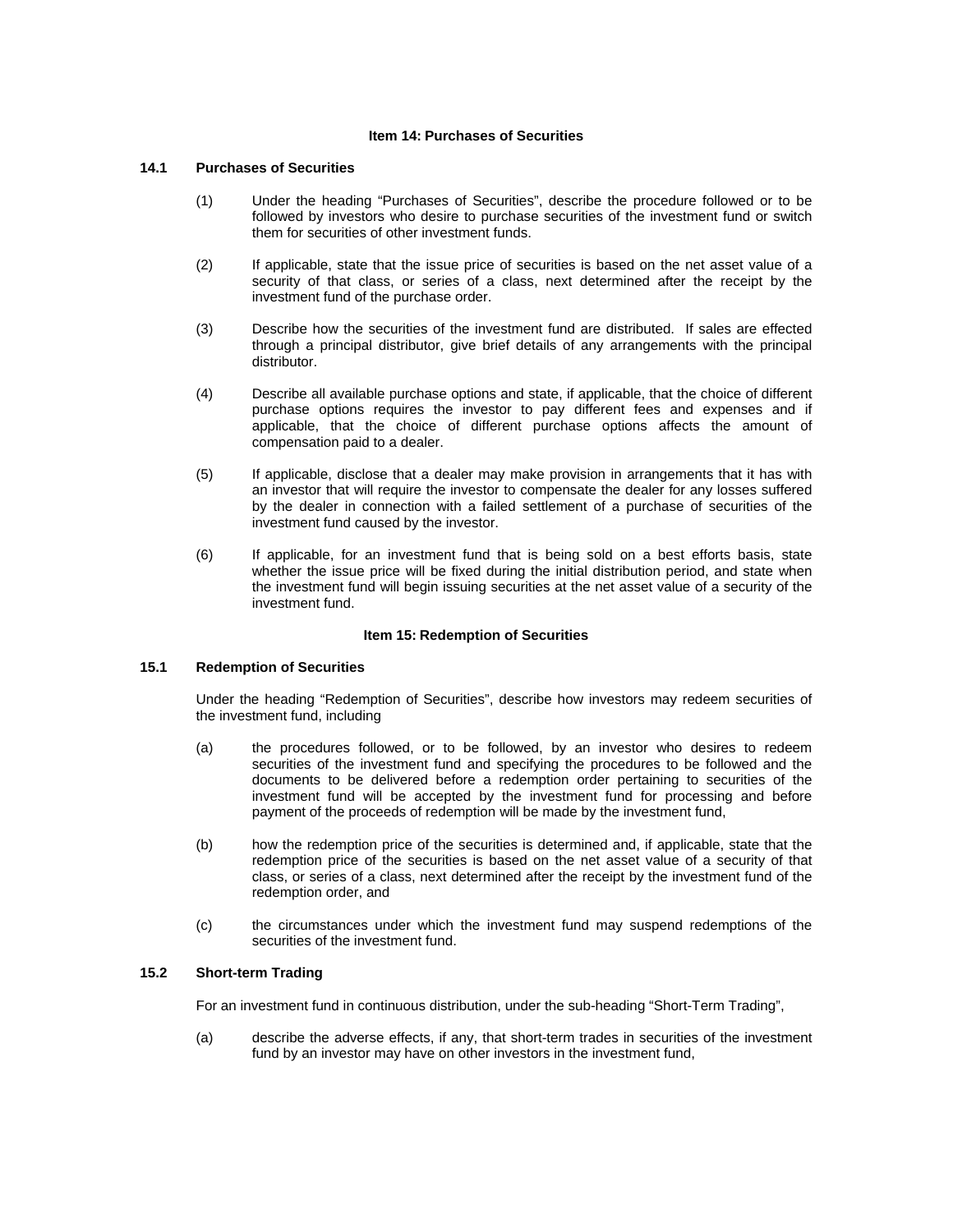- (b) describe the restrictions, if any, that may be imposed by the investment fund to deter short-term trades, including the circumstances, if any, under which such restrictions may not apply,
- (c) where the investment fund does not impose restrictions on short-term trades, state the specific basis for the view of the manager that it is appropriate for the investment fund not to do so, and
- (d) describe any arrangements, whether formal or informal, with any person or company, to permit short-term trades in securities of the investment fund, including the name of such person or company and the terms of such arrangements, including any restrictions imposed on the short-term trades and any compensation or other consideration received by the manager, the investment fund or any other party pursuant to such arrangements.

# *INSTRUCTION*

*For the disclosure required by section 15.2, include a brief description of the short-term trading activities in the investment fund that are considered by the manager to be inappropriate or excessive. If the manager imposes a short-term trading fee, include a cross-reference to the disclosure provided under Item 10 of this Form.* 

# **Item 16: Consolidated Capitalization**

# **16.1 Consolidated Capitalization**

- (1) This section does not apply to an investment fund in continuous distribution.
- (2) Under the heading "Consolidated Capitalization", describe any material change in, and the effect of the material change on, the share and loan capital of the investment fund, on a consolidated basis, since the date of the investment fund's financial statements for its most recently completed financial period included in the prospectus, including any material change that will result from the issuance of the securities being distributed under the prospectus.

# **Item 17: Prior Sales**

# **17.1 Prior Sales**

- (1) Subsection (2) does not apply to an investment fund in continuous distribution.
- (2) Under the heading "Prior Sales", for each class of securities of the investment fund distributed under the prospectus and for securities that are convertible into those classes of securities, state, for the 12-month period before the date of the prospectus,
	- (a) the price at which the securities have been issued or are to be issued by the investment fund or sold by the selling securityholder,
	- (b) the number of securities issued or sold at that price, and
	- (c) the date on which the securities were issued or sold.

# **17.2 Trading Price and Volume**

- (1) For each class of securities of the investment fund that is traded or quoted on a Canadian marketplace, identify the marketplace and the price ranges and volume traded or quoted on the Canadian marketplace on which the greatest volume of trading or quotation generally occurs.
- (2) If a class of securities of the investment fund is not traded or quoted on a Canadian marketplace but is traded or quoted on a foreign marketplace, identify the foreign marketplace and the price ranges and volume traded or quoted on the foreign marketplace on which the greatest volume or quotation generally occurs.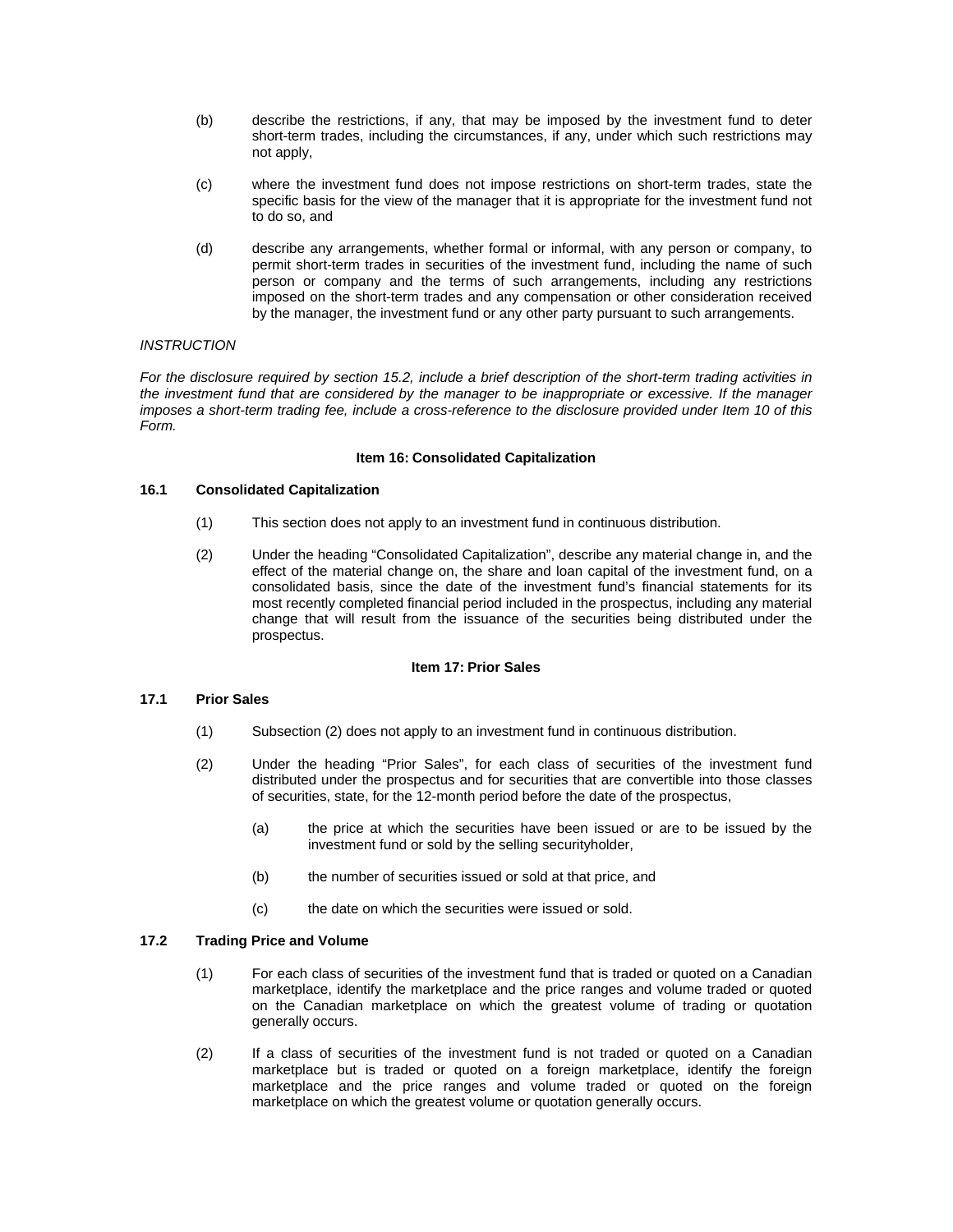(3) Provide the information required under subsections (1) and (2) on a monthly basis for each month or, if applicable, partial months of the 12-month period before the date of the prospectus.

### **Item 18: Income Tax Considerations**

## **18.1 Status of the Investment Fund**

 Under the heading "Income Tax Considerations" and under the sub-heading "Status of the Investment Fund", briefly describe the status of the investment fund for income tax purposes. Also disclose whether the investment fund is eligible as an investment for registered retirement savings plans, registered retirement income plans, registered education savings plans or deferred profit sharing plans.

## **18.2 Taxation of the Investment Fund**

Under the sub-heading "Taxation of the Investment Fund", state in general terms the bases upon which the income and capital receipts of the investment fund are taxed.

## **18.3 Taxation of Securityholders**

 Under the sub-heading "Taxation of Securityholders", state in general terms the income tax consequences to the holders of the securities offered of

- (a) any distribution to the securityholders in the form of income, capital, dividends or otherwise, including amounts reinvested in securities of the investment fund,
- (b) the redemption of securities, and
- (c) the issue of securities.

## **18.4 Taxation of Registered Plans**

 Under the sub-heading "Taxation of Registered Plans", explain the tax treatment applicable to securities of the investment fund held in a registered tax plan.

#### **18.5 Tax Implications of the Investment Fund's Distribution Policy**

 Under the sub-heading "Tax Implications of the Investment Fund's Distribution Policy", describe the impact of the investment fund's distribution policy on a taxable investor who acquires securities of the investment fund late in a calendar year.

#### **Item 19: Organization and Management Details of the Investment Fund**

### **19.1 Management of the Investment Fund**

- (1) Under the heading "Organization and Management Details of the Investment Fund" and under the sub-heading "Officers and Directors of the Investment Fund",
	- (a) list the name and municipality of residence of each director and executive officer of the investment fund and indicate their respective positions and offices held with the investment fund and their respective principal occupations during the five preceding years,
	- (b) state the period or periods during which each director has served as a director and when his or her term of office will expire,
	- (c) state the number and percentage of securities of each class of voting securities of the investment fund or any of its subsidiaries beneficially owned, or controlled or directed, directly or indirectly, by all directors and executive officers of the investment fund as a group,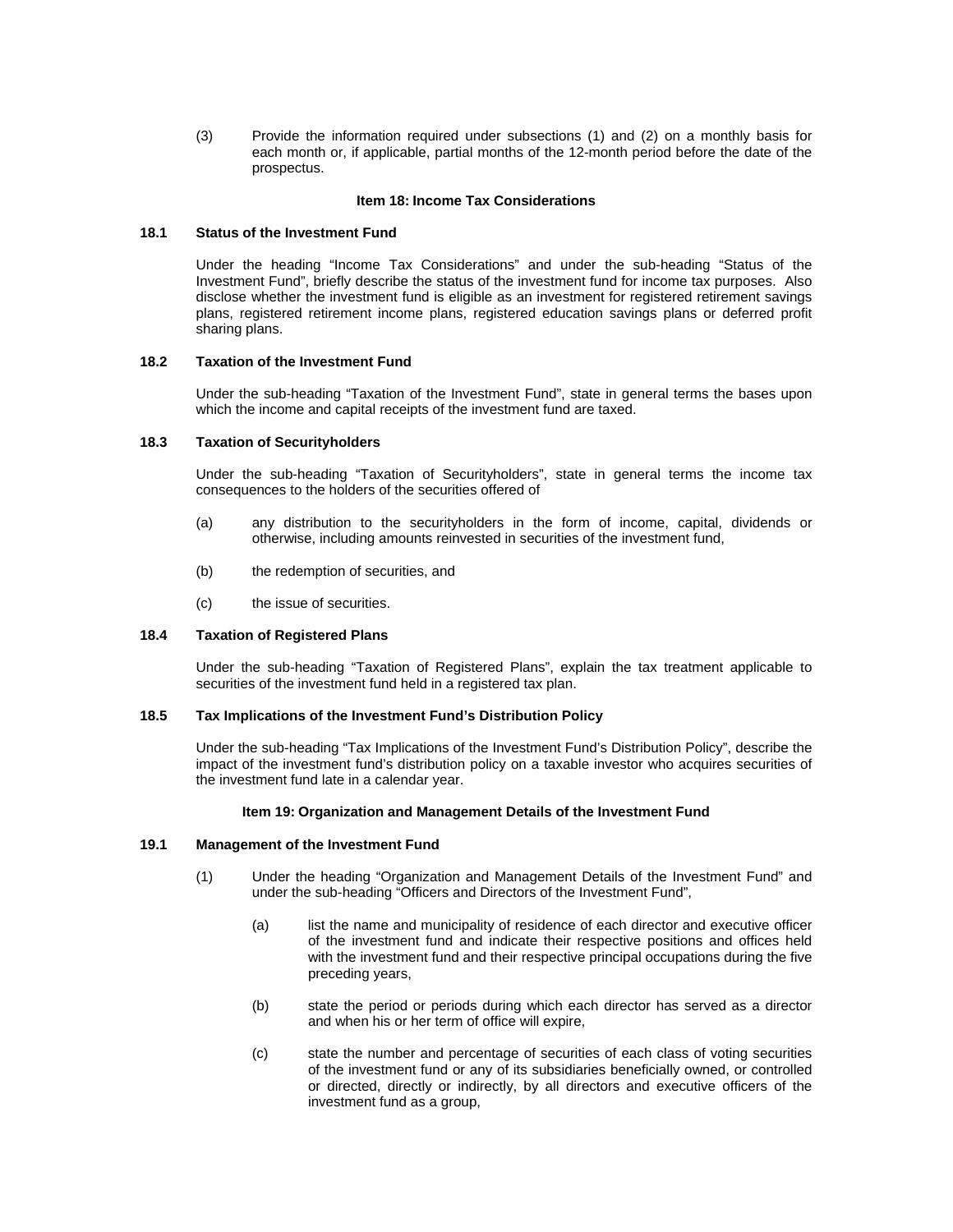- (d) disclose the board committees of the investment fund and identify the members of each committee,
- (e) if the principal occupation of a director or executive officer of the investment fund is acting as an executive officer of a person or company other than the investment fund, disclose that fact and state the principal business of the person or company, and
- (f) for an investment fund that is a limited partnership, provide the information required by this subsection for the general partner of the investment fund, modified as appropriate.
- (2) Under the sub-heading "Cease Trade Orders and Bankruptcies", if a director or executive officer of the investment fund is, as at the date of the prospectus or pro forma prospectus, as applicable, or was within 10 years before the date of the prospectus or pro forma prospectus, as applicable, a director, chief executive officer or chief financial officer of any other investment fund, that:
	- (a) was subject to an order that was issued while the director or executive officer was acting in the capacity as director, chief executive officer or chief financial officer, or
	- (b) was subject to an order that was issued after the director or executive officer ceased to be a director, chief executive officer or chief financial officer and which resulted from an event that occurred while that person was acting in the capacity as director, chief executive officer or chief financial officer,

state the fact and describe the basis on which the order was made and whether the order is still in effect.

- (3) For the purposes of subsection (2), "order" means
	- (a) a cease trade order,
	- (b) an order similar to a cease trade order, or
	- (c) an order that denied the relevant investment fund access to any exemption under securities legislation,

that was in effect for a period of more than 30 consecutive days.

- (4) If a director or executive officer of the investment fund
	- (a) is, as at the date of the prospectus or pro forma prospectus, as applicable, or has been within the 10 years before the date of the prospectus or pro forma prospectus, as applicable, a director or executive officer of any investment fund that, while that person was acting in that capacity, or within a year of that person ceasing to act in that capacity, became bankrupt, made a proposal under any legislation relating to bankruptcy or insolvency or was subject to or instituted any proceedings, arrangement or compromise with creditors or had a receiver, receiver manager or trustee appointed to hold its assets, state the fact, or
	- (b) has, within the 10 years before the date of the prospectus or pro forma prospectus, as applicable, become bankrupt, made a proposal under any legislation relating to bankruptcy or insolvency, or become subject to or instituted any proceedings, arrangement or compromise with creditors, or had a receiver, receiver manager or trustee appointed to hold the assets of the director or executive officer, state the fact.
- (5) Under the heading "Organization and Management Details of the Investment Fund" and under the sub-heading "Manager of the Investment Fund", provide the complete municipal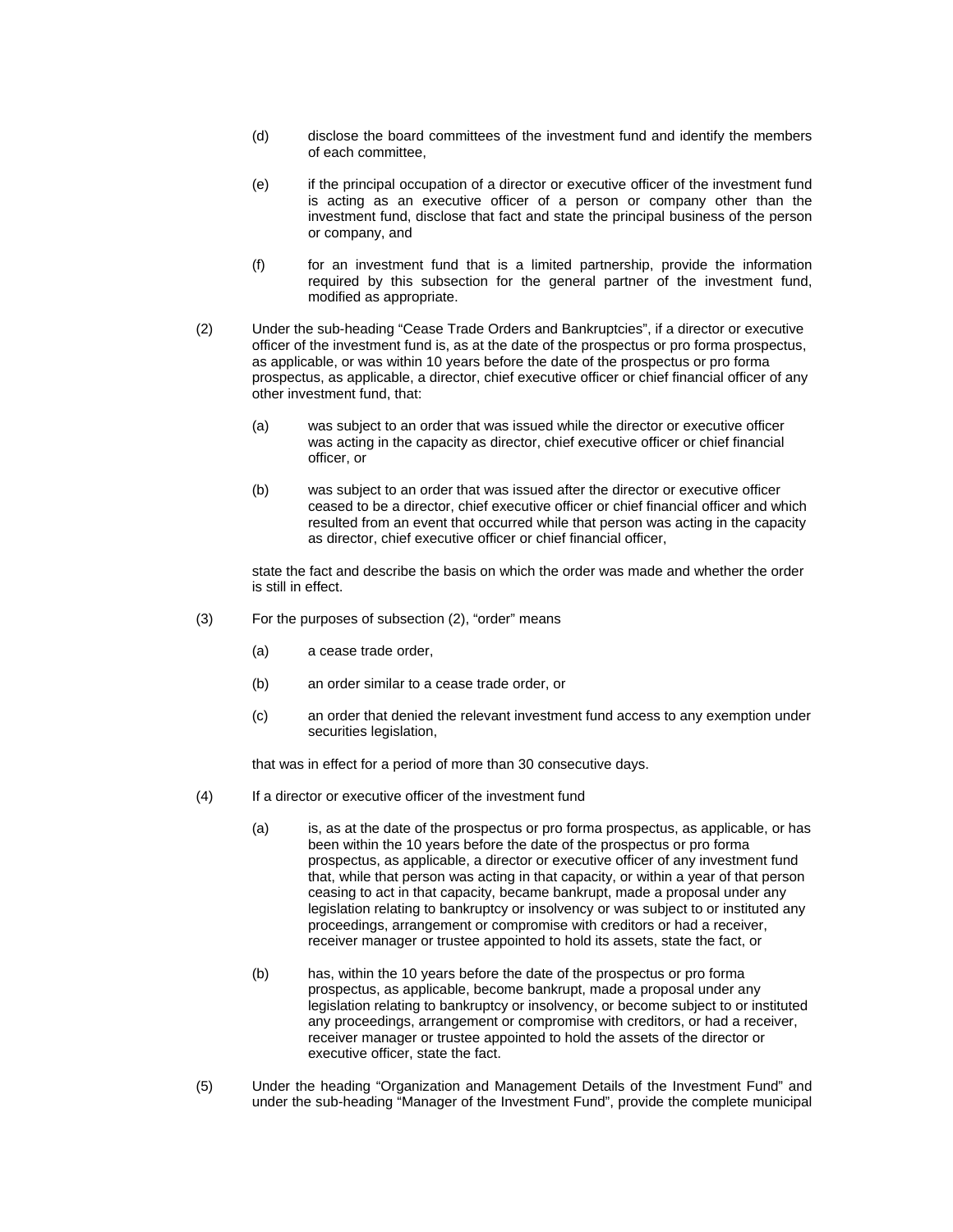address of the manager and details of the manager of the investment fund, including the history and background of the manager and any overall investment strategy or approach used by the manager in connection with the investment fund.

- (6) Under the sub-heading "Duties and Services to be Provided by the Manager", provide a description of the duties and services that the manager will be providing to the investment fund.
- (7) Under the sub-heading "Details of the Management Agreement", provide a brief description of the essential details of any management agreement that the manager has entered into or will be entering into with the investment fund, including any termination rights.
- (8) Under the sub-heading "Officers and Directors of the Manager of the Investment Fund",
	- (a) list the name and municipality of residence of each partner, director and executive officer of the manager of the investment fund and indicate their respective positions and offices held with the manager and their respective principal occupations within the five preceding years,
	- (b) if a partner, director or executive officer of the manager has held more than one office with the manager within the past five years, state only the current office held, and
	- (c) if the principal occupation of a partner, director or executive officer of the manager is with an organization other than the manager of the investment fund, state the principal business in which the organization is engaged.
- (9) Under the sub-heading "Cease Trade Orders and Bankruptcies of the Manager", provide the information required under subsections (2) and (4) for the directors and executive officers of the manager of the investment fund, modified as appropriate.

# *INSTRUCTIONS*

- *(1) The disclosure required by subsections (2) and (4) also applies to any personal holding companies of any of the persons referred to in subsections (2) and (4).*
- *(2) A management cease trade order which applies to directors and executive officers of the investment fund is an "order" for the purposes of paragraph (2)(a) and must be disclosed, whether or not the director, chief executive officer or chief financial officer was named in the order.*
- *(3) For the purposes of this section, a late filing fee, such as a filing fee that applies to the late filing of an insider report, is not a "penalty or sanction".*
- *(4) The disclosure in paragraph (2)(a) only applies if the director or executive officer of the investment fund was a director, chief executive officer or chief financial officer when the order was issued against the relevant investment fund. The investment fund does not have to provide disclosure if the director or executive officer became a director, chief executive officer or chief financial officer after the order was issued.*

# **19.2 Portfolio Adviser**

- (1) Under the sub-heading "Portfolio Adviser"
	- (a) state the municipality and the province or country where the portfolio adviser principally provides its services to the investment fund and give details of the portfolio adviser of the investment fund, including the history and background of the portfolio adviser,
	- (b) state the extent to which investment decisions are made by certain individuals employed by the portfolio adviser and whether those decisions are subject to the oversight, approval or ratification of a committee, and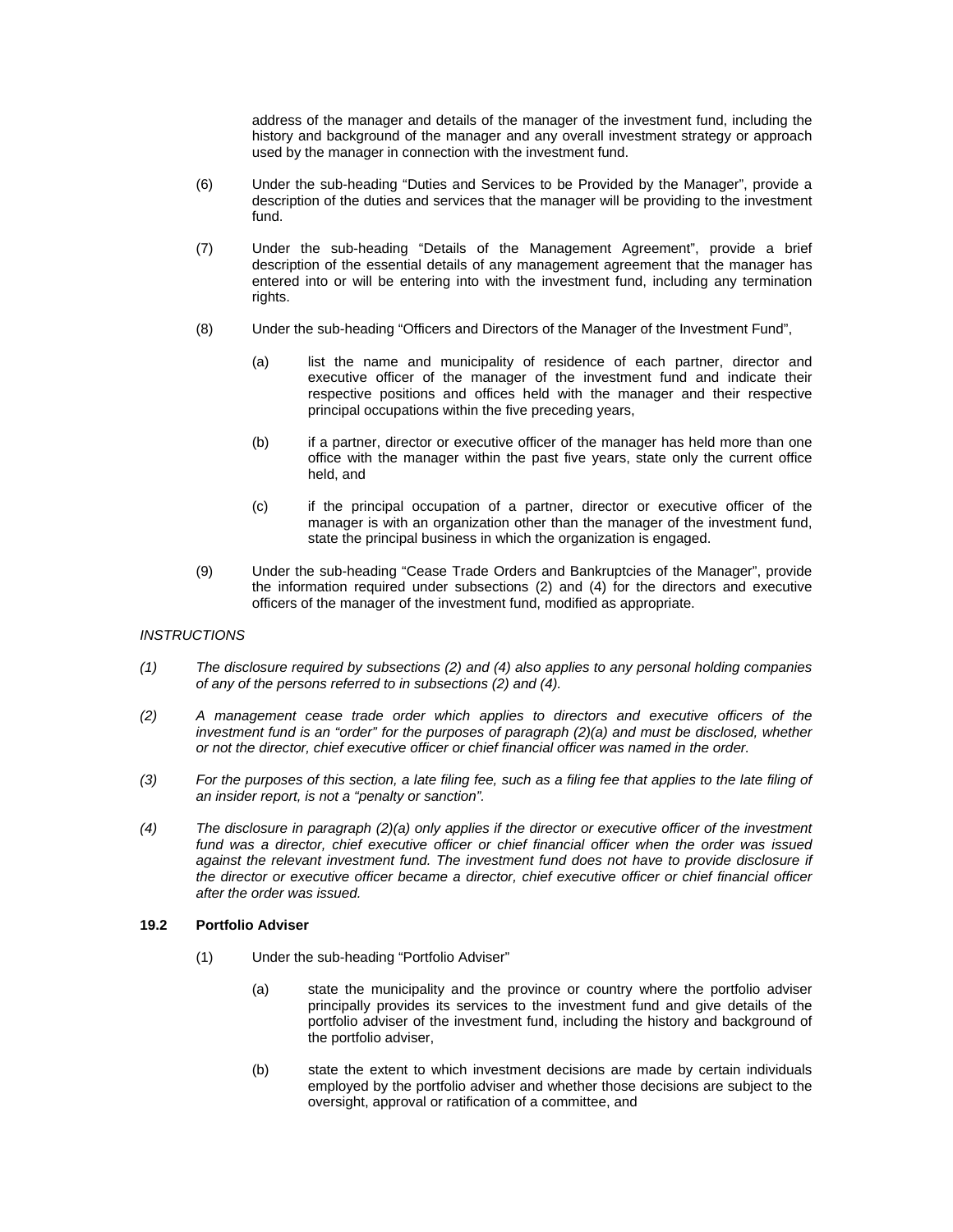- (c) state the name, title, and length of time of service of the person or persons employed by or associated with the portfolio adviser of the investment fund who is or are principally responsible for the day-to-day management of a material portion of the portfolio of the investment fund, implementing a particular material strategy or managing a particular segment of the portfolio of the investment fund, and each person's business experience in the last five years.
- (2) Under the sub-heading "Details of the Portfolio Advisory Agreement", provide a brief description of the essential details of any portfolio advisory agreement that the portfolio adviser has entered into or will be entering into with the investment fund or the manager of the investment fund, including any termination rights.

## **19.3 Conflicts of Interest**

 Under the sub-heading "Conflicts of Interest", disclose particulars of existing or potential material conflicts of interest between

- (1) the investment fund and a director or executive officer of the investment fund,
- (2) the investment fund and the manager or any director or executive officer of the manager of the investment fund, and
- (3) the investment fund and the portfolio adviser or any director or executive officer of the portfolio adviser of the investment fund.

# **19.4 Independent Review Committee**

Under the sub-heading "Independent Review Committee", provide a description of the independent review committee of the investment fund, including

- (a) the mandate and responsibilities of the independent review committee,
- (b) the composition of the independent review committee (including the names of its members), and the reasons for any change in its composition since the date of the most recently filed annual information form or prospectus of the investment fund, as applicable,
- (c) that the independent review committee prepares a report at least annually of its activities for securityholders which is available on the [investment fund's/investment fund family's] Internet site at [insert investment fund's Internet site address], or at the securityholder's request at no cost, by contacting the [investment fund/investment fund family] at [investment fund's/investment fund family's email address], and
- (d) the amount of fees and expenses payable in connection with the independent review committee by the investment fund, including any amounts payable for committee participation or special assignments, and state whether the investment fund pays all of the fees payable to the independent review committee.

# **19.5 Trustee**

Under the sub-heading "Trustee", provide details of the trustee of the investment fund, including the municipality and the province or country where the trustee principally provides its services to the investment fund.

# **19.6 Custodian**

- (1) Under the sub-heading "Custodian", state the name, municipality of the principal or head office, and nature of business of the custodian and any principal sub-custodian of the investment fund.
- (2) Describe generally the sub-custodial arrangements of the investment fund.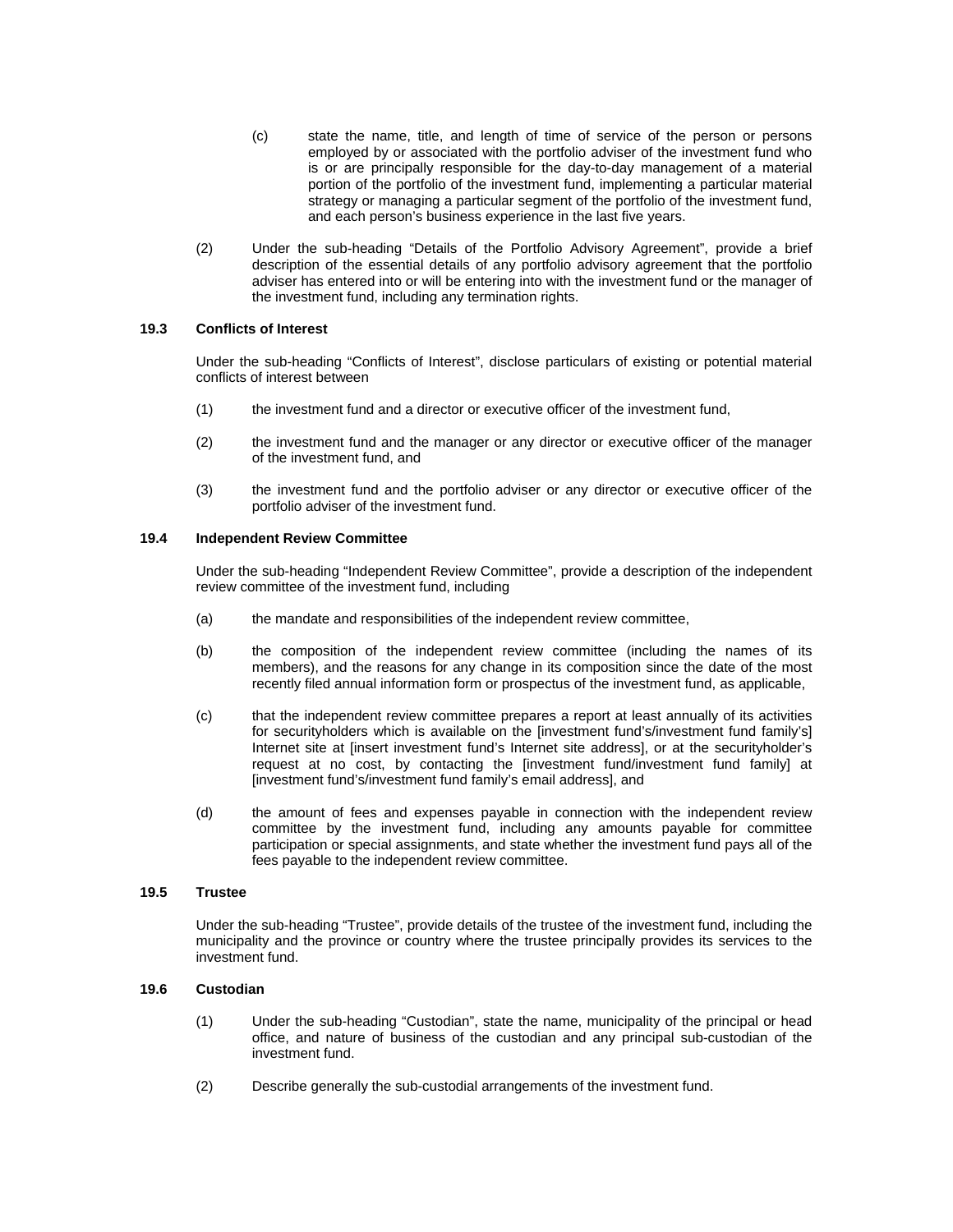# *INSTRUCTION:*

*A "principal sub-custodian" is a sub-custodian to whom custodial authority has been delegated in respect of a material portion or segment of the portfolio assets of the investment fund.* 

## **19.7 Auditor**

Under the sub-heading "Auditor", state the name and address of the auditor of the investment fund.

# **19.8 Transfer Agent and Registrar**

 Under the sub-heading, "Transfer Agent and Registrar", for each class of securities, state the name of the investment fund's transfer agent(s), registrar(s), trustee, or other agent appointed by the investment fund to maintain the securities register and the register of transfers for such securities and indicate the location (by municipalities) of each of the offices of the investment fund or transfer agent, registrar, trustee or other agent where the securities, register and register of transfers are maintained or transfers of securities are recorded.

## **19.9 Promoters**

- (1) For a person or company that is, or has been within the two years immediately preceding the date of the prospectus or pro forma prospectus, a promoter of the investment fund or of a subsidiary of the investment fund, state under the sub-heading "Promoter"
	- (a) the person or company's name and municipality and the province or country of residence,
	- (b) the number and percentage of each class of voting securities and equity securities of the investment fund or any of its subsidiaries beneficially owned, or controlled or directed, directly or indirectly, by the person or company,
	- (c) the nature and amount of anything of value, including money, property, contracts, options or rights of any kind received or to be received by the promoter directly or indirectly from the investment fund or from a subsidiary of the investment fund, and the nature and amount of any assets, services or other consideration received or to be received by the investment fund or a subsidiary of the investment fund in return, and
	- (d) for an asset acquired within the two years before the date of the preliminary prospectus or pro forma prospectus, or to be acquired, by the investment fund or by a subsidiary of the investment fund from a promoter,
		- (i) the consideration paid or to be paid for the asset and the method by which the consideration has been or will be determined,
		- (ii) the person or company making the determination referred to in subparagraph (i) and the person or company's relationship with the investment fund, the promoter, or an affiliate of the investment fund or of the promoter, and
		- (iii) the date that the asset was acquired by the promoter and the cost of the asset to the promoter.
- (2) If a promoter referred to in subsection (1) is, as at the date of the prospectus or pro forma prospectus, as applicable, or was within 10 years before the date of the prospectus or pro forma prospectus, as applicable, a director, chief executive officer or chief financial officer of any person or company, that
	- (a) was subject to an order that was issued while the promoter was acting in the capacity as director, chief executive officer or chief financial officer, or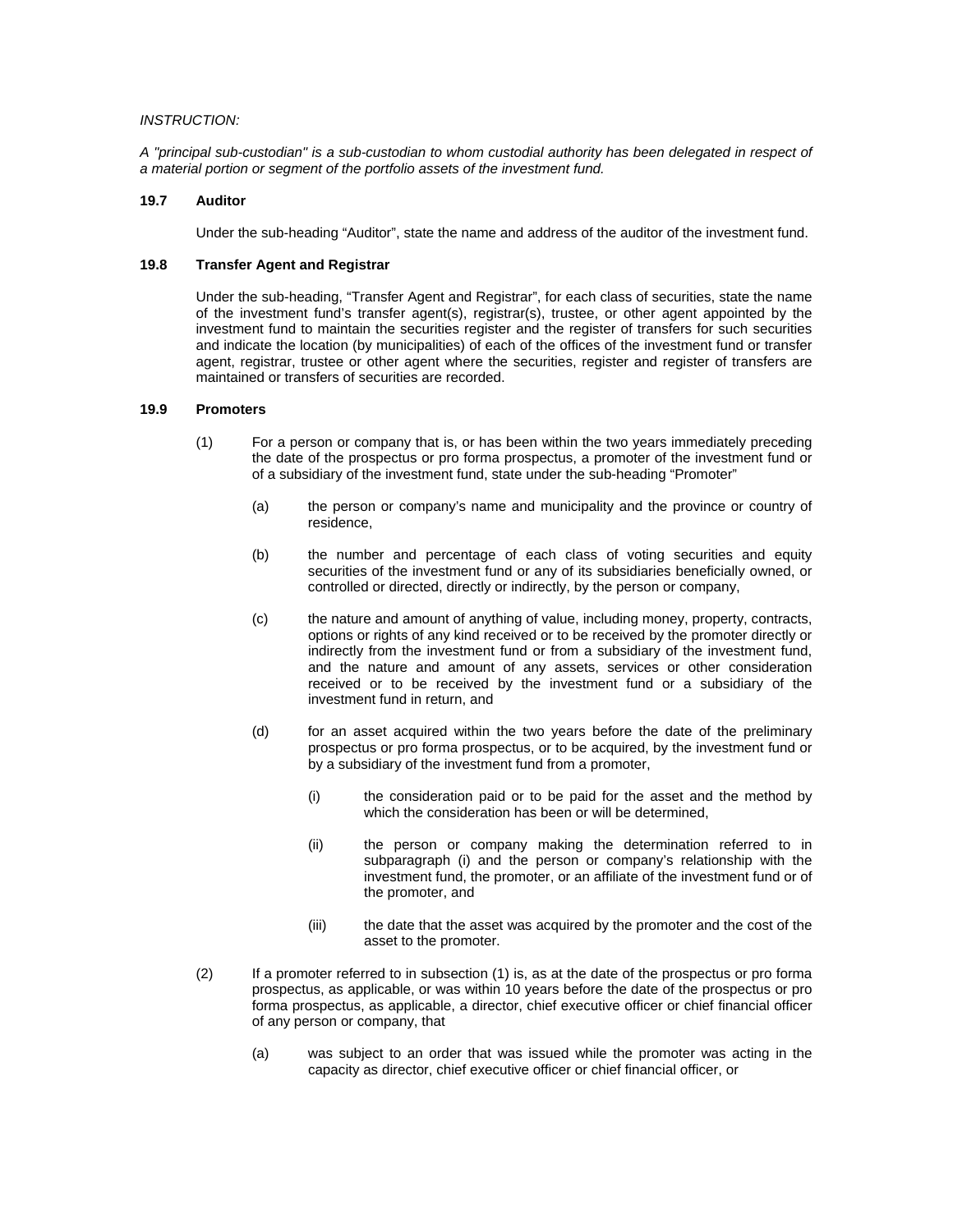(b) was subject to an order that was issued after the promoter ceased to be a director, chief executive officer or chief financial officer and which resulted from an event that occurred while the promoter was acting in the capacity as director, chief executive officer or chief financial officer,

state the fact and describe the basis on which the order was made and whether the order is still in effect.

- (3) For the purposes of subsection (2), "order" means:
	- (a) a cease trade order,
	- (b) an order similar to a cease trade order, or
	- (c) an order that denied the relevant person or company access to any exemption under securities legislation

that was in effect for a period of more than 30 consecutive days.

- (4) If a promoter referred to in subsection (1)
	- (a) is, as at the date of the prospectus or pro forma prospectus, as applicable, or has been within the 10 years before the date of the prospectus or pro forma prospectus, as applicable, a director or executive officer of any person or company that, while the promoter was acting in that capacity, or within a year of that person ceasing to act in that capacity, became bankrupt, made a proposal under any legislation relating to bankruptcy or insolvency or was subject to or instituted any proceedings, arrangement or compromise with creditors or had a receiver, receiver manager or trustee appointed to hold its assets, state the fact, or
	- (b) has, within the 10 years before the date of the prospectus or pro forma prospectus, as applicable, become bankrupt, made a proposal under any legislation relating to bankruptcy or insolvency, or become subject to or instituted any proceedings, arrangement or compromise with creditors, or had a receiver, receiver manager or trustee appointed to hold the assets of the promoter, state the fact.
- (5) Describe the penalties or sanctions imposed and the grounds on which they were imposed or the terms of the settlement agreement and the circumstances that gave rise to the settlement agreement, if a promoter referred to in subsection (1) has been subject to
	- (a) any penalties or sanctions imposed by a court relating to provincial and territorial securities legislation or by a provincial and territorial securities regulatory authority or has entered into a settlement agreement with a provincial and territorial securities regulatory authority, or
	- (b) any other penalties or sanctions imposed by a court or regulatory body that would be likely to be considered important to a reasonable investor in making an investment decision.
- (6) Despite subsection (5), no disclosure is required of a settlement agreement entered into before December 31, 2000 unless the disclosure would likely be considered to be important to a reasonable investor in making an investment decision.

# *INSTRUCTIONS*

*(1) The disclosure required by subsections (2), (4) and (5) also applies to any personal holding companies of any of the persons referred to in subsections (2), (4), and (5).*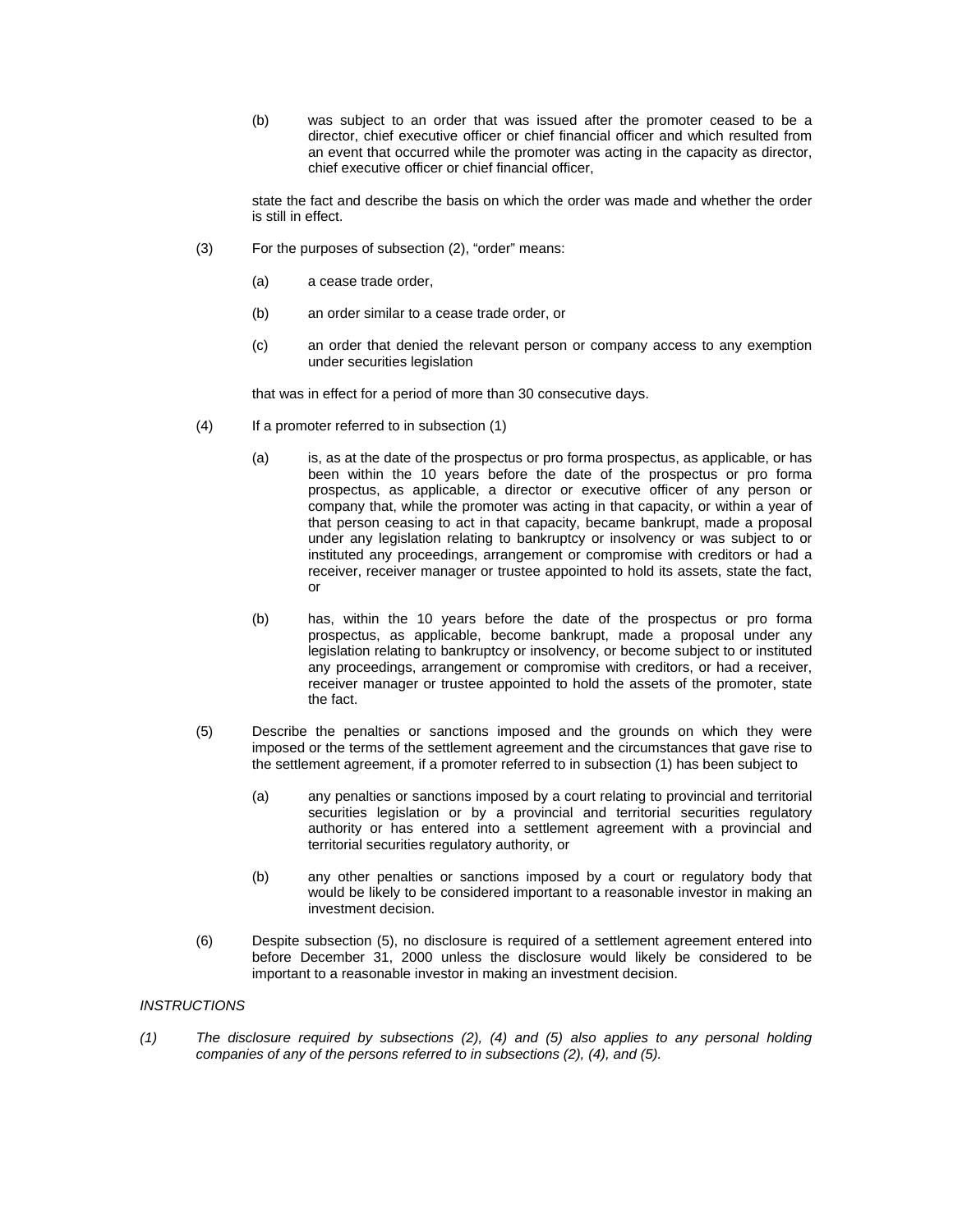- *(2) A management cease trade order which applies to a promoter referred to in subsection (1) is an "order" for the purposes of paragraph (2)(a) and must be disclosed, whether or not the director, chief executive officer or chief financial officer was named in the order.*
- *(3) For the purposes of this section, a late filing fee, such as a filing fee that applies to the late filing of an insider report, is not a "penalty or sanction".*
- *(4) The disclosure in paragraph (2)(a) only applies if the promoter was a director, chief executive officer or chief financial officer when the order was issued against the person or company. The*  investment fund does not have to provide disclosure if the promoter became a director, chief *executive officer or chief financial officer after the order was issued.*

## **Item 20: Calculation of Net Asset Value**

# **20.1 Calculation of Net Asset Value**

Under the heading "Calculation of Net Asset Value",

- (a) describe how the net asset value of the investment fund is calculated, and
- (b) state the frequency at which the net asset value is calculated and the date and time of day at which it is calculated.

# **20.2 Valuation Policies and Procedures**

Under the sub-heading "Valuation Policies and Procedures of the Investment Fund",

- (a) describe the methods used to value the various types or classes of assets of the investment fund and its liabilities for the purpose of calculating net asset value, and
- (b) if the manager has discretion to deviate from the investment fund's valuation practices described in paragraph (a), disclose when and to what extent that discretion may be exercised and, if it has been exercised in the past three years, provide an example of how it has been exercised or, if it has not been exercised in the past three years, so state.

## **20.3 Reporting of Net Asset Value**

Under the sub-heading "Reporting of Net Asset Value", describe

- (a) how the net asset value of the investment fund will be made available at no cost (e.g. website, toll-free telephone line, etc.), and
- (b) the frequency at which the net asset value is disclosed.

#### **Item 21: Description of the Securities Distributed**

## **21.1 Equity Securities**

 If equity securities of the investment fund are being distributed, under the heading "Attributes of the Securities" and under the sub-heading "Description of the Securities Distributed" state the description or the designation of the class of equity securities distributed and describe all material attributes and characteristics, including

- (a) dividend or distribution rights,
- (b) voting rights,
- (c) rights upon dissolution, termination or winding-up,
- (d) pre-emptive rights,
- (e) conversion or exchange rights,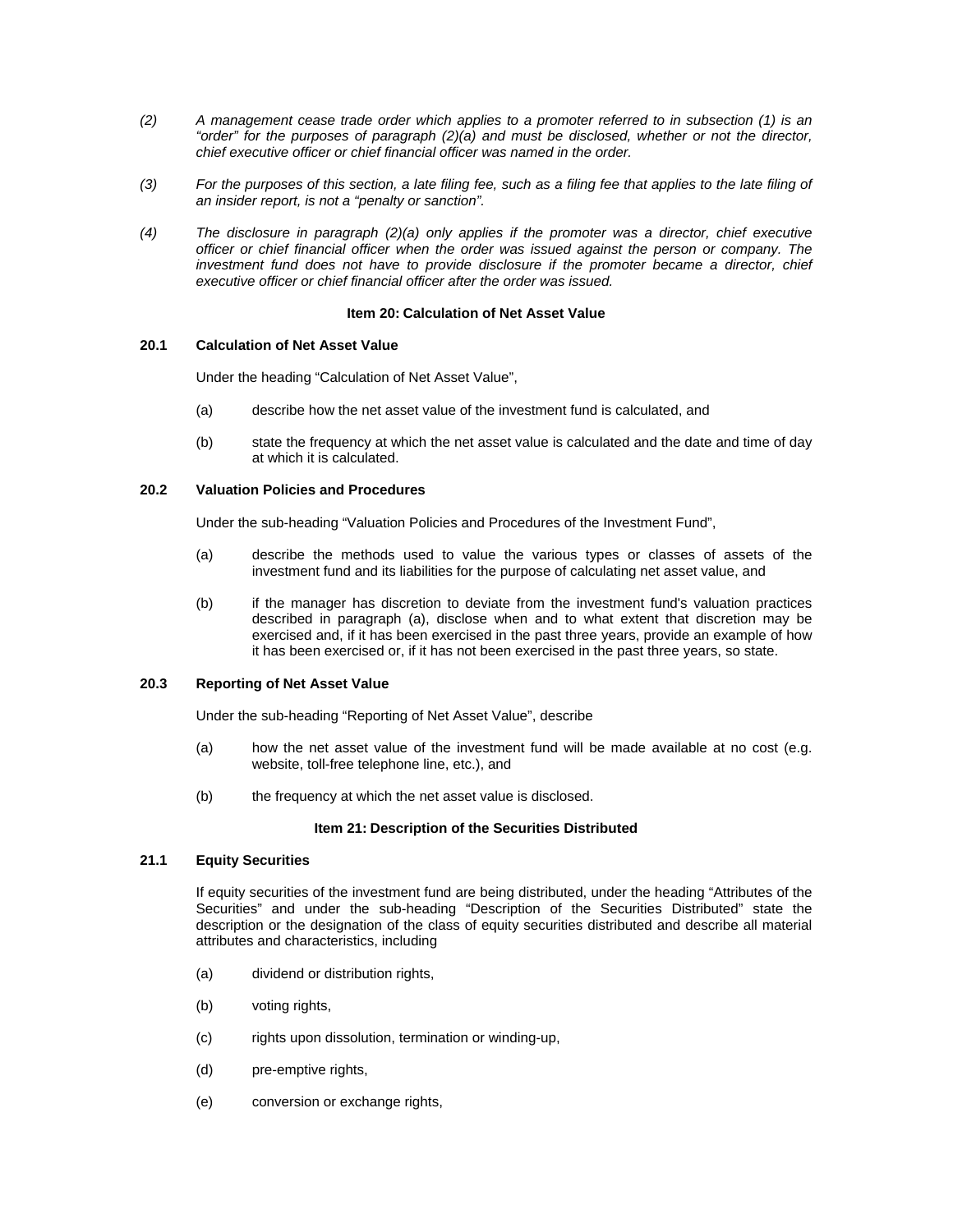- (f) redemption, retraction, purchase for cancellation or surrender provisions,
- (g) sinking or purchase fund provisions,
- (h) provisions permitting or restricting the issuance of additional securities and any other material restrictions, and
- (i) provisions requiring a securityholder to contribute additional capital.

## **21.2 Debt Securities**

 If debt securities are being distributed, under the heading "Attributes of the Securities" and under the sub-heading "Description of the Securities Distributed", describe all material attributes and characteristics of the indebtedness and the security, if any, for the debt, including

- (a) provisions for interest rate, maturity and premium, if any,
- (b) conversion or exchange rights,
- (c) redemption, retraction, purchase for cancellation or surrender provisions,
- (d) sinking or purchase fund provisions,
- (e) the nature and priority of any security for the debt securities, briefly identifying the principal properties subject to lien or charge,
- (f) provisions permitting or restricting the issuance of additional securities, the incurring of additional indebtedness and other material negative covenants, including restrictions against payment of dividends and restrictions against giving security on the assets of the investment fund or its subsidiaries, and provisions as to the release or substitution of assets securing the debt securities,
- (g) the name of the trustee under any indenture relating to the debt securities and the nature of any material relationship between the trustee or any of its affiliates and the investment fund or any of its affiliates, and
- (h) any financial arrangements between the investment fund and any of its affiliates or among its affiliates that could affect the security for the indebtedness.

# **21.3 Derivatives**

 If derivatives are being distributed, under the heading "Attributes of the Securities" and under the sub-heading "Description of the Securities Distributed", describe fully the material attributes and characteristics of the derivatives, including

- (a) the calculation of the value or payment obligations under the derivatives,
- (b) the exercise of the derivatives,
- (c) settlements that are the result of the exercise of the derivatives,
- (d) the underlying interest of the derivatives,
- (e) the role of a calculation expert in connection with the derivatives,
- (f) the role of any credit supporter of the derivatives, and
- (g) the risk factors associated with the derivatives.
- **21.4 Other Securities**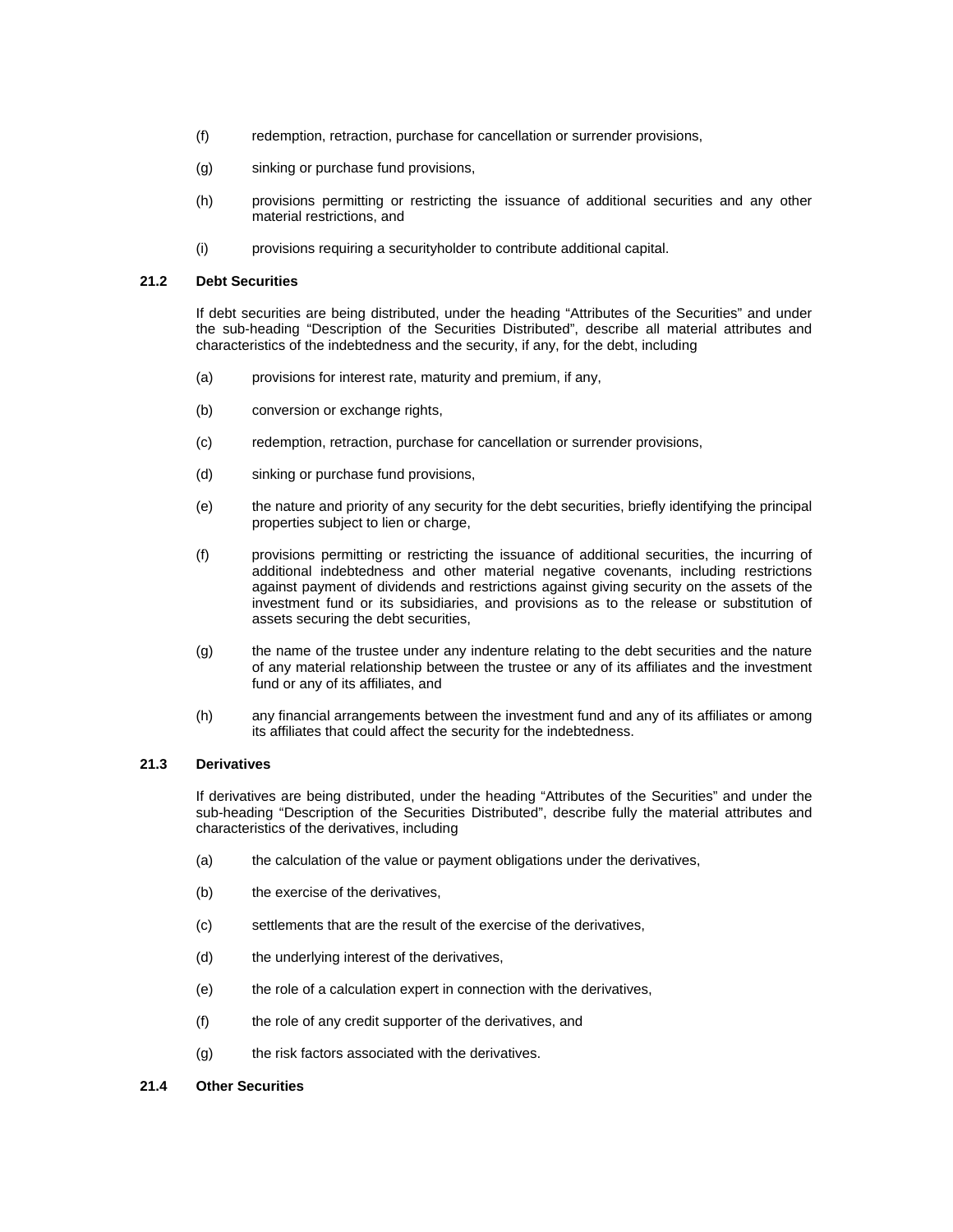If securities other than the securities mentioned above are being distributed, under the heading "Attributes of the Securities" and under the sub-heading "Description of the Securities Distributed", describe fully the material attributes and characteristics of those securities.

# **21.5 Special Warrants**

 If the prospectus is used to qualify the distribution of securities issued upon the exercise of special warrants or other securities acquired on a prospectus-exempt basis, disclose that holders of such securities have been provided with a contractual right of rescission and provide the following disclosure in the prospectus, with the bracketed information completed:

"The issuer has granted to each holder of a special warrant a contractual right of rescission of the prospectus-exempt transaction under which the special warrant was initially acquired. The contractual right of rescission provides that if a holder of a special warrant who acquires another security of the issuer on exercise of the special warrant as provided for in the prospectus is, or becomes, entitled under the securities legislation of a jurisdiction to the remedy of rescission because of the prospectus or an amendment to the prospectus containing a misrepresentation,

- (a) the holder is entitled to rescission of both the holder's exercise of its special warrant and the private placement transaction under which the special warrant was initially acquired,
- (b) the holder is entitled in connection with the rescission to a full refund of all consideration paid to the underwriter or issuer, as the case may be, on the acquisition of the special warrant, and
- (c) if the holder is a permitted assignee of the interest of the original special warrant subscriber, the holder is entitled to exercise the rights of rescission and refund as if the holder was the original subscriber."

# *INSTRUCTION*

*If the prospectus is qualifying the distribution of securities issued upon the exercise of securities other than special warrants, replace the term "special warrant" with the type of the security being distributed.* 

# **21.6 Restricted Securities**

- (1) If the investment fund has outstanding, or proposes to distribute under the prospectus, restricted securities, subject securities or securities that are, directly or indirectly, convertible into or exercisable or exchangeable for restricted securities or subject securities, provide a detailed description of
	- (a) the voting rights attached to the restricted securities that are the subject of the distribution or that will result from the distribution, either directly or following a conversion, exchange or exercise, and the voting rights, if any, attached to the securities of any other class of securities of the investment fund that are the same as or greater than, on a per security basis, those attached to the restricted securities,
	- (b) any significant provisions under applicable corporate and securities law that do not apply to the holders of the restricted securities that are the subject of the distribution or that will result from the distribution, either directly or following a conversion, exchange or exercise, but do apply to the holders of another class of equity securities, and the extent of any rights provided in the constating documents or otherwise for the protection of holders of the restricted securities,
	- (c) any rights under applicable corporate law, in the constating documents or otherwise, of holders of restricted securities that are the subject of the distribution or that will result from the distribution, either directly or following a conversion, exchange or exercise, to attend, in person or by proxy, meetings of holders of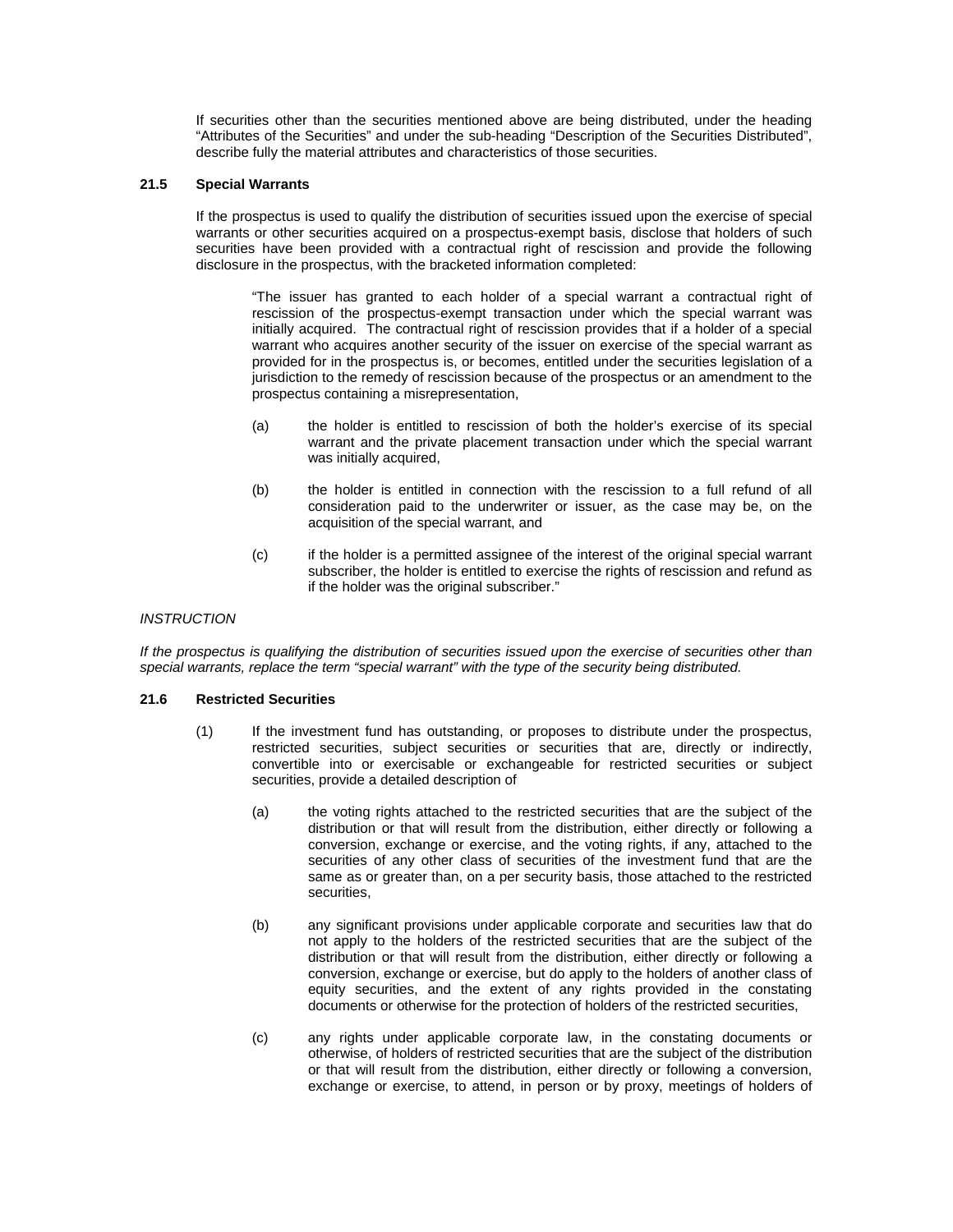equity securities of the investment fund and to speak at the meetings to the same extent that holders of equity securities are entitled, and

- (d) how the investment fund complied with, or the basis upon which it was exempt from, the requirements of Part 12 of the Instrument.
- (2) If holders of restricted securities do not have all of the rights referred to in subsection (1), the detailed description referred to in that subsection must include, in boldface type, a statement of the rights the holders do not have.
- (3) If the investment fund is required to include the disclosure referred to in subsection (1), state the percentage of the aggregate voting rights attached to the investment fund's securities that will be represented by restricted securities after effect has been given to the issuance of the securities being offered.

## **21.7 Modification of Terms**

- (1) Describe provisions about the modification, amendment or variation of any rights attached to the securities being distributed.
- (2) If the rights of holders of securities may be modified otherwise than in accordance with the provisions attached to the securities or the provisions of the governing statute relating to the securities, explain briefly.

# **21.8 Ratings**

 If the investment fund has asked for and received a stability rating, or if the investment fund is aware that it has received any other kind of rating, including a provisional rating, from one or more approved rating organizations for the securities being distributed and the rating or ratings continue in effect, disclose

- (a) each security rating, including a provisional rating or stability rating, received from an approved rating organization,
- (b) the name of each approved rating organization that has assigned a rating for the securities to be distributed,
- (c) a definition or description of the category in which each approved rating organization rated the securities to be distributed and the relative rank of each rating within the organization's overall classification system,
- (d) an explanation of what the rating addresses and what attributes, if any, of the securities to be distributed are not addressed by the rating,
- (e) any factors or considerations identified by the approved rating organization as giving rise to unusual risks associated with the securities to be distributed,
- (f) a statement that a security rating or a stability rating is not a recommendation to buy, sell or hold securities and may be subject to revision or withdrawal at any time by the rating organization, and
- (g) any announcement made by, or any proposed announcement known to the investment fund that is to be made by, an approved rating organization to the effect that the organization is reviewing or intends to revise or withdraw a rating previously assigned and required to be disclosed under this section.

## **21.9 Other Attributes**

(1) If the rights attaching to the securities being distributed are materially limited or qualified by the rights of any other class of securities, or if any other class of securities ranks ahead of or equally with the securities being distributed, include information about the other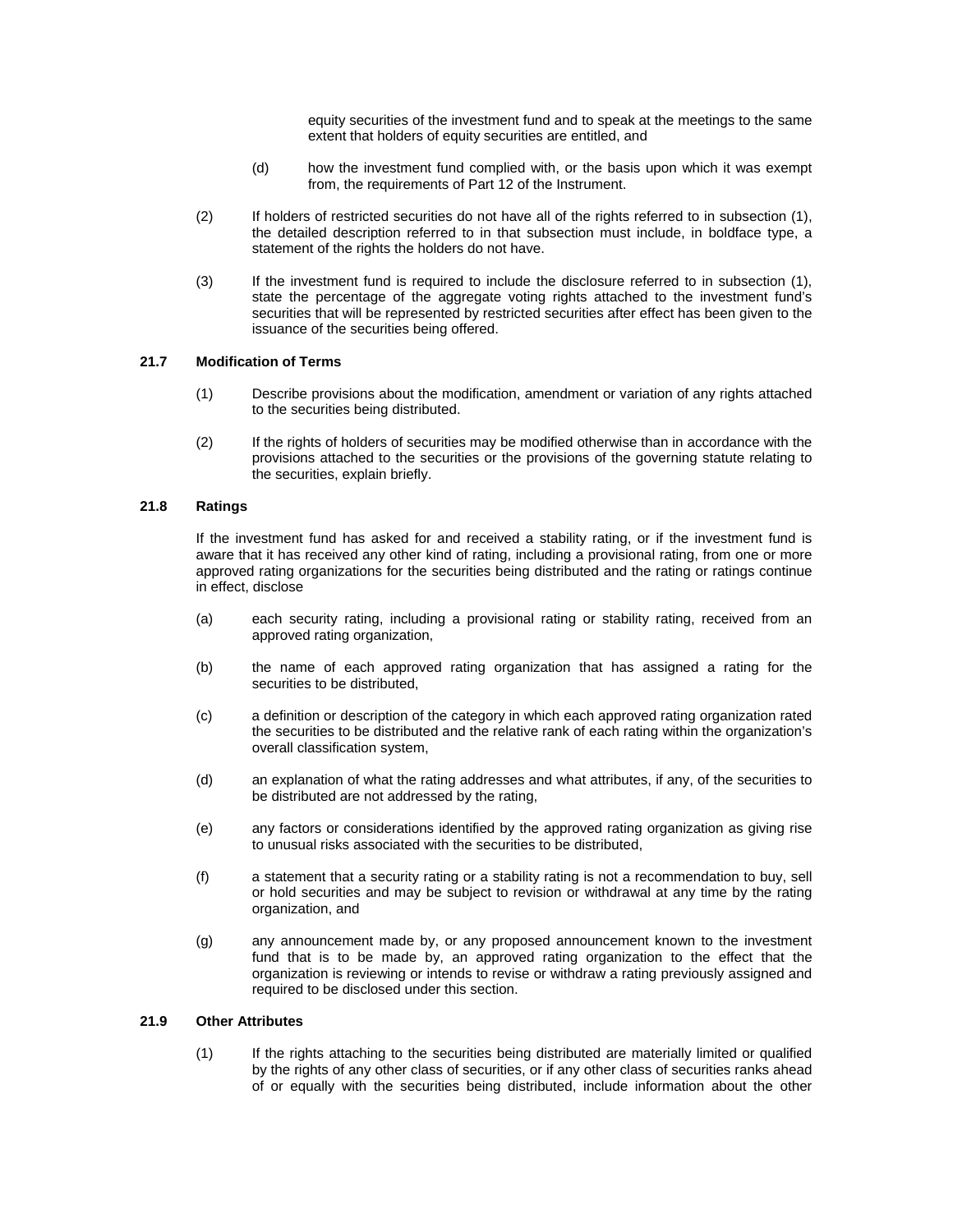securities that will enable investors to understand the rights attaching to the securities being distributed.

(2) If securities of the class being distributed may be partially redeemed or repurchased, state the manner of selecting the securities to be redeemed or repurchased.

#### *INSTRUCTION*

*This section requires only a brief summary of the provisions that are material from an investment standpoint. The provisions attaching to the securities being distributed or any other class of securities do not need to be set out in full. They may, in the investment fund's discretion, be attached as a schedule to the prospectus.* 

#### **Item 22: Securityholder Matters**

## **22.1 Meetings of Securityholders**

Under the heading "Securityholder Matters" and under the sub-heading "Meetings of Securityholders", describe the circumstances, processes and procedures for holding any securityholder meeting and for any extraordinary resolution.

# **22.2 Matters Requiring Securityholder Approval**

Under the sub-heading "Matters Requiring Securityholder Approval", describe the matters that require securityholder approval.

# **22.3 Amendments to Declaration of Trust**

For an investment fund established pursuant to a declaration of trust, under the sub-heading "Amendments to the Declaration of Trust", describe the circumstances, processes and procedures required to amend the declaration of trust.

#### **22.4 Reporting to Securityholders**

Under the sub-heading "Reporting to Securityholders" describe the information or reports that will be delivered or made available to securityholders and the frequency with which such information or reports will be delivered or made available to securityholders, including any requirements under securities legislation.

### **Item 23: Termination of the Fund**

#### **23.1 Termination of the Fund**

 Under the heading "Termination of the Fund", describe the circumstances in which the investment fund will be terminated, including:

- (a) the date of termination,
- (b) how the value of the securities of the investment fund at termination will be determined,
- (c) whether securityholders will receive cash or any other type of payment upon termination,
- (d) the details of any rollover transaction, if securityholders will receive securities of another investment fund as part of a rollover transaction upon termination,
- (e) how the assets of the investment fund will be distributed upon termination, and
- (f) if the investment fund is a commodity pool, disclose whether the investment fund will be wound up without the approval of securityholders if the net asset value per security falls below a certain predetermined level, and, if so, the net asset value per security at which this will occur.

# **Item 24: Use of Proceeds**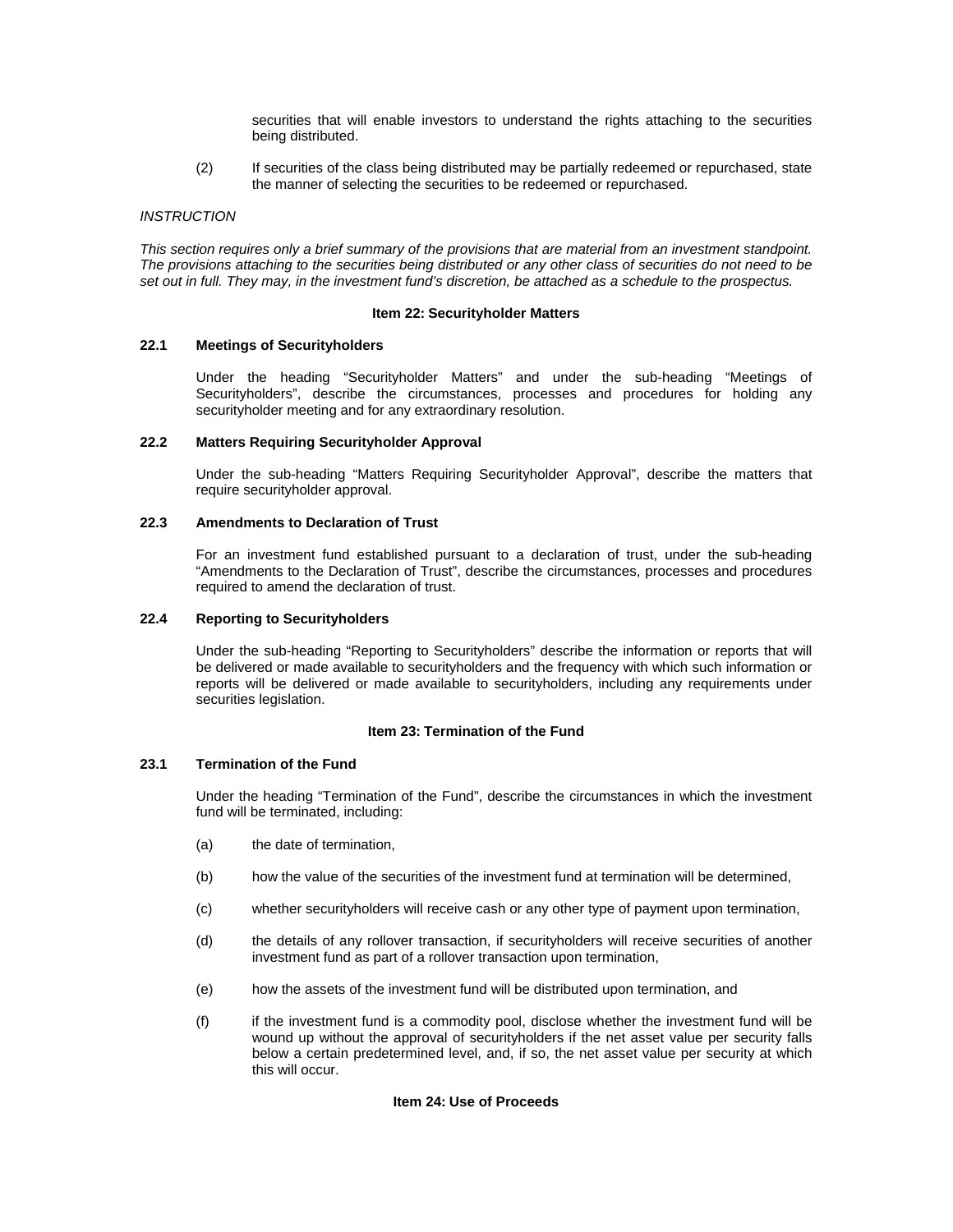# **24.1 Application**

This Item does not apply to an investment fund in continuous distribution.

# **24.2 Proceeds**

- (1) Under the heading "Use of Proceeds", state the estimated net proceeds to be received by the investment fund or selling securityholder or, in the case of a non-fixed price distribution or a distribution to be made on a best efforts basis, the minimum amount, if any, of net proceeds to be received by the investment fund or selling securityholder from the sale of the securities distributed.
- (2) Describe in reasonable detail and, if appropriate, using tabular form, each of the principal purposes, with approximate amounts, for which the net proceeds will be used by the investment fund.
- (3) If the prospectus is used for a special warrant or similar transaction, state the amount that has been received by the issuer of the special warrants or similar securities on the sale of the special warrants or similar securities.

# **24.3 Other Sources of Funding**

 If any material amounts of other funds are to be used in conjunction with the proceeds, state the amounts and sources of the other funds.

# **24.4 Financing by Special Warrants, etc.**

- (1) If the prospectus is used to qualify the distribution of securities issued upon the exercise of special warrants or the exercise of other securities acquired on a prospectus-exempt basis, describe the principal purposes for which the proceeds of the prospectus-exempt financing were used or are to be used.
- (2) If all or a portion of the funds have been spent, explain how the funds were spent.

# **Item 25: Plan of Distribution**

#### **25.1 Plan of Distribution**

Under the heading "Plan of Distribution", briefly describe the plan of distribution.

# **25.2 Name of Underwriters**

- (1) If the securities are being distributed by an underwriter, state the name of the underwriter and describe briefly the nature of the underwriter's obligation to take up and pay for the securities.
- (2) Disclose the date by which the underwriter is obligated to purchase the securities.

# **25.3 Disclosure of Conditions to Underwriters' Obligations**

 If securities are distributed by an underwriter that has agreed to purchase all of the securities at a specified price and the underwriter's obligations are subject to conditions,

(a) include a statement in substantially the following form, with the bracketed information completed and with modifications necessary to reflect the terms of the distribution:

> "Under an agreement dated [insert date of agreement] between [insert name of investment fund or selling securityholder] and [insert name(s) of underwriter(s)], as underwriter[s], [insert name of investment fund or selling securityholder] has agreed to sell and the underwriter[s] [has/have] agreed to purchase on [insert closing date] the securities at a price of [insert offering price], payable in cash to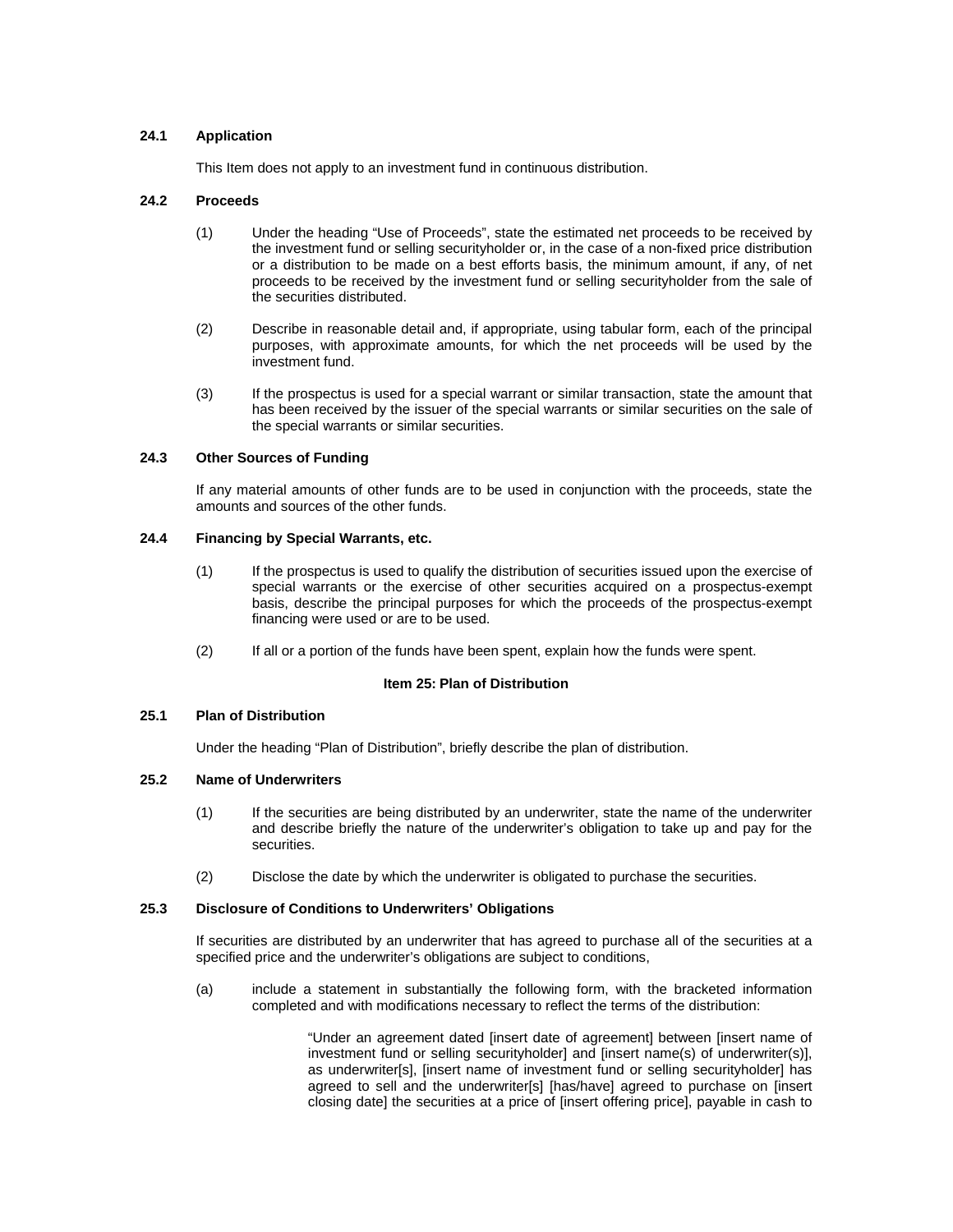[insert name of investment fund or selling securityholder] against delivery. The obligations of the underwriter[s] under the agreement may be terminated at [its/their] discretion on the basis of [its/their] assessment of the state of the financial markets and may also be terminated upon the occurrence of certain stated events. The underwriter[s] [is/are], however, obligated to take up and pay for all of the securities if any of the securities are purchased under the agreement.", and

(b) describe any other conditions and indicate any information known that is relevant to whether such conditions will be satisfied.

## **25.4 Best Efforts Offering**

Outline briefly the plan of distribution of any securities being distributed other than on the basis described in section 25.3.

# **25.5 Minimum Distribution**

If securities are being distributed on a best efforts basis and minimum funds are to be raised, state

- (a) the minimum funds to be raised,
- (b) that the investment fund must appoint a registered dealer authorized to make the distribution, a Canadian financial institution, or a lawyer who is a practising member in good standing with a law society of a jurisdiction in which the securities are being distributed, or a notary in Québec, to hold in trust all funds received from subscriptions until the minimum amount of funds stipulated in paragraph (a) has been raised, and
- (c) that if the minimum amount of funds is not raised within the distribution period, the trustee must return the funds to the subscribers without any deductions.

# **25.6 Determination of Price**

 Disclose the method by which the distribution price has been or will be determined and, if estimates have been provided, explain the process of determining the estimates.

#### **25.7 Stabilization**

 If the investment fund, a selling securityholder or an underwriter knows or has reason to believe that there is an intention to over-allot or that the price of any security may be stabilized to facilitate the distribution of the securities, describe the nature of these transactions, including the anticipated size of any over-allocation position, and explain how the transactions are expected to affect the price of the securities.

#### **25.8 Reduced Price Distributions**

If the underwriter may decrease the offering price after the underwriter has made a reasonable effort to sell all of the securities at the initial offering price disclosed in the prospectus in accordance with the procedures permitted by the Instrument, disclose this fact and that the compensation realised by the underwriter will be decreased by the amount that the aggregate price paid by purchasers for the securities is less than the gross proceeds paid by the underwriter to the investment fund or selling securityholder.

## **25.9 Listing Application**

If application has been made to list or quote the securities being distributed, include a statement, in substantially the following form, with the bracketed information completed:

"The investment fund has applied to [list/quote] the securities distributed under this prospectus on [name of exchange or other market]. [Listing/Quotation] will be subject to the investment fund fulfilling all the listing requirements of [name of exchange or other market]."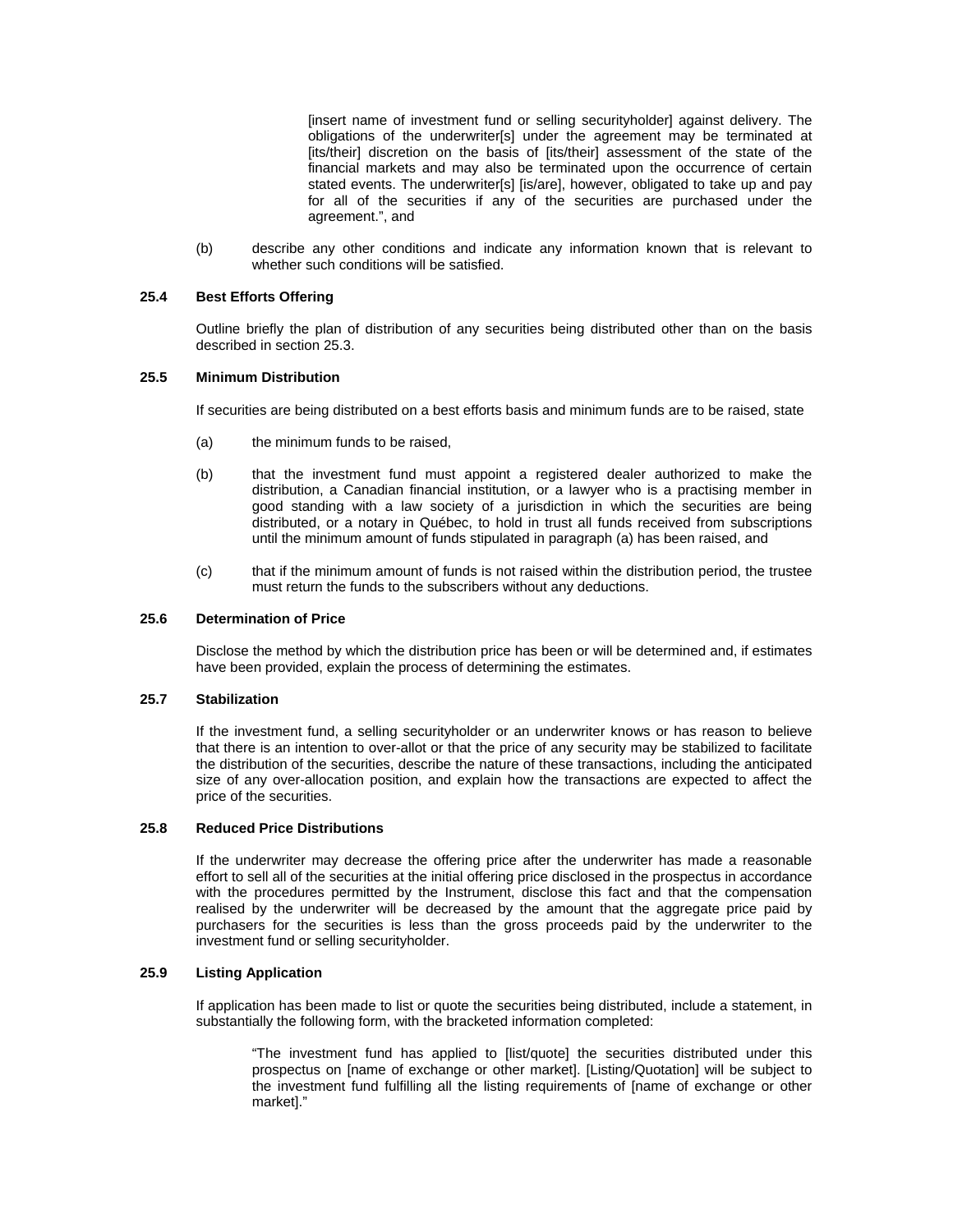## **25.10 Conditional Listing Approval**

If application has been made to list or quote the securities being distributed on an exchange or marketplace and conditional listing approval has been received, include a statement, in substantially the following form, with the bracketed information completed:

"[name of exchange or marketplace] has conditionally approved the [listing/quotation] of these securities. [Listing/Quotation] is subject to the [name of investment fund]'s fulfilling all of the requirements of the [name of exchange or marketplace] on or before [date], [including distribution of these securities to a minimum number of public securityholders]."

## **25.11 Constraints**

If there are constraints imposed on the ownership of securities of the investment fund to ensure that the investment fund has a required level of Canadian ownership, describe the mechanism, if any, by which the level of Canadian ownership of the securities of the investment fund will be monitored and maintained.

## **25.12 Special Warrants Acquired by Underwriters or Agents**

 Disclose the number and dollar value of any special warrants acquired by any underwriter or agent and the percentage of the distribution represented by those special warrants.

# **Item 26: Relationship Between Investment Fund or Selling Securityholder and Underwriter**

# **26.1 Relationship Between Investment Fund or Selling Securityholder and Underwriter**

- (1) Under the heading "Relationship between Investment Fund [or Selling Securityholder] and Underwriter", if the investment fund or selling securityholder is a connected issuer or related issuer of an underwriter of the distribution, or if the selling securityholder is also an underwriter, comply with the requirements of NI 33-105.
- (2) For the purposes of subsection (1), "connected issuer" and "related issuer" have the same meanings as in NI 33-105.

## **Item 27: Options to Purchase Securities**

#### **27.1 Options to Purchase Securities**

- (1) Under the heading "Options to Purchase Securities", state, in tabular form, as at a specified date within 30 days before the date of the prospectus or pro forma prospectus, information about options to purchase securities of the investment fund, or a subsidiary of the investment fund, that are held or will be held upon completion of the distribution by
	- (a) all executive officers and past executive officers of the investment fund, as a group, and all directors and past directors of the investment fund who are not also executive officers, as a group, indicating the aggregate number of executive officers and the aggregate number of directors to whom the information applies,
	- (b) all executive officers and past executive officers of all subsidiaries of the investment fund, as a group, and all directors and past directors of those subsidiaries who are not also executive officers of the subsidiary, as a group, excluding, in each case, individuals referred to in paragraph (a), indicating the aggregate number of executive officers and the aggregate number of directors to whom the information applies,
	- (c) all other employees and past employees of the investment fund as a group,
	- (d) all other employees and past employees of subsidiaries of the investment fund as a group,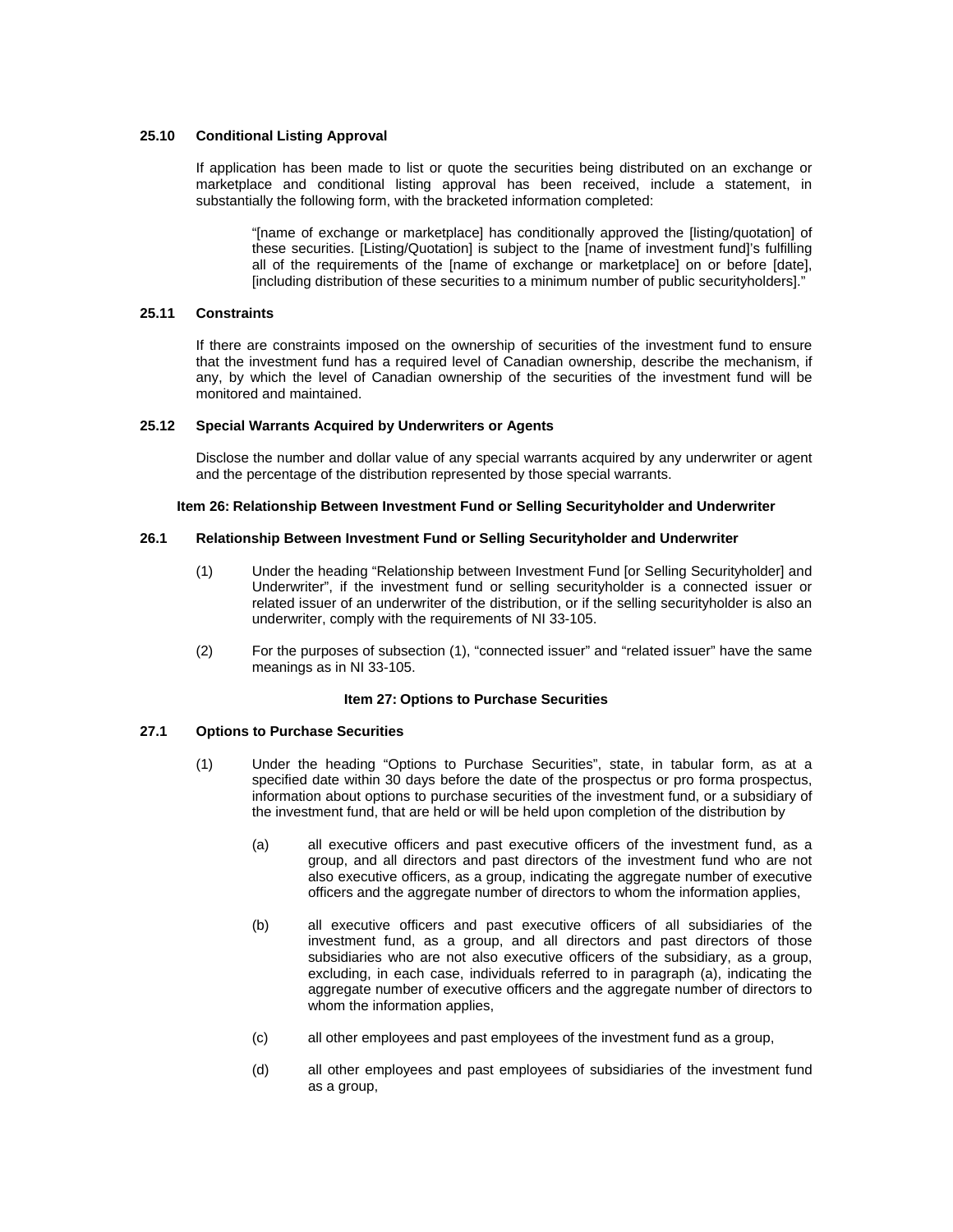- (e) all consultants of the investment fund as a group, and
- (f) any other person or company, other than the underwriter(s), naming each person or company.
- (2) Describe any material change to the information required to be included in the prospectus under subsection (1) to the date of the prospectus.

## *INSTRUCTIONS*

*(1) Describe the options, warrants, or other similar securities stating the material provisions of each class or type of option, including:* 

- *(a) the designation and number of the securities under option;*
- *(b) the purchase price of the securities under option or the formula by which the purchase price will be determined, and the expiration dates of the options;*
- *(c) if reasonably ascertainable, the market value of the securities under option on the date of grant;*
- *(d) if reasonably ascertainable, the market value of the securities under option on the specified date; and*
- *(e) with respect to options referred to in paragraph (1)(f), the particulars of the grant including the consideration for the grant.*
- *(2) For the purposes of paragraph (1)(f), provide the information required for all options except warrants and special warrants.*

#### **Item 28: Principal Holders of Securities of the Investment Fund and Selling Securityholders**

#### **28.1 Principal Holders of Securities of the Investment Fund and Selling Securityholders**

- (1) Under the heading "Principal Holders of Securities of the Investment Fund [and Selling Securityholders]", provide the following information for each principal securityholder of the investment fund and, if any securities are being distributed for the account of a securityholder, for each selling securityholder, as of a specified date not more than 30 days before the date of the prospectus or pro forma prospectus, as applicable:
	- (a) the name,
	- (b) the number or amount of securities owned, controlled or directed of the class being distributed,
	- (c) the number or amount of securities of the class being distributed for the account of the securityholder,
	- (d) the number or amount of securities of the investment fund of any class to be owned, controlled or directed after the distribution, and the percentage that number or amount represents of the total outstanding, and
	- (e) whether the securities referred to in paragraphs (b), (c) or (d) are owned both of record and beneficially, of record only, or beneficially only.
- (2) If securities are being distributed in connection with a restructuring transaction, indicate, to the extent known, the holdings of each person or company described in paragraph (1)(a) that will exist after effect has been given to the transaction.
- (3) If any of the securities being distributed are being distributed for the account of a securityholder and those securities were purchased by the selling securityholder within the two years preceding the date of the prospectus or pro forma prospectus, as applicable,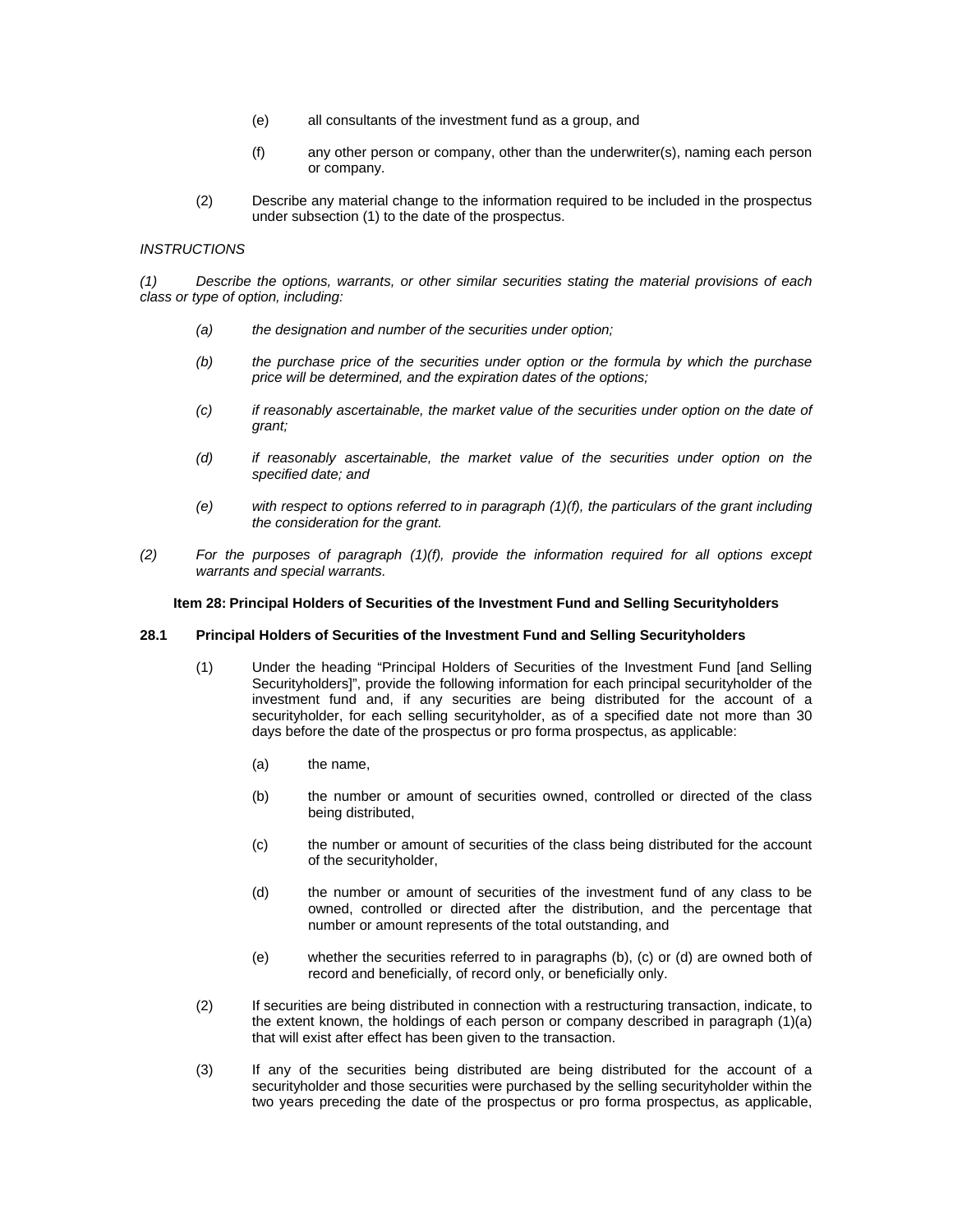state the date the selling securityholder acquired the securities and, if the securities were acquired in the 12 months preceding the date of the prospectus or pro forma prospectus, as applicable, the cost to the securityholder in the aggregate and on an average cost-persecurity basis.

- (4) If, to the knowledge of the investment fund or the underwriter of the securities being distributed, more than 10 percent of any class of voting securities of the investment fund is held, or is to be held, subject to any voting trust or other similar agreement, disclose, to the extent known, the designation of the securities, the number or amount of the securities held or to be held subject to the agreement and the duration of the agreement. State the names and addresses of the voting trustees and outline briefly their voting rights and other powers under the agreement.
- (5) If, to the knowledge of the investment fund or the underwriter of the securities being distributed, any principal securityholder or selling securityholder is an associate or affiliate of another person or company named as a principal securityholder, disclose, to the extent known, the material facts of the relationship, including any basis for influence over the investment fund held by the person or company other than the holding of voting securities of the investment fund.
- (6) In addition to the above, include in a footnote to the table the required calculation(s) on a fully-diluted basis.
- (7) Describe any material change to the information required to be included in the prospectus under subsection (1) to the date of the prospectus.

# *INSTRUCTION*

*If a company, partnership, trust or other unincorporated entity is a principal securityholder of an investment fund, disclose, to the extent known, the name of each individual who, through ownership of or control or direction over the securities of the company, trust or other unincorporated entity, or membership in the partnership, as the case may be, is a principal securityholder of that entity.* 

#### **Item 29: Interests of Management and Others in Material Transactions**

# **29.1 Interests of Management and Others in Material Transactions**

Under the heading "Interests of Management and Others in Material Transactions", describe, and state the approximate amount of, any material interest, direct or indirect, of any of the following persons or companies in any transaction within the three years before the date of the prospectus or pro forma prospectus that has materially affected or is reasonably expected to materially affect the investment fund:

- (a) a director or executive officer of the investment fund or the investment fund manager,
- (b) a person or company that beneficially owns, or controls or directs, directly or indirectly, more than 10 percent of any class or series of the outstanding voting securities of the investment fund or the investment fund manager, and
- (c) an associate or affiliate of any of the persons or companies referred to in paragraphs (a) or (b).

# **29.2 Underwriting Discounts**

Disclose any material underwriting discounts or commissions upon the sale of securities by the investment fund if any of the persons or companies listed under section 29.1 were or are to be an underwriter or are associates, affiliates or partners of a person or company that was or is to be an underwriter.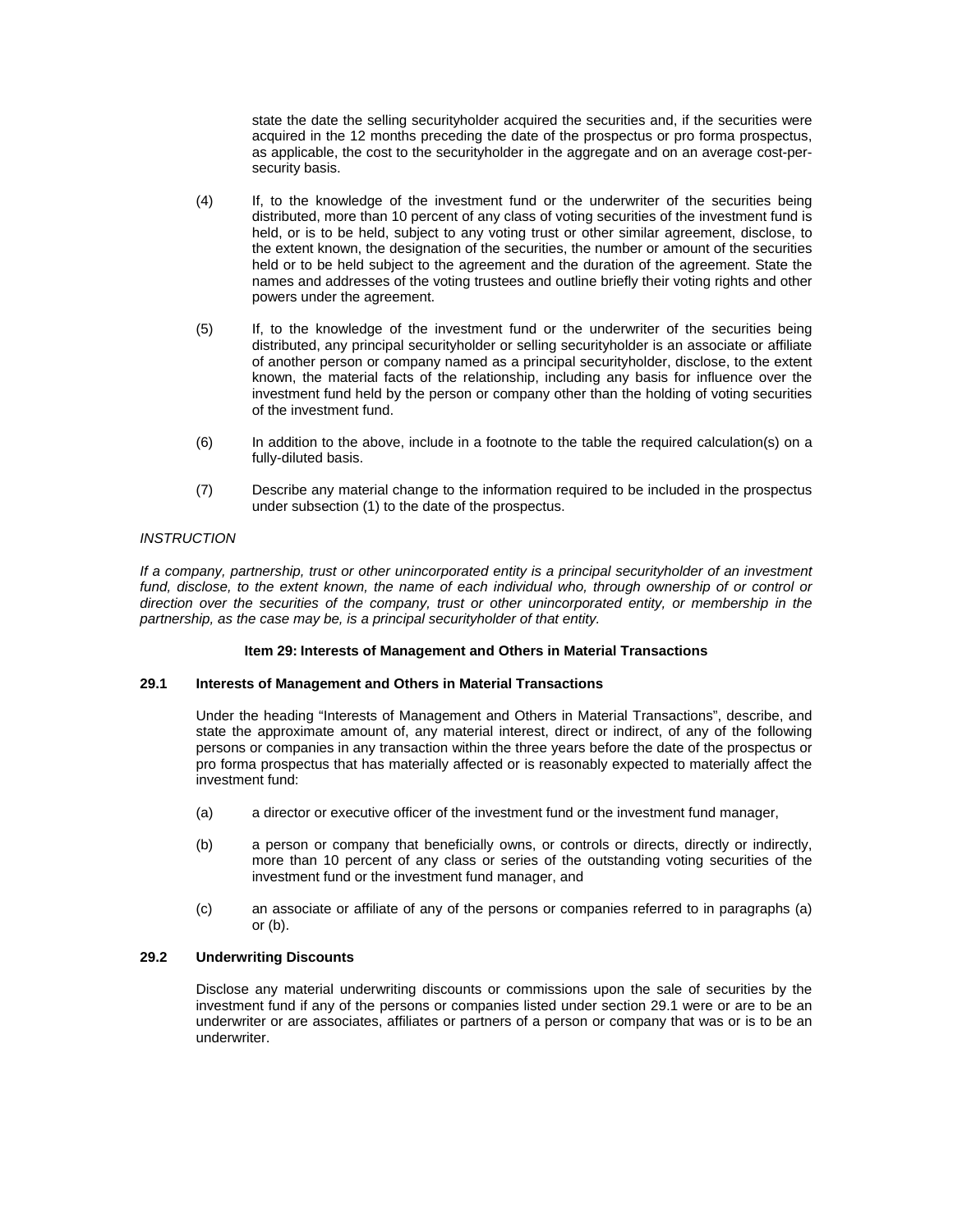## *INSTRUCTIONS*

- *(1) The materiality of an interest is to be determined on the basis of the significance of the information to investors in light of all the circumstances of the particular case. The importance of the interest to the person having the interest, the relationship of the parties to the transaction with each other and the amount involved are among the factors to be considered in determining the significance of the information to investors.*
- *(2) Give a brief description of the material transaction. Include the name of each person or company*  whose interest in any transaction is described and the nature of the relationship to the investment *fund.*
- *(3) For any transaction involving the purchase of assets by or sale of assets to the investment fund, state the cost of the assets to the purchaser, and the cost of the assets to the seller if acquired by the seller within three years before the transaction.*
- *(4) This Item does not apply to any interest arising from the ownership of securities of the investment*  fund if the securityholder receives no extra or special benefit or advantage not shared on an equal *basis by all other holders of the same class of securities or all other holders of the same class of securities who are resident in Canada.*
- *(5) No information need be given under this Item for a transaction if* 
	- *(a) the rates or charges involved in the transaction are fixed by law or determined by competitive bids,*
	- *(b) the interest of a specified person or company in the transaction is solely that of a director of another company that is a party to the transaction,*
	- *(c) the transaction involves services as a bank or other depository of funds, a transfer agent, registrar, trustee under a trust indenture or other similar services, or*
	- *(d) the transaction does not involve remuneration for services and the interest of the specified person or company arose from the beneficial ownership, direct or indirect, of less than ten percent of any class of equity securities of another company that is party to the transaction and the transaction is in the ordinary course of business of the investment fund or its subsidiaries.*
- *(6) Describe all transactions not excluded above that involve remuneration (including an issuance of securities), directly or indirectly, to any of the specified persons or companies for services in any capacity unless the interest of the person or company arises solely from the beneficial ownership, direct or indirect, of less than ten percent of any class of equity securities of another company furnishing the services to the investment fund.*

#### **Item 30: Proxy Voting Disclosure**

# **30.1 Proxy Voting Disclosure for Portfolio Securities Held**

Under the heading "Proxy Voting Disclosure for Portfolio Securities Held", include the disclosure required by subsection 10.2(3) of NI 81-106.

# **Item 31: Material Contracts**

#### **31.1 Material Contracts**

Under the heading "Material Contracts", list and provide particulars of

- (a) the articles of incorporation, the declaration of trust or trust agreement of the investment fund or any other constating document, if any,
- (b) any agreement of the investment fund or trustee with the manager of the investment fund,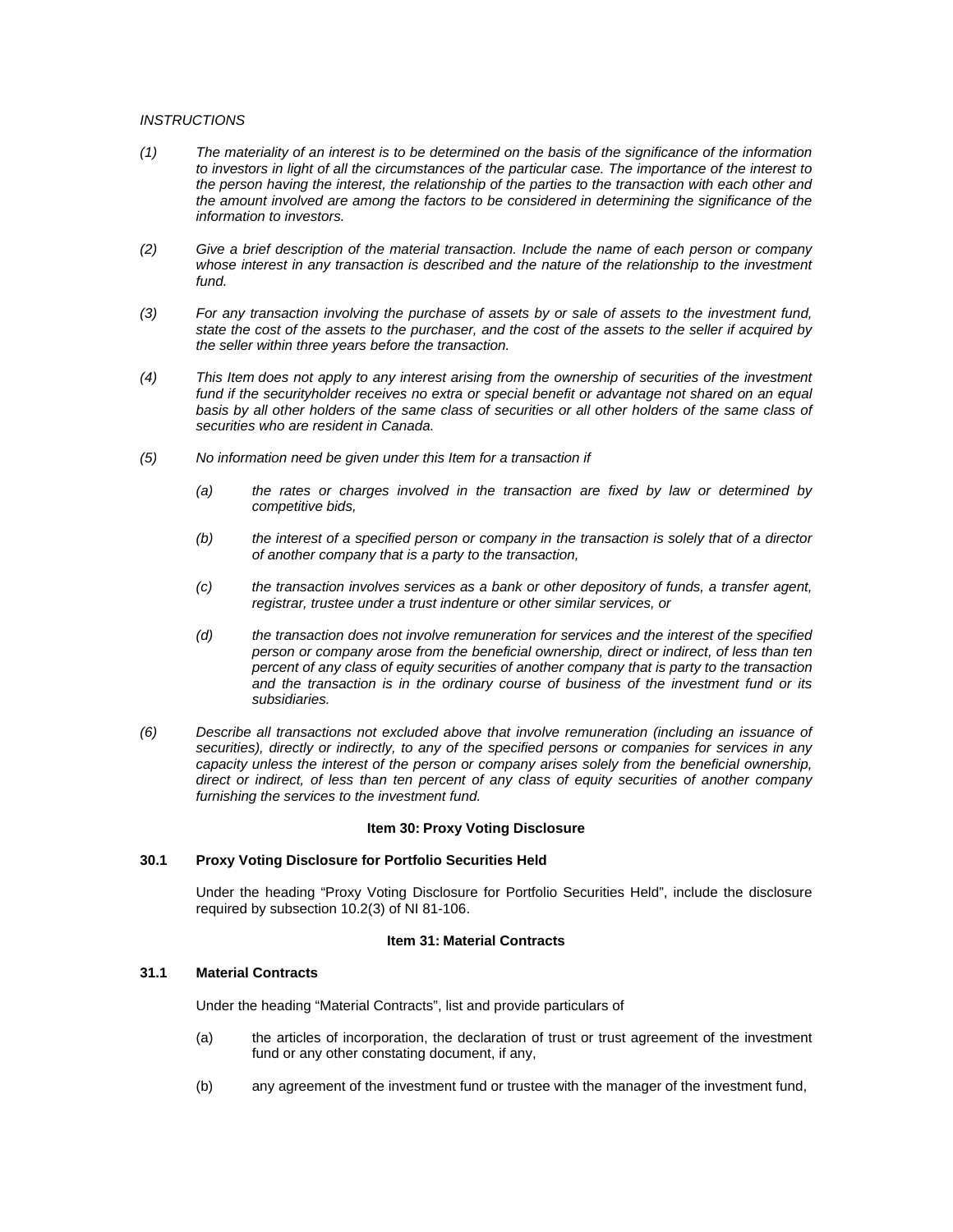- (c) any agreement of the investment fund, the manager or trustee with the portfolio adviser of the investment fund,
- (d) any agreement of the investment fund, the manager or trustee with the custodian of the investment fund,
- (e) any agreement of the investment fund, the manager or trustee with the underwriters or agents of the investment fund,
- (f) any swap or forward agreement of the investment fund, the manager or trustee with a counterparty that is material to the investment fund fulfilling its investment objectives,
- (g) any agreement of the investment fund, the manager or trustee with the principal distributor of the investment fund, and
- (h) any other contract or agreement that can reasonably be regarded as material to an investor in the securities of the investment fund.

## *INSTRUCTIONS*

- *(1) Set out a complete list of all contracts for which particulars must be given under this section, indicating those that are disclosed elsewhere in the prospectus. Particulars need only be provided for those contracts that do not have the particulars given elsewhere in the prospectus.*
- *(2) Particulars of contracts must include the dates of, parties to, consideration provided for in, termination provisions, general nature and key terms of, the contracts.*

## **Item 32: Legal and Administrative Proceedings**

#### **32.1 Legal and Administrative Proceedings**

 Under the heading "Legal and Administrative Proceedings", describe briefly any ongoing legal and administrative proceedings material to the investment fund, to which the investment fund, its manager or principal distributor is a party.

## **32.2 Particulars of the Proceedings**

- (1) For all matters disclosed under section 32.1, disclose
	- (a) the name of the court or agency having jurisdiction,
	- (b) the date on which the proceeding was instituted,
	- (c) the principal parties to the proceeding,
	- (d) the nature of the proceeding and, if applicable, the amount claimed, and
	- (e) whether the proceeding is being contested and the present status of the proceeding.
- (2) Provide similar disclosure about any proceedings known to be contemplated.

## **32.3 Penalties and Sanctions**

Describe the penalties or sanctions imposed and the grounds on which they were imposed or the terms of any settlement agreement and the circumstances that gave rise to the settlement agreement, if, within the 10 years before the date of the prospectus or pro forma prospectus, the manager of the investment fund, a director or executive officer of the investment fund or a partner, director or executive officer of the manager of the investment fund has

(a) been subject to any penalties or sanctions imposed by a court or a securities regulatory authority relating to Canadian securities legislation, promotion or management of an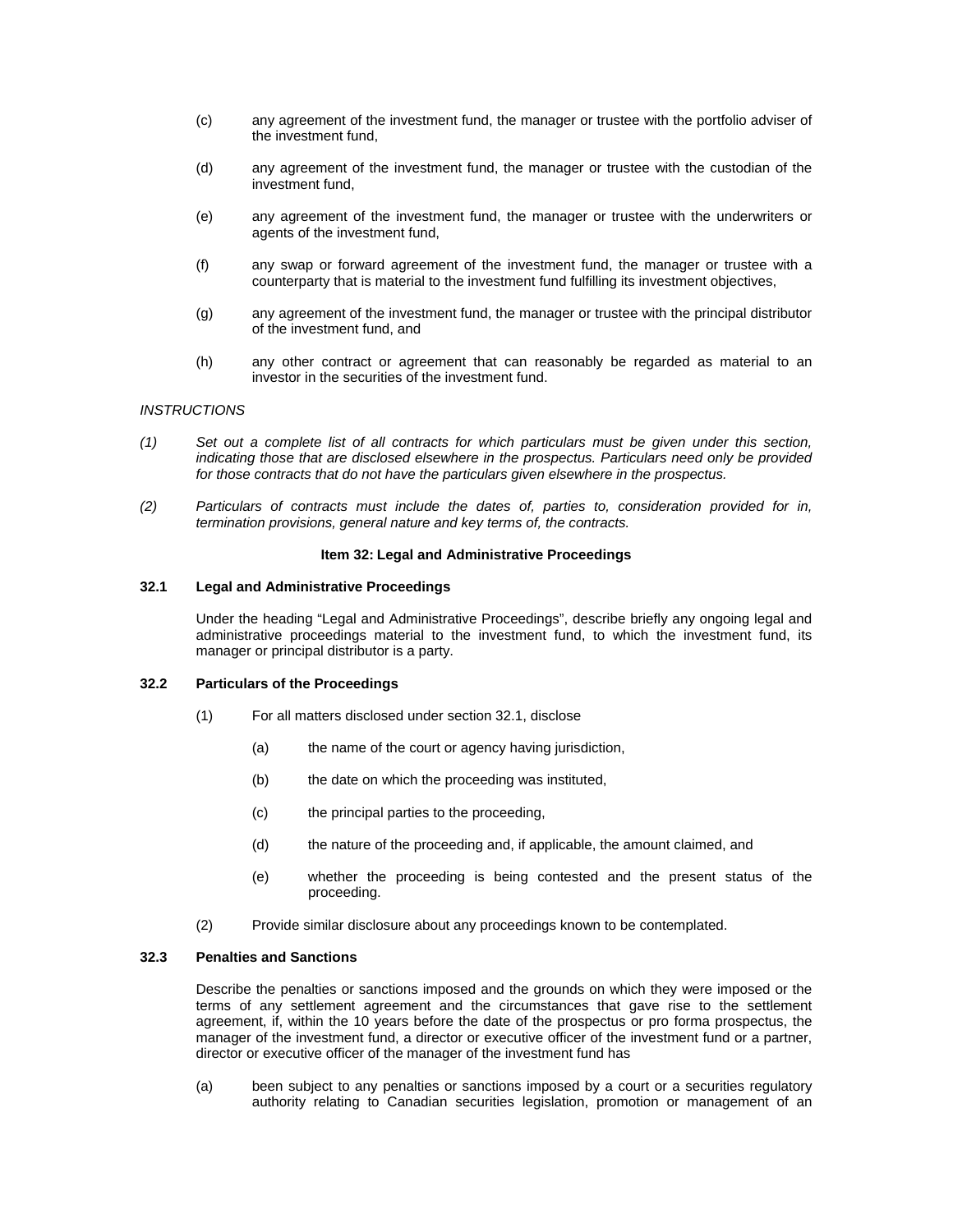investment fund, theft or fraud or has entered into a settlement agreement before a court or with a regulatory body in relation to any of these matters, or

(b) been subject to any other penalties or sanctions imposed by a court or regulatory body or has entered into any other settlement agreement before a court or with a regulatory body that would likely be considered important to a reasonable investor in determining whether to purchase securities of the investment fund.

## **Item 33: Experts**

## **33.1 Names of Experts**

Under the heading "Experts", name each person or company

- (a) who is named as having prepared or certified a report, valuation, statement or opinion in the prospectus or an amendment to the prospectus, and
- (b) whose profession or business gives authority to the report, valuation, statement or opinion made by the person or company.

## **33.2 Interests of Experts**

- (1) Disclose all registered or beneficial interests, direct or indirect, in any securities or other property of the investment fund or of an associate or affiliate of the investment fund received or to be received by a person or company whose profession or business gives authority to a statement made by the person or company and who is named as having prepared or certified a part of the prospectus or prepared or certified a report or valuation described or included in the prospectus.
- (2) For the purpose of subsection (1), if the ownership is less than one percent, a general statement to that effect is sufficient.
- (3) If a person, or a director, officer or employee of a person or company referred to in subsection (1) is or is expected to be elected, appointed or employed as a director, officer or employee of the investment fund or of any associate or affiliate of the investment fund, disclose the fact or expectation.

#### *INSTRUCTIONS*

- *(1) Section 33.2 does not apply to the investment fund's predecessor auditors, if any, for those periods when they were not the investment fund's auditor.*
- *(2) Section 33.2 does not apply to registered or beneficial interests, direct or indirect, held through mutual funds.*

#### **Item 34: Exemptions and Approvals**

# **34.1 Exemptions and Approvals**

Under the heading "Exemptions and Approvals", describe all exemptions from or approvals under securities legislation obtained by the investment fund or the manager of the investment fund that continue to be relied upon by the investment fund or the manager, including all exemptions to be evidenced by the issuance of a receipt for the prospectus pursuant to section 19.3 of the Instrument.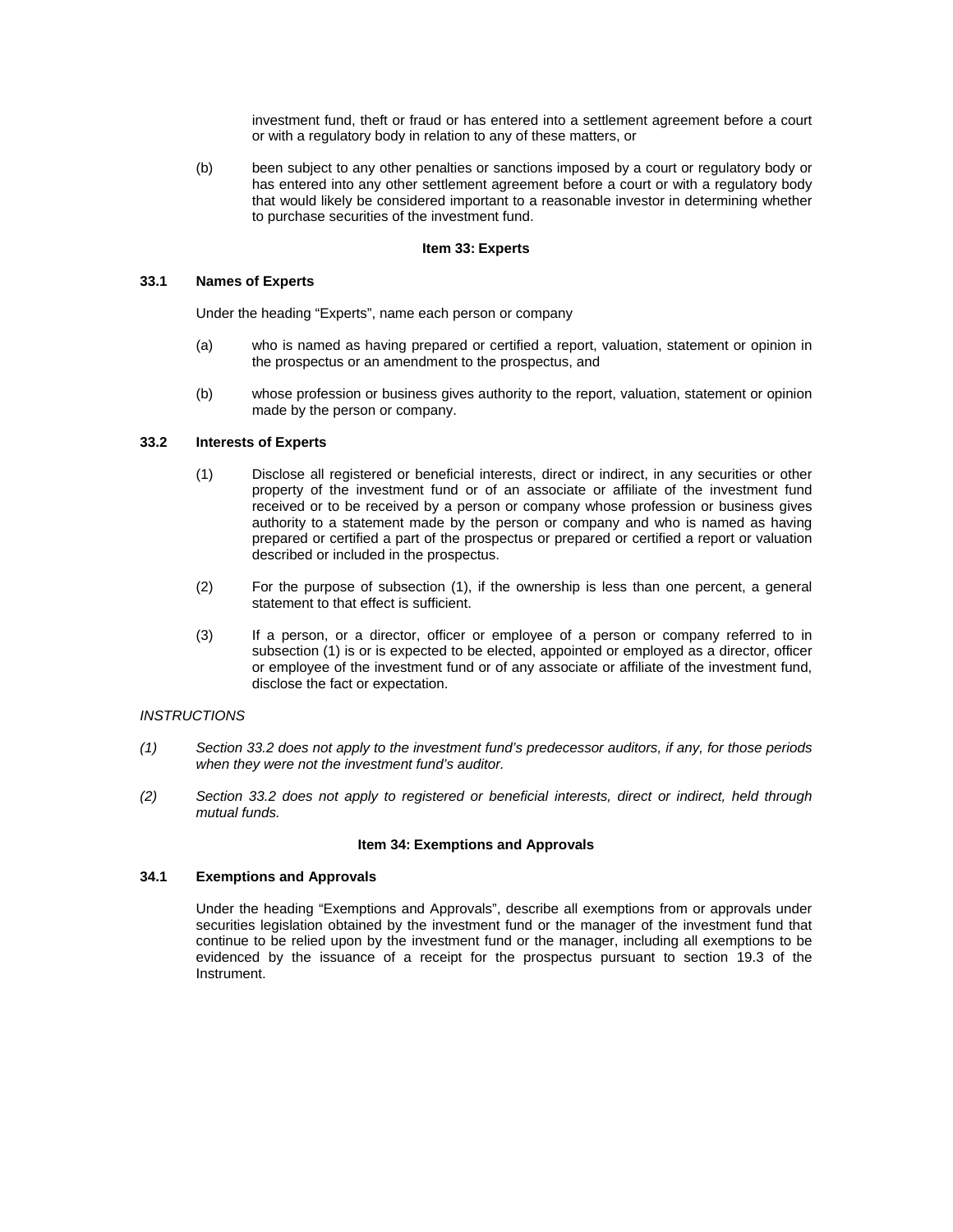# **Item 35: Other Material Facts**

## **35.1 Other Material Facts**

Under the heading "Other Material Facts", using sub-headings as appropriate, give particulars of any material facts about the securities being distributed that are not disclosed under any other section and are necessary in order for the prospectus to contain full, true and plain disclosure of all material facts relating to the securities to be distributed.

# **Item 36: Purchasers' Statutory Rights of Withdrawal and Rescission**

## **36.1 General**

For investment funds other than mutual funds, under the heading "Purchasers' Statutory Rights of Withdrawal and Rescission" include a statement in substantially the following form, with bracketed information completed:

"Securities legislation in [certain of the provinces [and territories] of Canada/the Province of [insert name of local jurisdiction, if applicable]] provides purchasers with the right to withdraw from an agreement to purchase securities. This right may be exercised within two business days after receipt or deemed receipt of a prospectus and any amendment. [In several of the provinces/provinces and territories], [T/t]he securities legislation further provides a purchaser with remedies for rescission [or [, in some jurisdictions,] revisions of the price or damages] if the prospectus and any amendment contains a misrepresentation or is not delivered to the purchaser, provided that the remedies for rescission [, revisions of the price or damages] are exercised by the purchaser within the time limit prescribed by the securities legislation of the purchaser's province [or territory]. The purchaser should refer to any applicable provisions of the securities legislation of the purchaser's province [or territory] for the particulars of these rights or consult with a legal adviser."

## **36.2 Mutual Funds**

If the investment fund is a mutual fund, under the heading "Purchasers' Statutory Rights of Withdrawal and Rescission" include a statement in substantially the following form:

"Securities legislation in [certain of the provinces [and territories] of Canada/the Province of [insert name of local jurisdiction, if applicable]] provides purchasers with the right to withdraw from an agreement to purchase mutual fund securities within two business days after receipt of a prospectus and any amendment or within 48 hours after the receipt of a confirmation of a purchase of such securities. If the agreement is to purchase such securities under a contractual plan, the time period during which withdrawal may be made may be longer. [In several of the provinces/provinces and territories], [T/t]he securities legislation further provides a purchaser with remedies for rescission [or [, in some jurisdictions,] revisions of the price or damages] if the prospectus and any amendment contains a misrepresentation or is not delivered to the purchaser, provided that the remedies for rescission [, revisions of the price or damages] are exercised by the purchaser within the time limit prescribed by the securities legislation of the purchaser's province [or territory]. The purchaser should refer to the applicable provisions of the securities legislation of the province [or territory] for the particulars of these rights or should consult with a legal adviser."

# **36.3 Non-fixed Price Offerings**

In the case of a non-fixed price offering, if applicable in the jurisdiction in which the prospectus is filed, replace the second sentence in the disclosure in section 36.1 with a statement in substantially the following form:

"This right may only be exercised within two business days after receipt or deemed receipt of a prospectus and any amendment, irrespective of the determination at a later date of the purchase price of the securities distributed."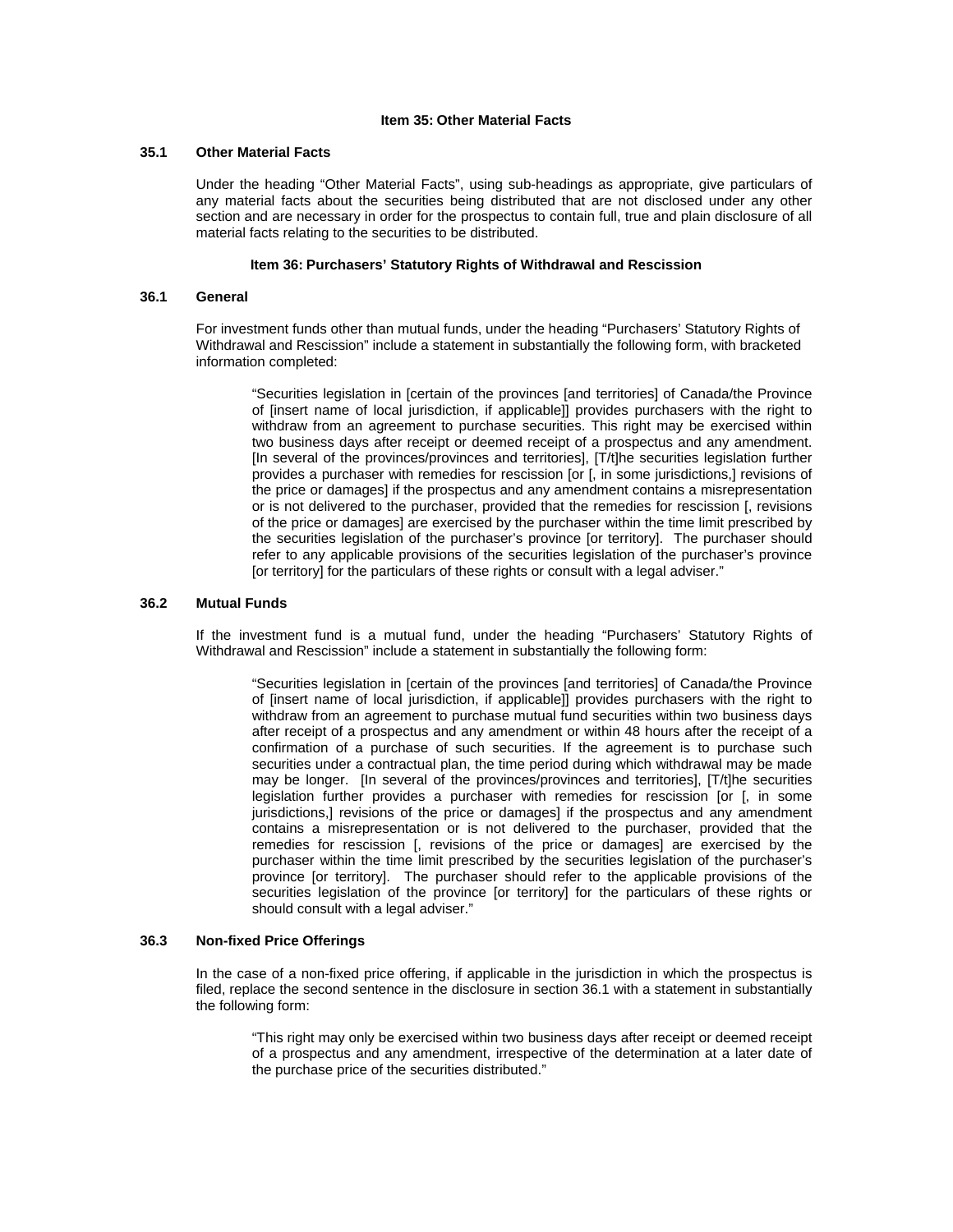### **Item 37: Documents Incorporated by Reference**

## **37.1 Mandatory Incorporation by Reference**

 If the investment fund is in continuous distribution, other than a scholarship plan, incorporate by reference the following documents in the prospectus, by means of the following statement in substantially the following words under the heading "Documents Incorporated by Reference":

"Additional information about the Fund is available in the following documents:

- 1. The most recently filed comparative annual financial statements of the investment fund, together with the accompanying report of the auditor.
- 2. Any interim financial statements of the investment fund filed after those annual financial statements.
- 3. The most recently filed annual management report of fund performance of the investment fund.
- 4. Any interim management report of fund performance of the investment fund filed after that annual management report of fund performance.

These documents are incorporated by reference into the prospectus, which means that they legally form part of this document just as if they were printed as part of this document. You can get a copy of these documents, at your request, and at no cost, by calling [toll-free/collect] [insert the toll-free telephone number or telephone number where collect calls are accepted] or from your dealer.

[If applicable] These documents are available on the [investment fund's/investment fund family's ] Internet site at [insert investment fund's Internet site address], or by contacting the [investment fund/investment fund family] at [insert investment fund's /investment fund family's email address].

These documents and other information about the Fund are available on the Internet at www.sedar.com."

#### **37.2 Mandatory Incorporation by Reference of Future Documents**

If the investment fund is in continuous distribution, other than a scholarship plan, state that any documents, of the type described in section 37.1, if filed by the investment fund after the date of the prospectus and before the termination of the distribution, are deemed to be incorporated by reference in the prospectus.

# **Item 38: Financial Disclosure**

# **38.1 Financial Statements**

- (1) Unless incorporated by reference under Item 37, include in the prospectus the comparative annual financial statements and the auditor's report prepared in accordance with NI 81-106 for the investment fund's most recently completed financial year.
- (2) If an investment fund's most recent financial year ended within 90 days of the date of the prospectus referred to in subsection (1), the investment fund may treat the previous year as the most recently completed financial year under subsection (1).
- (3) If the investment fund has not completed its first financial year, the fund must include in the prospectus audited financial statements and the auditor's report prepared in accordance with NI 81-106 for the period from the date of the fund's formation to a date not more than 90 days before the date of the prospectus and as at a date not more than 90 days before the date of the prospectus, as applicable.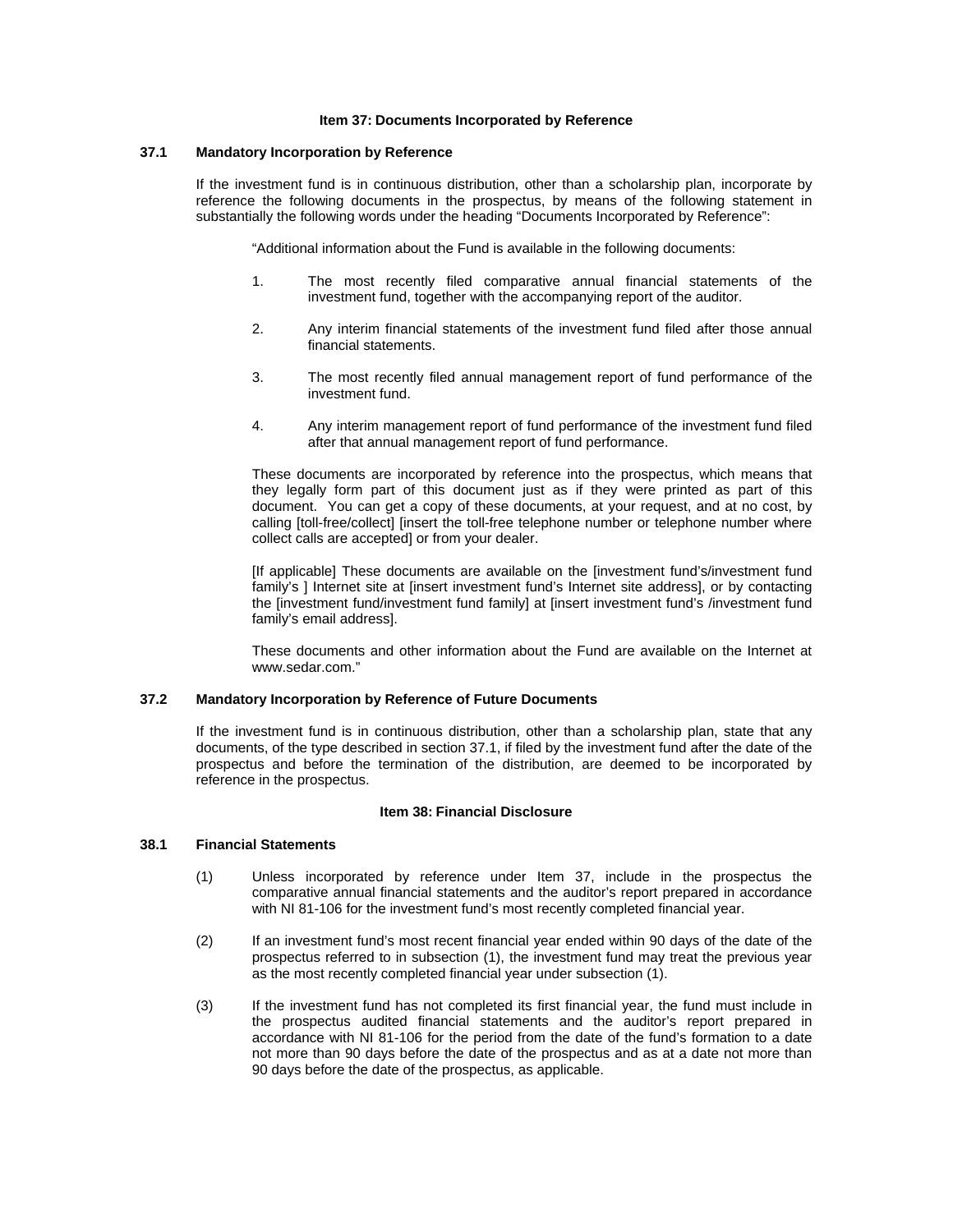(4) Despite subsections (1) and (3), if the investment fund is a newly established fund, include in the prospectus the opening balance sheet of the investment fund, accompanied by the auditor's report prepared in accordance with NI 81-106.

## **38.2 Interim Financial Statements**

Unless incorporated by reference under Item 37, include in the prospectus financial statements for the investment fund prepared in accordance with NI 81-106 for the interim period that began immediately after the financial year to which the annual financial statements required to be included in the prospectus under section 38.1 relate, if the prospectus is filed 60 days or more after the end of that interim period.

## **38.3 Management Reports of Fund Performance**

Unless incorporated by reference under Item 37, include in the prospectus the most recently filed interim management report of fund performance, if filed after the most recently filed annual management report of fund performance and include the most recently filed annual management report of fund performance.

#### **Item 39: Certificates**

#### **39.1 Certificate of the Investment Fund**

Include a certificate of the investment fund in the following form:

"This prospectus [,together with the documents incorporated herein by reference,] constitutes full, true and plain disclosure of all material facts relating to the securities offered by this prospectus as required by the securities legislation of [insert the jurisdictions in which qualified]."

#### **39.2 Certificate of the Manager**

 Include a certificate of the manager of the investment fund in the same form as the certificate of the investment fund.

#### **39.3 Certificate of the Underwriter**

Where a person or company is required to provide a certificate in the underwriter certificate form, the certificate must state:

"To the best of our knowledge, information and belief, this prospectus [,together with the documents incorporated herein by reference,] constitutes full, true and plain disclosure of all material facts relating to the securities offered by this prospectus as required by the securities legislation of [insert the jurisdictions in which qualified]."

#### **39.4 Certificate of the Promoter**

If there is a promoter of the investment fund or a subsidiary of the investment fund, include a certificate in the same form as the certificate of the investment fund.

#### **39.5 Amendments**

- (1) For an amendment to a prospectus that does not restate the prospectus, change "prospectus" to "prospectus dated [insert date] as amended by this amendment" wherever it appears in the statements in sections 39.1 to 39.4.
- (2) For an amended and restated prospectus, change "prospectus" to "amended and restated prospectus" wherever it appears in the statements in sections 39.1 to 39.4.